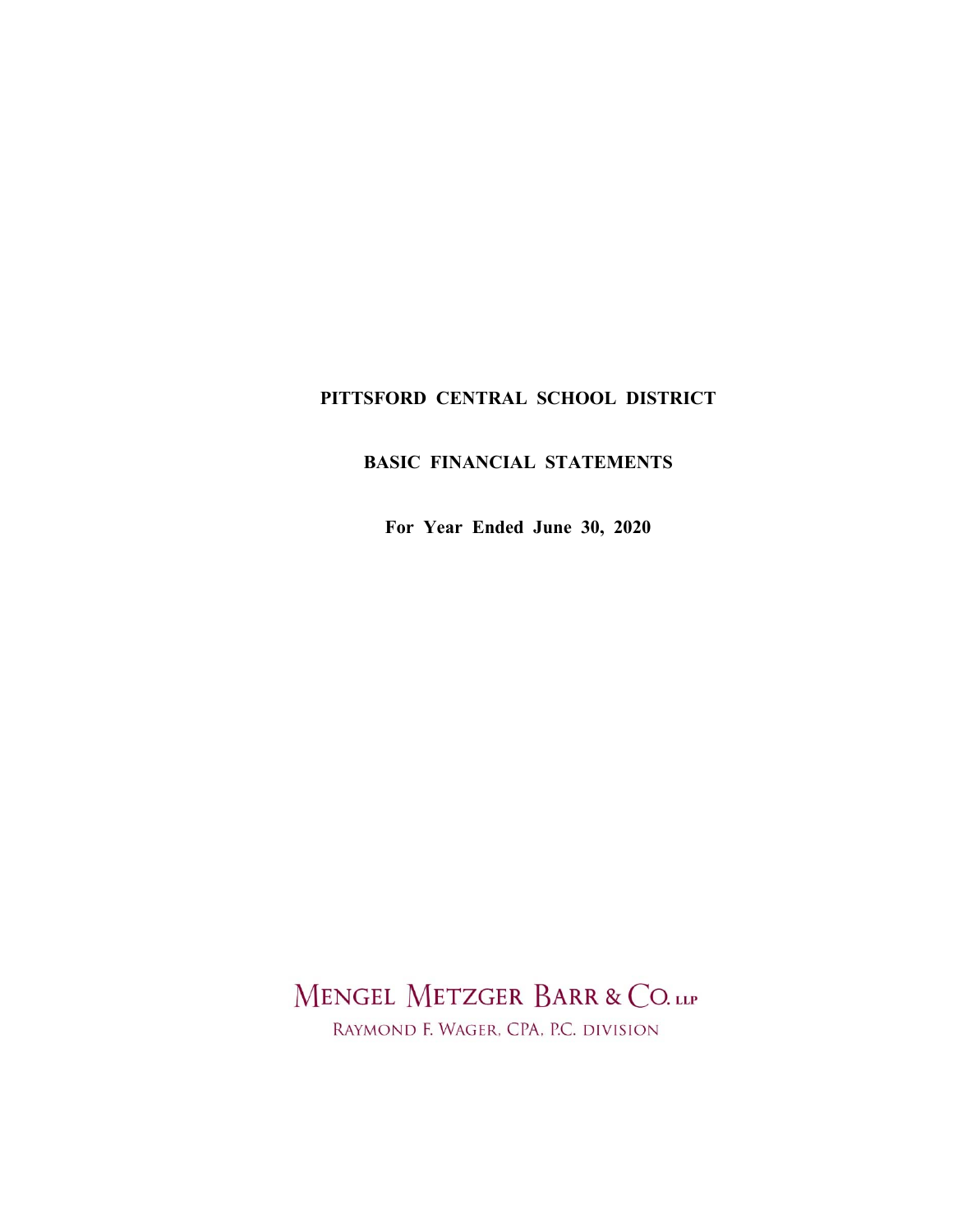### **T A B L E O F C O N T E N T S**

**Pages**

| <b>Independent Auditors' Report</b>                                                                                                  | $1 - 3$   |
|--------------------------------------------------------------------------------------------------------------------------------------|-----------|
| Management's Discussion and Analysis (Unaudited)                                                                                     | $4 - 13$  |
| <b>Basic Financial Statements:</b>                                                                                                   |           |
| <b>Statement of Net Position</b>                                                                                                     | 14        |
| Statement of Activities and Changes in Net Position                                                                                  | 15        |
| <b>Balance Sheet - Governmental Funds</b>                                                                                            | 16        |
| Statement of Revenues, Expenditures, and Changes in Fund Balances -<br><b>Governmental Funds</b>                                     | 17        |
| Reconciliation of Governmental Funds Statement of Revenues, Expenditures,<br>and Changes in Fund Balances to Statement of Activities | 18        |
| Statement of Fiduciary Net Position and Statement of Changes<br>in Fiduciary Net Position                                            | 19        |
| <b>Notes to the Basic Financial Statements:</b>                                                                                      | $20 - 53$ |
| <b>Required Supplementary Information:</b>                                                                                           |           |
| Schedule of Changes in District's Total OPEB Liability and Related Ratio (Unaudited)                                                 | 54        |
| Schedule of the District's Proportionate Share of the Net Pension Liability (Unaudited)                                              | 55        |
| Schedule of District Contributions (Unaudited)                                                                                       | 56        |
| Schedule of Revenues, Expenditures and Changes in Fund Balance -<br>Budget (Non-GAAP Basis) and Actual - General Fund (Unaudited)    | $57 - 58$ |
| <b>Supplementary Information:</b>                                                                                                    |           |
| Schedule of Change from Adopted Budget to Final Budget and Real Property<br>Tax Limit - General Fund                                 | 59        |
| Schedule of Capital Projects Fund - Project Expenditures and Financing Resources                                                     | 60        |
| Combining Balance Sheet - Nonmajor Governmental Funds                                                                                | 61        |
| Combining Statement of Revenues, Expenditures and Changes in Fund Balances -<br>Nonmajor Governmental Funds                          | 62        |
| Net Investment in Capital Assets                                                                                                     | 63        |
| Schedule of Expenditures of Federal Awards                                                                                           | 64        |
| Report on Internal Control Over Financial Reporting and on Compliance and Other Matters Based on                                     |           |

an Audit of Financial Statements Performed in Accordance with Government Auditing Standards 65 - 66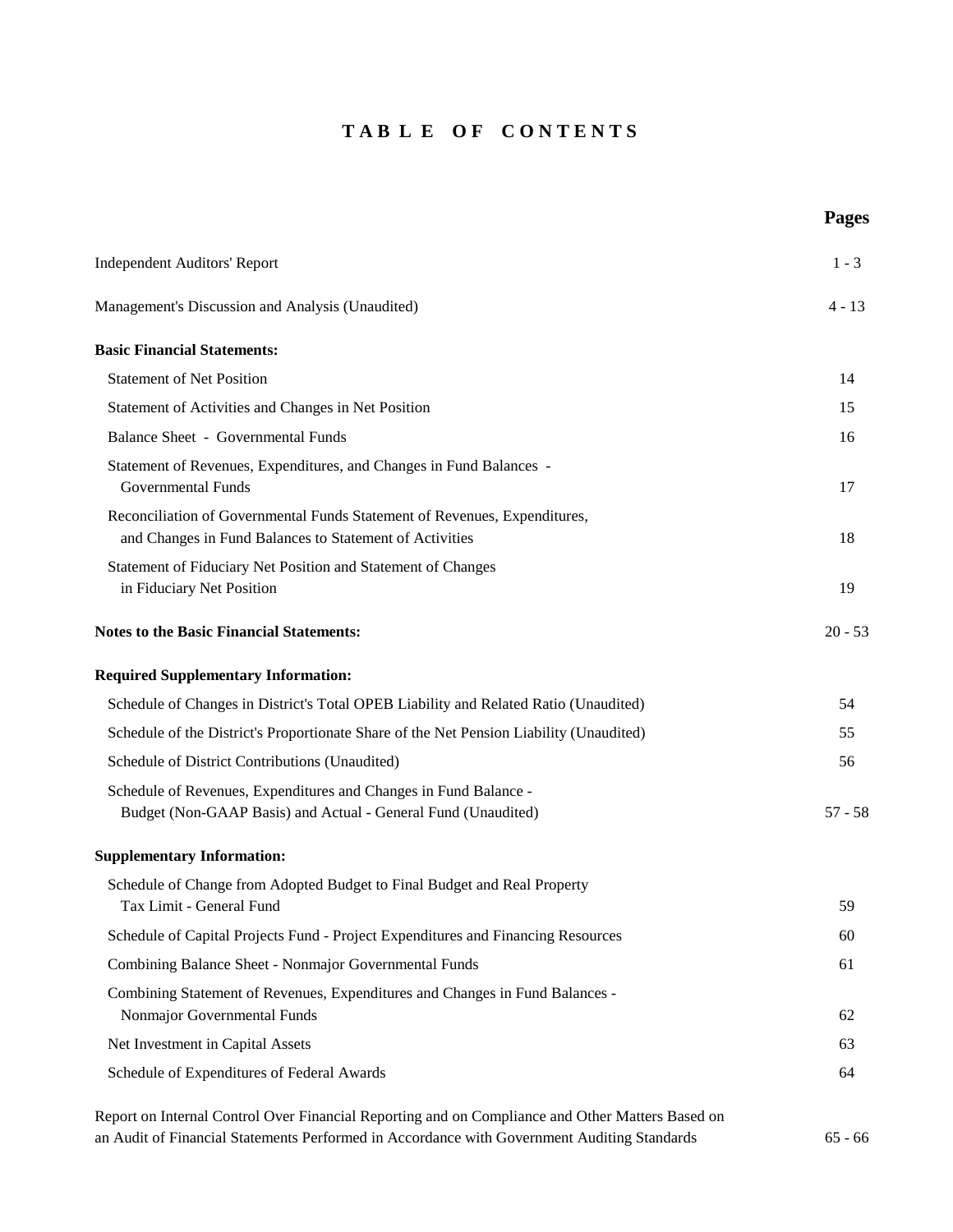# MENGEL METZGER BARR & CO. LLP

Raymond F. Wager, CPA, P.C. division

#### **INDEPENDENT AUDITORS' REPORT**

To the Board of Education Pittsford Central School District, New York

#### *Report on the Financial Statements*

We have audited the accompanying financial statements of the governmental activities, each major fund, and the aggregate remaining fund information of the Pittsford Central School District, New York, as of and for the year ended June 30, 2020, and the related notes to the financial statements, which collectively comprise the District's basic financial statements as listed in the table of contents.

#### *Management's Responsibility for the Financial Statements*

Management is responsible for the preparation and fair presentation of these financial statements in accordance with accounting principles generally accepted in the United States of America; this includes the design, implementation, and maintenance of internal control relevant to the preparation and fair presentation of financial statements that are free from material misstatement, whether due to fraud or error.

#### *Auditor's Responsibility*

Our responsibility is to express opinions on these financial statements based on our audit. We conducted our audit in accordance with auditing standards generally accepted in the United States of America and the standards applicable to financial audits contained in *Government Auditing Standards* issued by the Comptroller General of the United States. Those standards require that we plan and perform the audit to obtain reasonable assurance about whether the financial statements are free from material misstatement.

An audit involves performing procedures to obtain audit evidence about the amounts and disclosures in the financial statements. The procedures selected depend on the auditor's judgment, including the assessment of the risks of material misstatement of the financial statements, whether due to fraud or error. In making those risk assessments, the auditor considers internal control relevant to the District's preparation and fair presentation of the financial statements in order to design audit procedures that are appropriate in the circumstances, but not for the purpose of expressing an opinion on the effectiveness of the District's internal control. Accordingly, we express no such opinion. An audit also includes evaluating the appropriateness of accounting policies used and the reasonableness of significant accounting estimates made by management, as well as evaluating the overall presentation of the financial statements.

We believe that the audit evidence we have obtained is sufficient and appropriate to provide a basis for our audit opinions.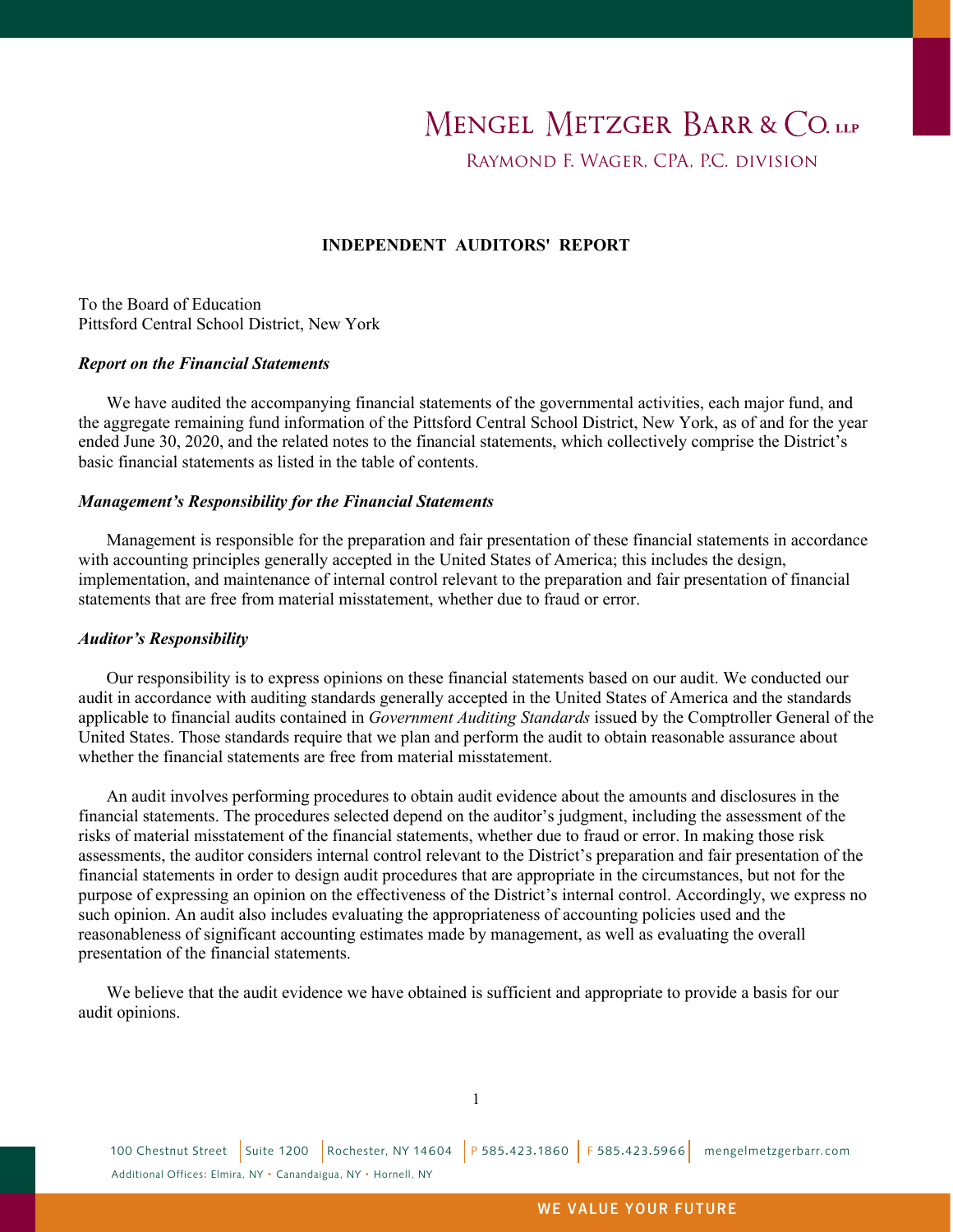#### *Opinions*

In our opinion, the financial statements referred to above present fairly, in all material respects, the respective financial position of the governmental activities, each major fund, and the aggregate remaining fund information of the Pittsford Central School District, New York, as of June 30, 2020, and the respective changes in financial position and, where applicable, cash flows thereof for the year then ended in accordance with accounting principles generally accepted in the United States of America.

#### *Other Matters*

#### *Required Supplementary Information*

Accounting principles generally accepted in the United States of America require that the management's discussion and analysis, schedule of funding progress postemployment benefit plan, schedule of the District's proportionate share of the net pension liability, schedule of District contributions, and budgetary comparison information on pages 4–13 and 54–58 be presented to supplement the basic financial statements. Such information, although not a part of the basic financial statements, is required by the Governmental Accounting Standards Board who considers it to be an essential part of financial reporting for placing the basic financial statements in an appropriate operational, economic, or historical context. We have applied certain limited procedures to the required supplementary information in accordance with auditing standards generally accepted in the United States of America, which consisted of inquiries of management about the methods of preparing the information and comparing the information for consistency with management's responses to our inquiries, the basic financial statements, and other knowledge we obtained during our audit of the basic financial statements. We do not express an opinion or provide any assurance on the information because the limited procedures do not provide us with sufficient evidence to express an opinion or provide any assurance.

#### *Other Information*

Our audit was conducted for the purpose of forming opinions on the financial statements that collectively comprise the Pittsford Central School District, New York's basic financial statements. The accompanying supplemental information as listed in the table of contents and schedule of expenditures of federal awards, as required by the Title 2 U.S. Code of Federal Regulations Part 200, Uniform Administrative Requirements, Cost Principles, and Audit Requirements for Federal Awards are presented for purposes of additional analysis and are not a required part of the basic financial statements.

The accompanying supplemental information as listed in the table of contents and schedule of expenditures of federal awards, as required by the Title 2 U.S. Code of Federal Regulations Part 200, Uniform Administrative Requirements, Cost Principles, and Audit Requirements for Federal Awards is the responsibility of management and was derived from and relates directly to the underlying accounting and other records used to prepare the basic financial statements. Such information has been subjected to the auditing procedures applied in the audit of the basic financial statements and certain additional procedures, including comparing and reconciling such information directly to the underlying accounting and other records used to prepare the basic financial statements or to the basic financial statements themselves, and other additional procedures in accordance with auditing standards generally accepted in the United States of America. In our opinion, the accompanying supplemental information as listed in the table of contents and schedule of expenditures of federal awards, as required by the Title 2 U.S. Code of Federal Regulations Part 200, Uniform Administrative Requirements, Cost Principles, and Audit Requirements for Federal Awards is fairly stated, in all material respects, in relation to the basic financial statements as a whole.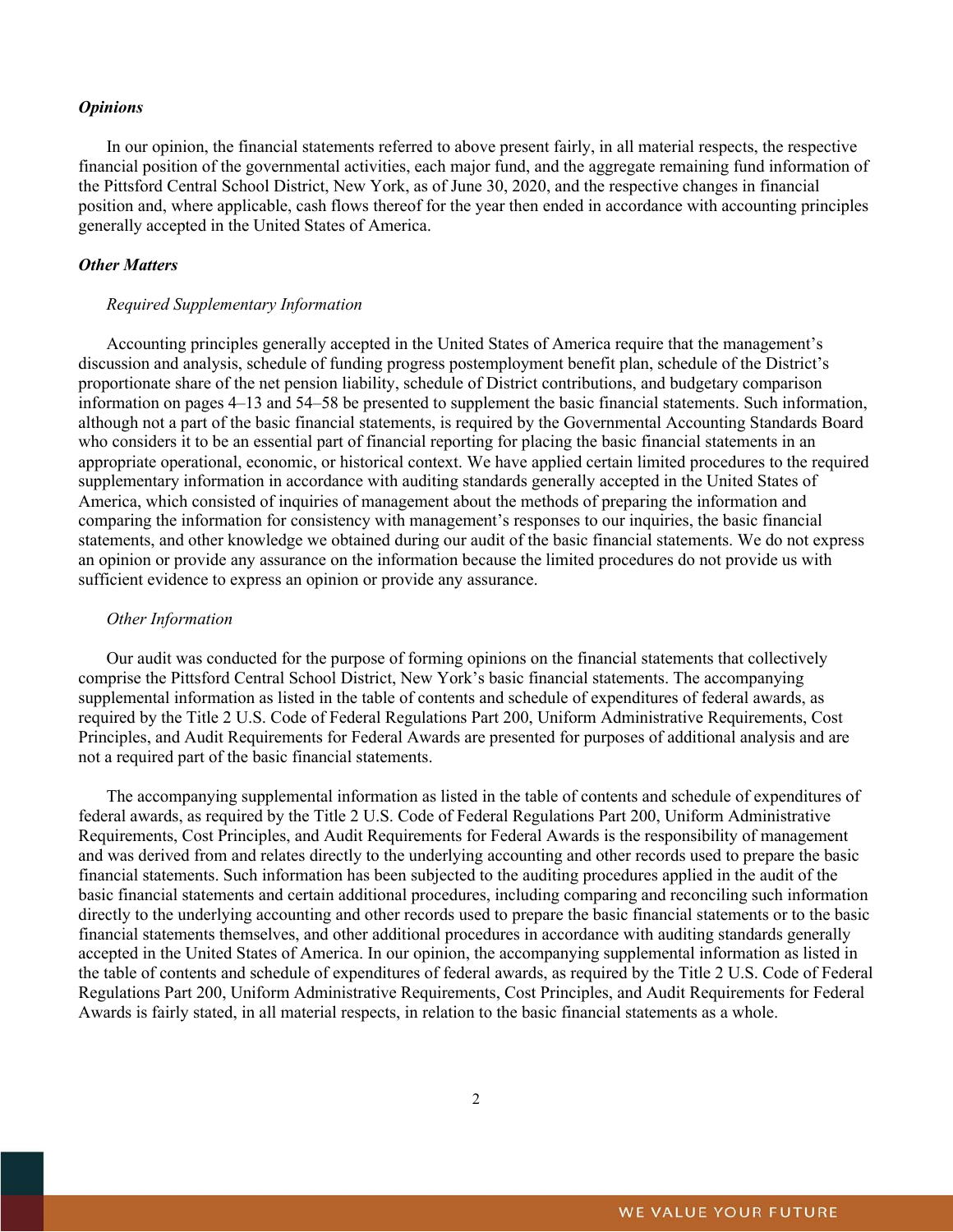#### **Other Reporting Required by** *Government Auditing Standards*

In accordance with *Government Auditing Standards*, we have also issued our report dated September 9, 2020 on our consideration of the Pittsford Central School District, New York's internal control over financial reporting and on our tests of its compliance with certain provisions of laws, regulations, contracts, and grant agreements and other matters. The purpose of that report is solely to describe the scope of our testing of internal control over financial reporting and compliance and the results of that testing, and not to provide an opinion on the effectiveness of the District's internal control over financial reporting or on compliance. That report is an integral part of an audit performed in accordance with *Government Auditing Standards* in considering Pittsford Central School District, New York's internal control over financial reporting and compliance.

Rochester, New York September 9, 2020

Mengel, Metzger, Barr) & Co. LLP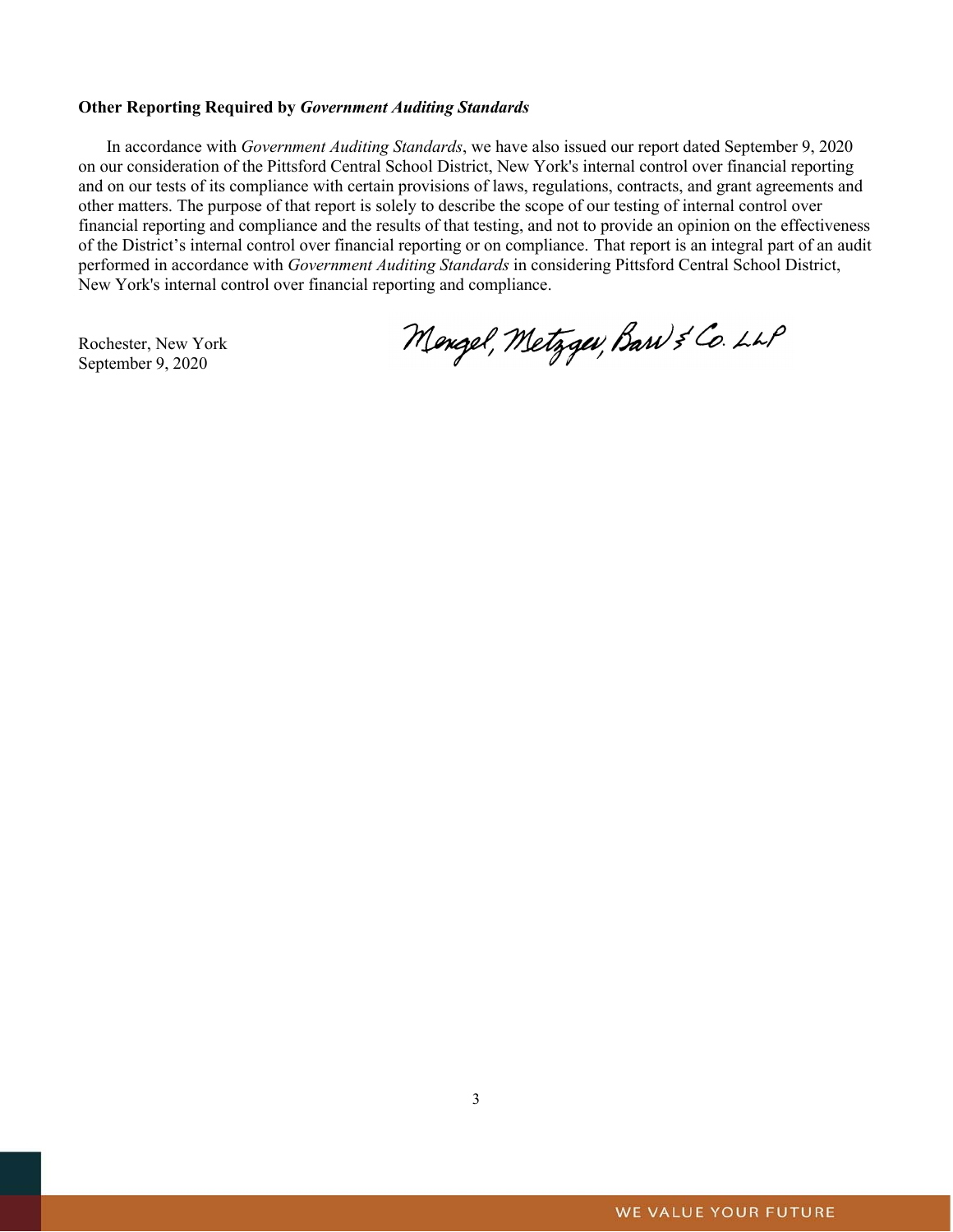### **PITTSFORD CENTRAL SCHOOL DISTRICT**

**Management's Discussion and Analysis (MD&A)**

**June 30, 2020**

#### **INTRODUCTION**

The Pittsford Central School District (the District) offers readers of the District's financial statements this narrative overview and analysis of the financial activities of the District for the fiscal year ended June 30, 2020. It is based on currently known facts, decisions, or conditions. The results of the current year are discussed in comparison with the prior year, with an emphasis placed on the current year. Please review it in conjunction with the District's financial statements and the accompanying notes to the financial statements.

#### **FINANCIAL HIGHLIGHTS**

The District implemented a Full Day Kindergarten program in the fiscal year ending June 30, 2019. The 2019-20 budget reflects a reduction to Full Day Kindergarten Conversion Aid, which increased program sustainability in the District budget. The 2019-20 budget also included extending curriculum in to grade one for those in the first full day K cohort. Elementary schools also saw installation of standardized interactive smart panels for enhanced classroom instruction across all grades and school buildings. The District returned its reliance on fund balance to \$1.5 million after removing one-time startup costs for the full day kindergarten program. Finally, the COVID-19 pandemic closed schools from March 13, 2020 until the end of the school year. Because of the closure, schools immediately shifted from in person learning to providing remote instruction for the remainder of the school year.

- With the implementation of GASB 75, OPEB costs are now fully recognized on the balance sheet. The total assets of the District are short of its total liabilities at the close of the fiscal year by \$157 million, an increase of \$11.8 million (Net Position, page 14). This accounting deficit is the result of GASB 75 requiring the reporting of the Long-term Liability while NYS Law does not afford schools a legal means to reserve, fund or recognize the GASB 75 OPEB costs.
- The District's change in Net Position is (\$11.8) million (page 15 and 18). This is also primarily due to the GASB 75 Other Post Employment Benefit (OPEB) obligation, compensated absence obligation, pension fund liability, and the capitalization of assets.
- General Fund refund of prior year expense (stated as Miscellaneous) was above the original budget by \$527 thousand is primarily due to a larger than projected refund from Monroe #1 BOCES, Monroe County for preschool costs reimbursement, and a \$168 thousand refund from the Health Insurance consortium RASHP to correct an accounting error on their books. (Page 57)
- General Fund charges for services was above the original budget by \$206 thousand due to charges for parentally placed students in non-public schools located in our district who receive Special Education services and health services for non-resident students attending these same schools. This was based on an increase in the number of students receiving high cost services at non-public schools located in the District that are billed to other districts. (Page 57)
- The last Phase of the voter approved a renovation project in December, 2012 was completed in 2019- 20. The District is in the process of planning a new Capital Project based on the Building Condition Survey that will take place in 2020-21.
- The District purchased nine replacement buses that were funded from the voter authorized Capital Bus Purchase Reserve.
- As of the close of this fiscal year, the District's governmental funds reported combined fund balances of approximately \$57.64 million (page 17).
- The District holds its excellent Aa1 Bond (credit) rating from Moody's.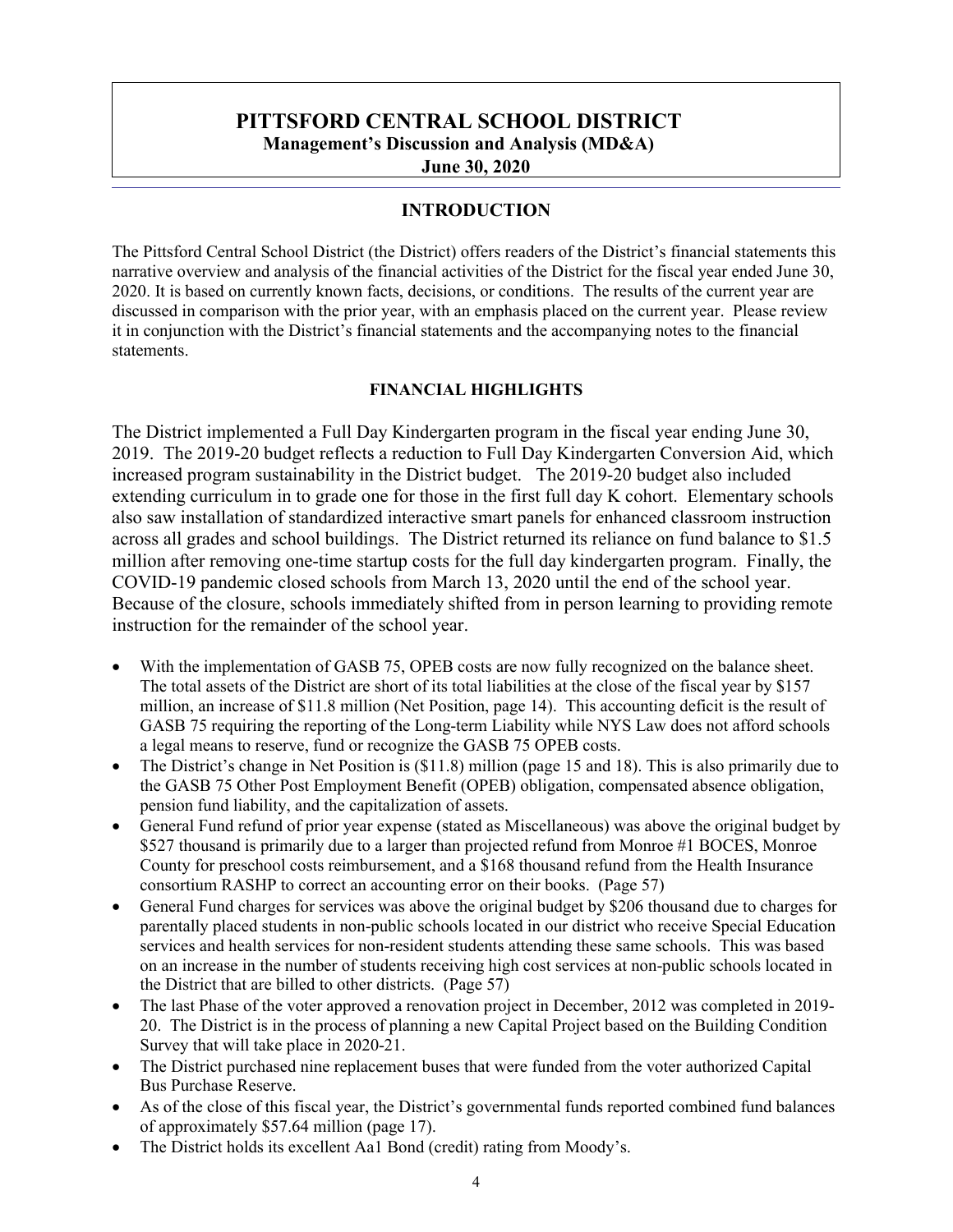#### **OVERVIEW OF THE FINANCIAL STATEMENTS**

This Management's Discussion and Analysis narrative (required supplemental information) is intended to serve as an introduction to the District's basic financial statements. The District's basic financial statements are comprised of three components: 1) district-wide financial statements, 2) fund financial statements, and 3) notes to the financial statements. In addition to these statements, this report also includes other supplemental information, as outlined on page 4.

#### **Financial Statements Required Supplemental Information**

| Management's Discussion & Analysis (MD & A)            |                                                           |  |  |  |  |  |
|--------------------------------------------------------|-----------------------------------------------------------|--|--|--|--|--|
| <b>Basic Financial Statements</b>                      |                                                           |  |  |  |  |  |
| District-wide                                          | Fund                                                      |  |  |  |  |  |
| (Entire District)                                      | (Governmental & Fiduciary)                                |  |  |  |  |  |
| <b>Financial Statements</b>                            | <b>Financial Statements</b>                               |  |  |  |  |  |
| <b>Statement of Net Position</b><br>1.                 | <b>Balance Sheet – Governmental Funds (page 16)</b><br>1. |  |  |  |  |  |
| (page 14)                                              | <b>Statement of Revenues, Expenditures and</b><br>2.      |  |  |  |  |  |
| <b>Statement of Activities and</b><br>$\overline{2}$ . | <b>Changes in Fund Balances Governmental</b>              |  |  |  |  |  |
| <b>Changes in Net Position</b>                         | Funds (page 17)                                           |  |  |  |  |  |
| (page 15)                                              | <b>Reconciliation of Governmental Funds</b><br>3.         |  |  |  |  |  |
|                                                        | <b>Statement of Revenues,</b>                             |  |  |  |  |  |
|                                                        | <b>Expenditures and Changes in Fund</b>                   |  |  |  |  |  |
|                                                        | <b>Balances of Gov. Funds to Statement of</b>             |  |  |  |  |  |
|                                                        | <b>Activity (page 18)</b>                                 |  |  |  |  |  |
|                                                        | <b>Statement of Fiduciary Net Position</b><br>4.          |  |  |  |  |  |
|                                                        | (page 19)                                                 |  |  |  |  |  |
|                                                        | <b>Statement of Changes in Fiduciary Net</b><br>5.        |  |  |  |  |  |
|                                                        | <b>Position (page 19)</b>                                 |  |  |  |  |  |
| <b>Notes to the Basic Financial Statements</b>         |                                                           |  |  |  |  |  |

#### **Supplemental Information**

**Non-major Funds Combining Statements (page 61-62)**

#### **General Fund Budget & Tax Limit Information (page 59)**

#### **Capital Project Funds Schedule of Project Expenditures (page 60)**

#### **General Fund Budget to Actual Schedule (page 57)**

Our auditor has provided assurance in his independent auditors' report, located immediately preceding this Management's Discussion and Analysis, that the Basic Financial Statements are fairly stated.

#### **District-wide Financial Statements**

The district-wide financial statements are designed to provide readers with a broad overview of the District's finances in a manner similar to a private-sector business, providing both short-term and long-term information about the District's overall financial status.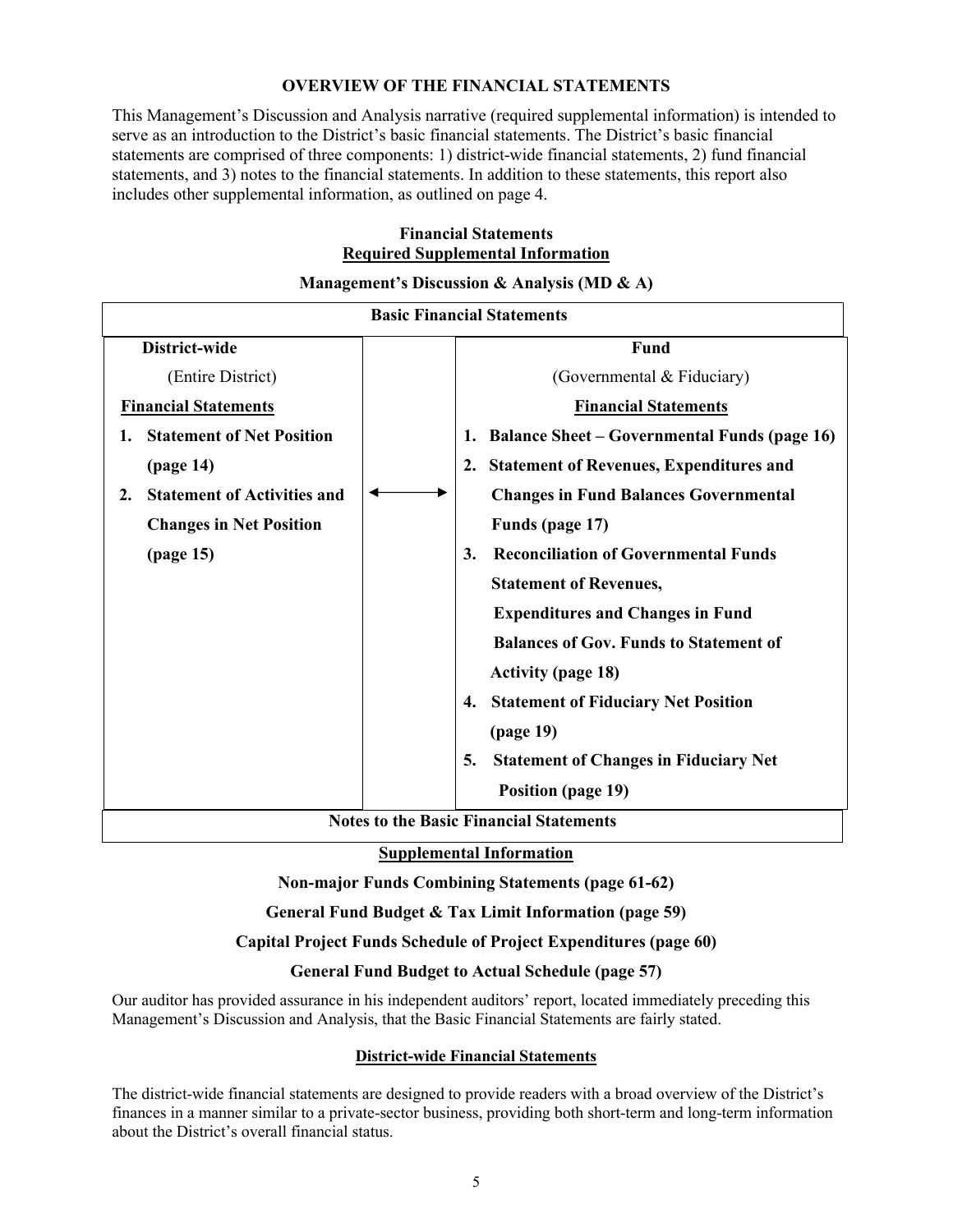The statement of Net Position presents information on all of the District's assets and liabilities, with the difference between the two reported as Net Position. Over time, increases or decreases in Net Position may serve as a useful indicator of whether the financial position of the District is improving or declining.

The statement of activities presents information showing how the District's Net Position changed during the most recent fiscal year. All changes in Net Position are reported as soon as the underlying event giving rise to when the change occurs, regardless of the timing of related cash flows. Thus, revenues and expenses are reported in this statement for some items that will only result in cash flows in future fiscal periods (e.g. certain federal/state grants and earned but unused vacation leave).

All of the District's services are reported in the district-wide financial statements as governmental activities, including general support, instruction, pupil transportation, and school lunch. Property taxes, sales tax, state/federal aid, and investment earnings finance most of these activities. Additionally, all capital and debt financing activities are reported here.

#### **District-wide Financial Analysis (Page 14)**

#### **Pittsford Central School District's Net Position June 30, 2019 and 2020 (thousands of dollars)**

|                                                 | <b>Governmental Activities</b> |            |                         |            | Percent   |  |
|-------------------------------------------------|--------------------------------|------------|-------------------------|------------|-----------|--|
|                                                 |                                | 2020       |                         | 2019       | Change    |  |
| <b>ASSETS:</b>                                  |                                |            |                         |            |           |  |
| <b>Current Assets</b>                           | \$                             | 72,906     | \$                      | 66,332     | 9.91%     |  |
| <b>Capital Assets</b>                           |                                | 128,176    |                         | 133,357    | $-3.89%$  |  |
| <b>Total Assets</b>                             | $\mathbf S$                    | 201,082    | \$                      | 199,689    | 0.70%     |  |
| <b>DEFERRED OUTFLOW OF RESOURCES:</b>           |                                |            |                         |            |           |  |
| Deferred Outflow of Resources                   | $\mathcal{S}$                  | 93,452     | $\mathbb{S}$            | 61,636     | 51.62%    |  |
| <b>LIABILITIES:</b>                             |                                |            |                         |            |           |  |
| <b>Current Liabilities</b>                      | \$                             | 7,816      | \$                      | 8,473      | $-7.75\%$ |  |
| Long-Term Obligations                           |                                | 383,688    |                         | 353,046    | 8.68%     |  |
| <b>Total Liabilities</b>                        | $\mathbf{s}$                   | 391,504    | $\mathbf S$             | 361,519    | 8.29%     |  |
| <b>DEFERRED INFLOW OF RESOURCES:</b>            |                                |            |                         |            |           |  |
| Deferred Inflow of Resources                    | $\mathcal{S}$                  | 59,755     | \$                      | 44,769     | 33.47%    |  |
| <b>NET POSITION:</b>                            |                                |            |                         |            |           |  |
| Invested in Capital Assets, Net of Related Debt | \$                             | 65,044     | <sup>\$</sup>           | 64,790     | $0.39\%$  |  |
| <b>Restricted For</b>                           |                                |            |                         |            |           |  |
| Capital Reserve                                 |                                | 23,911     |                         | 23,569     | 1.45%     |  |
| Other Purposes                                  |                                | 17,015     |                         | 13,153     | 29.36%    |  |
| Unrestricted                                    |                                | (262, 695) |                         | (246, 475) | 6.58%     |  |
| <b>Total Net Position</b>                       | $\overline{\mathbf{s}}$        | (156, 725) | $\overline{\mathbb{S}}$ | (144, 963) | 8.11%     |  |

As illustrated above, the largest portion of the District's Net Position (64 percent) reflects its investment in capital assets (land, buildings, improvements, machinery and equipment); less any related outstanding debt used to acquire those assets. The District uses these capital assets to provide educational services. Consequently, these assets are not available for future spending. Although the District's investment in its capital assets is reported net of related debt, it should be noted that the resources needed to repay this debt must be provided from other sources. Capital assets themselves cannot be used to liquidate these liabilities.

#### **Key Variances Include the following:**

- Deferred Inflow/Outflow of Resource reflects the changes to the pension systems actuarial for differences between expected and actual experiences, projected and actual earnings, assumptions and proportions of contributions.
- Restricted for Other Purposes Net funding of the reserved reserves.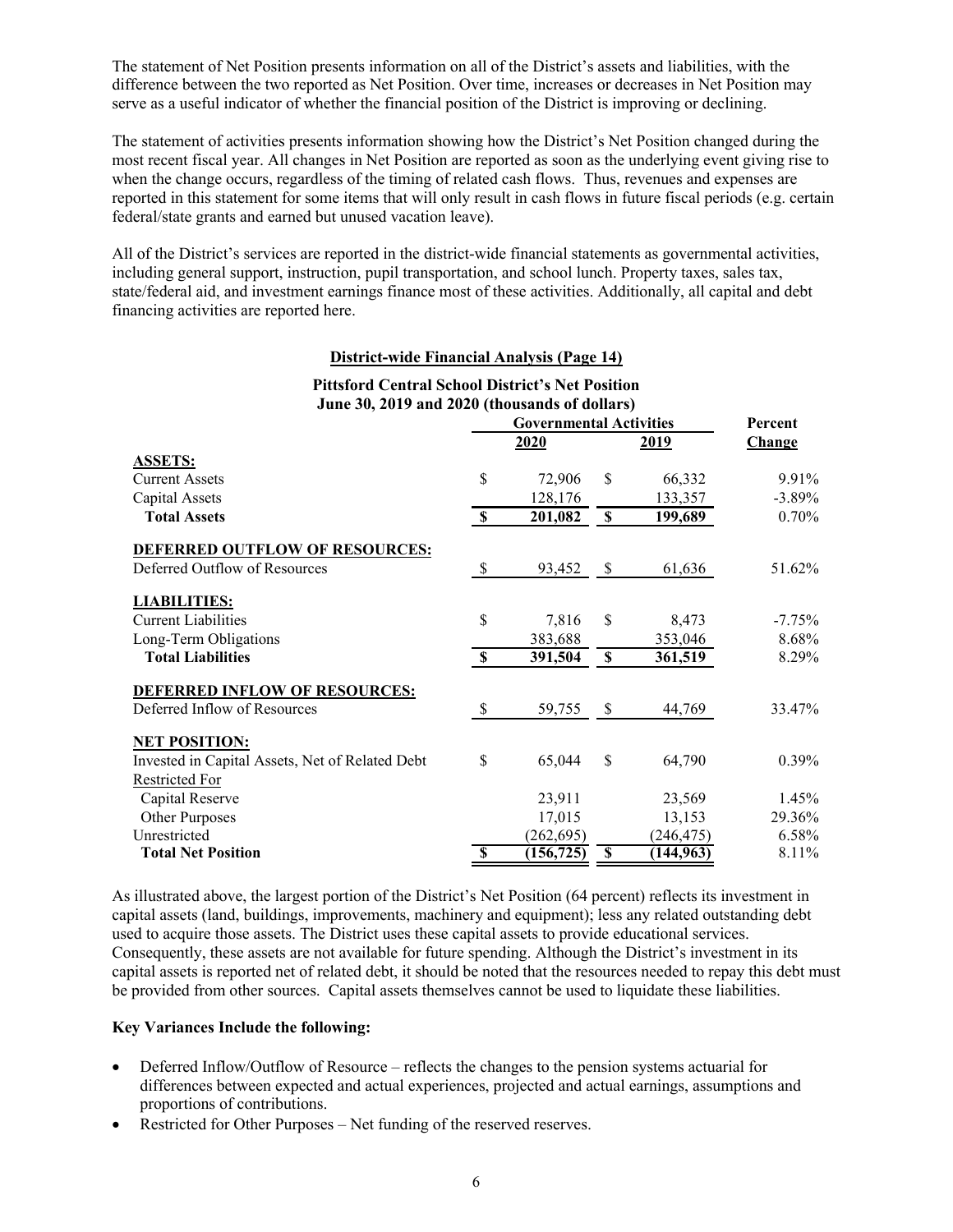#### **Pittsford Central School District's Changes in Net Position (Page 15 and 18) For the Years Ended June 30, 2019 and 2020 (thousands of dollars)**

|                                  |                                   | <b>Total</b>                   |                           |            |             |
|----------------------------------|-----------------------------------|--------------------------------|---------------------------|------------|-------------|
|                                  |                                   | <b>Governmental Activities</b> |                           | Percentage |             |
|                                  |                                   | 2020                           |                           | 2019       | Change      |
| <b>REVENUES:</b>                 |                                   |                                |                           |            |             |
| Program -                        |                                   |                                |                           |            |             |
| <b>Charges for Services</b>      | \$                                | 1,873                          | $\mathbb{S}$              | 2,727      | $-31.32%$   |
| Operating Grants & Contributions |                                   | 2,411                          |                           | 2,373      | 1.60%       |
| Capital Grants & Contributions   |                                   |                                |                           | 333        | $-100.00\%$ |
| <b>Total Program</b>             | $\mathsf{\$}$                     | 4,284                          | \$                        | 5,433      | $-21.15%$   |
| General -                        |                                   |                                |                           |            |             |
| <b>Property Taxes</b>            | \$                                | 103,194                        | \$                        | 100,456    | 2.73%       |
| Non-Property Taxes (Sales Tax)   |                                   | 6,030                          |                           | 5,769      | 4.52%       |
| State and Federal Aid            |                                   | 26,165                         |                           | 25,412     | 2.96%       |
| <b>Investment Earnings</b>       |                                   | 511                            |                           | 760        | $-32.76%$   |
| Compensation for Loss            |                                   | 51                             |                           | 188        | $-72.87%$   |
| Miscellaneous                    |                                   | 1,108                          |                           | 1,132      | $-2.12%$    |
| <b>Total General</b>             | $\mathbb{S}% _{t}\left( t\right)$ | 137,059                        | \$                        | 133,717    | 2.50%       |
| <b>TOTAL REVENUES</b>            | $\overline{\mathbf{s}}$           | 141,343                        | $\mathbb{S}$              | 139,150    | 1.58%       |
| <b>EXPENSES:</b>                 |                                   |                                |                           |            |             |
| Instruction                      | \$                                | 123,929                        | \$                        | 112,484    | 10.17%      |
| <b>Support Services -</b>        |                                   |                                |                           |            |             |
| General Support                  |                                   | 16,070                         |                           | 15,357     | 4.64%       |
| Transportation                   |                                   | 8,245                          |                           | 8,777      | $-6.06%$    |
| School Lunch                     |                                   | 2,101                          |                           | 2,273      | $-7.57%$    |
| Interest in Long-Term Debt       |                                   | 2,761                          |                           | 2,646      | 4.35%       |
| <b>TOTAL EXPENSES</b>            | $\mathbb S$                       | 153,106                        | $\mathbb S$               | 141,537    | 8.17%       |
| <b>Changes in Net Position</b>   | \$                                | (11,763)                       | $\boldsymbol{\mathsf{S}}$ | (2,387)    |             |
| <b>Beginning Net Position</b>    |                                   | (144, 963)                     |                           | (142, 576) |             |
| <b>Ending Net Position</b>       | \$                                | (156, 726)                     | $\boldsymbol{\mathsf{S}}$ | (144, 963) |             |

The \$11.8 million decrease in Net Position (page 18) is attributable to a) Reporting net pension asset/liability b) Other Post Employment Benefit liability and c) the depreciation of assets over time. The District's breakdown of revenues is as follows: state and federal aid accounted for 19% of revenues and property taxes accounted for 73% of revenues. The remaining 8% of revenue came from sales tax, operating grants, charges for services, investment earnings and miscellaneous revenues. The District's expenses are predominately related to education and caring for students, or 86% of total expenses, and general support, which included expenses associated with the operation, maintenance and administration of the District, accounted for 14% of the total costs. There were minor reclassifications with the prior year numbers for comparative purposes.

#### **Key Variances Include the following:**

- Charges for Services the school lunch program was closed for the last quarter of the year due to COVID-19.
- Capital Grants and Contributions District received Smart School Bond money in the prior year.
- Instruction Allocation of the increases to the OPEB obligations.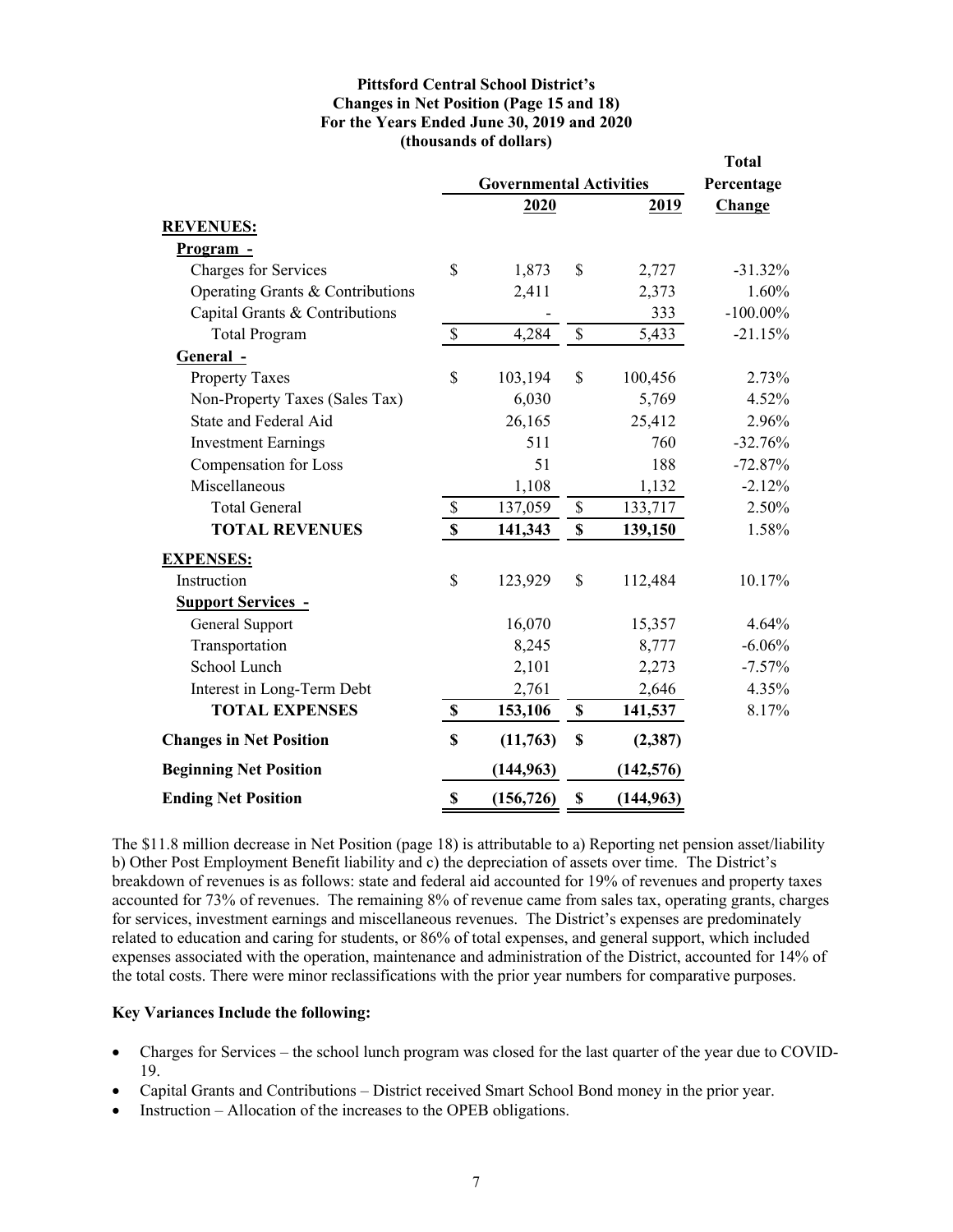The following charts provide the percentage breakdown of all revenues by source and all expenses by function for the entire District:



## **Districtwide Revenues by Source For the Year Ended June 30, 2020**

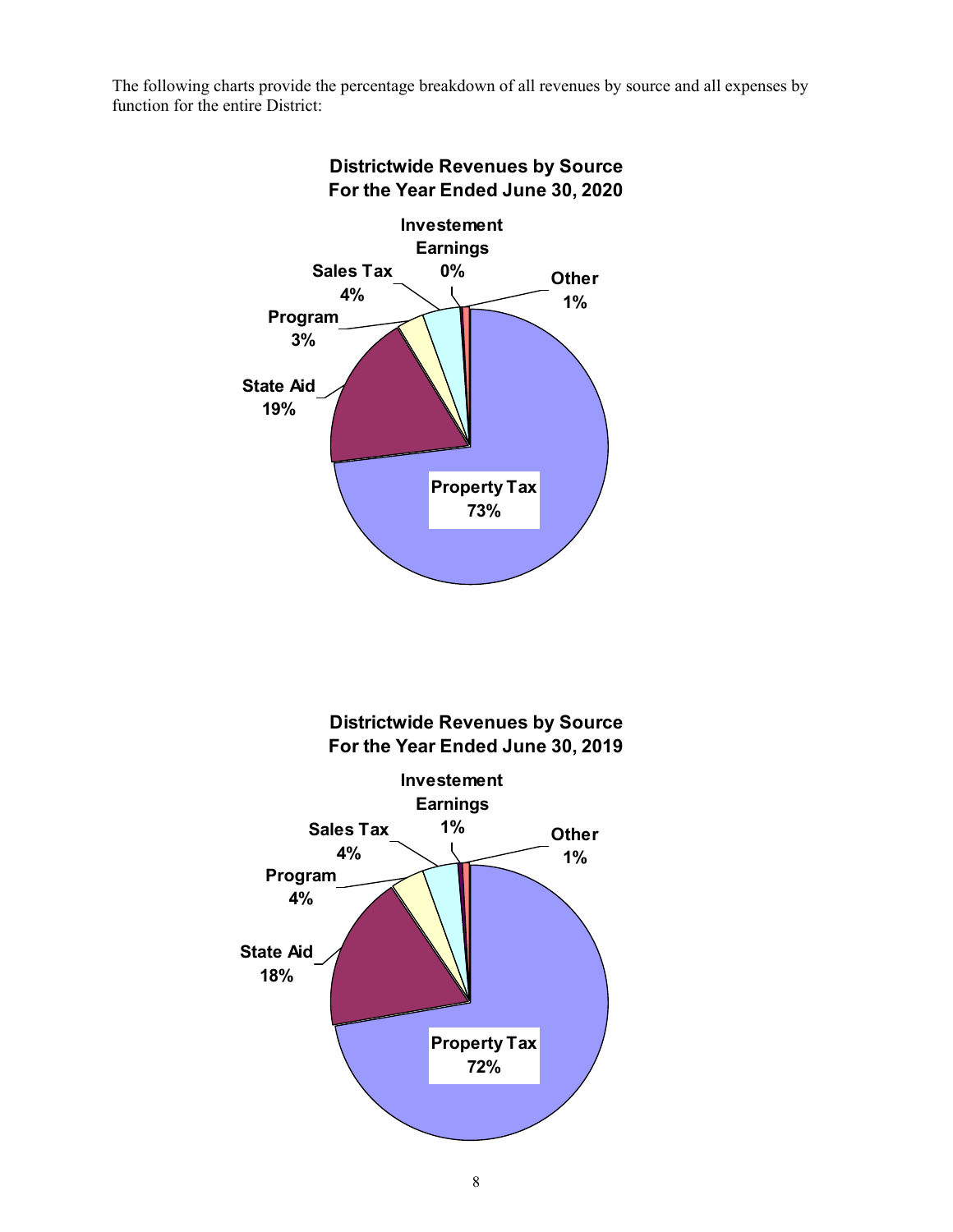

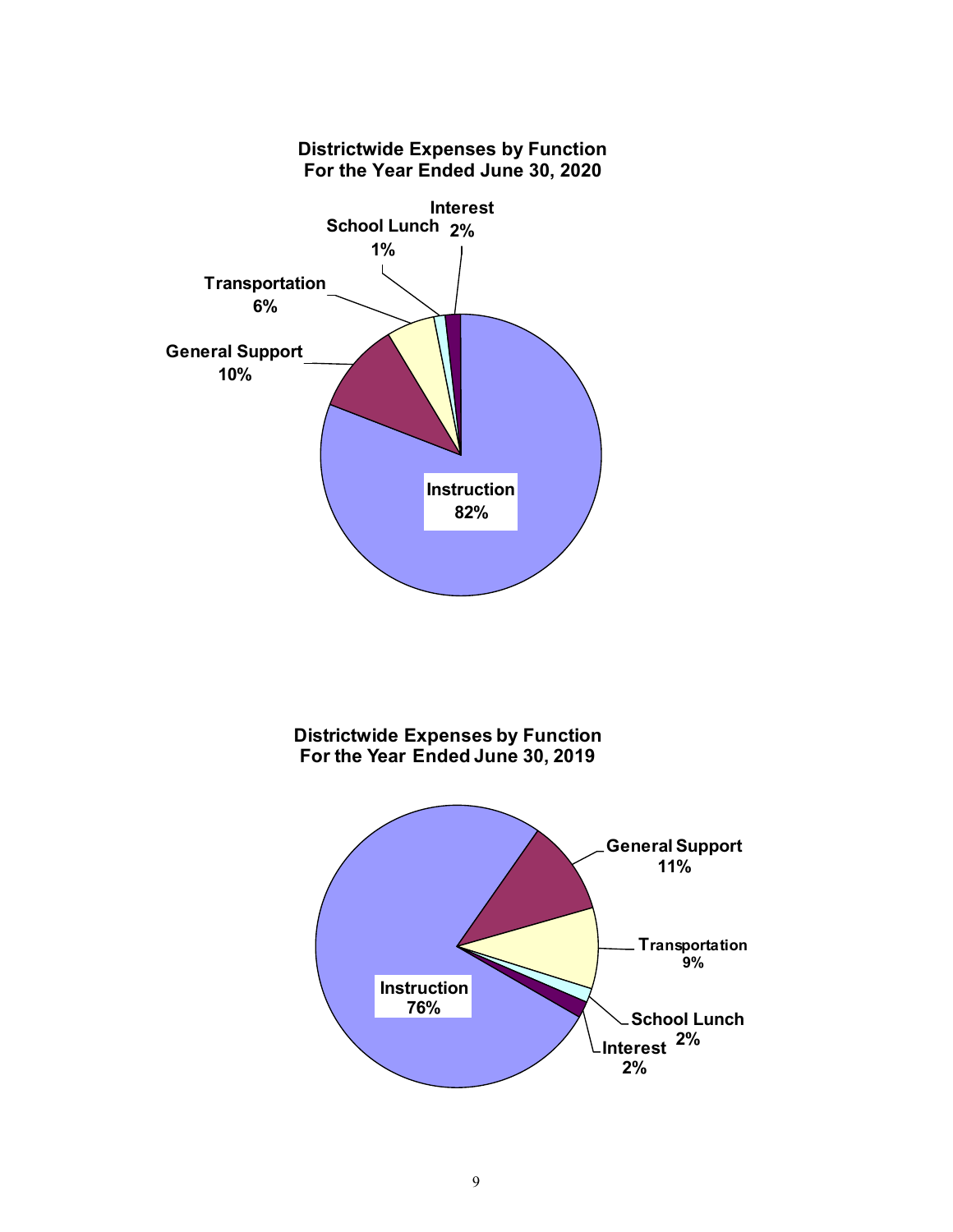#### **Fund Financial Statements**

The fund financial statements provide detailed information about the District's most significant (major) funds.

A **fund** is a grouping of related accounts, and is used to maintain control over resources that have been segregated for specific activities or objectives. The District, like other state and local governments, uses fund accounting to ensure and demonstrate compliance with finance related legal requirements. All of the funds of the District can be divided into two categories: governmental funds and fiduciary funds.

**Governmental funds**. Most of the District's services are reported in governmental funds. Governmental fund reporting focuses on showing how money flows into and out of funds, and the balances left at year-end that are available for spending. They are reported using modified accrual accounting, which measures cash and all other financial assets that can readily be converted into cash. The governmental fund statements provide a detailed short-term view of the District's operations and the services it provides. Governmental fund information helps the reader determine whether there are more or fewer financial resources available to be spent in the near future to finance the District's programs. We describe the relationship or differences between governmental activities (reported in the *Statement of Net Position* and *the Statement of Activities*) and governmental funds on the *Reconciliation of the Governmental Funds.*

The District maintains five individual governmental funds: General Fund, Special Aid Fund, School Lunch Fund, Debt Service Fund, and Capital Projects Fund. Information is presented separately in the governmental fund *Balance Sheet* and in the governmental fund *Statement of Revenues, Expenditures, and Changes in Fund Balances* for the general fund and the capital fund. Data from the special aid fund, the school lunch fund, and the debt service fund are combined into a single, aggregated presentation. Individual fund data for each of these non-major governmental funds is provided in a combining statement format as a supplemental schedule in this report.

The District adopts an annual appropriated budget for its general fund. A budgetary comparison statement has been provided for the general fund to demonstrate compliance with this budget.

**Fiduciary funds.** Fiduciary funds are used to account for resources held for the benefit of parties outside the government. Fiduciary funds are not reflected in the district-wide financial statement because the resources of those funds are not available to support the District's own programs. The accounting used for fiduciary funds is much like that used for proprietary funds.

#### **Fund Financial Analysis (District's Funds)**

#### **Pittsford Central School District's Balance Sheet (Page 16) June 30, 2019 and 2020 (Thousands of dollars)**

|                                  | <b>Total</b> |                     |                     | <b>Total</b> |  |  |
|----------------------------------|--------------|---------------------|---------------------|--------------|--|--|
|                                  |              | <b>General Fund</b> | <b>General Fund</b> |              |  |  |
|                                  |              | 2020                |                     | 2019         |  |  |
| <b>Total Assets</b>              | \$           | 58,956              |                     | 53,540       |  |  |
| <b>Total Liabilities</b>         | S            | 10,869              | S                   | 10,912       |  |  |
| <b>Fund Balance</b>              |              |                     |                     |              |  |  |
| Nonspendable-prepaid             | \$           | 50                  | S                   | 57           |  |  |
| Restricted                       |              | 37,935              |                     | 33,741       |  |  |
| Assigned, Approp. & Encumbrances |              | 4,572               |                     | 3,273        |  |  |
| Unassigned, Unappropriated       |              | 5,530               |                     | 5,467        |  |  |
| <b>Total Fund Balance</b>        |              | 48,087              |                     | 42,538       |  |  |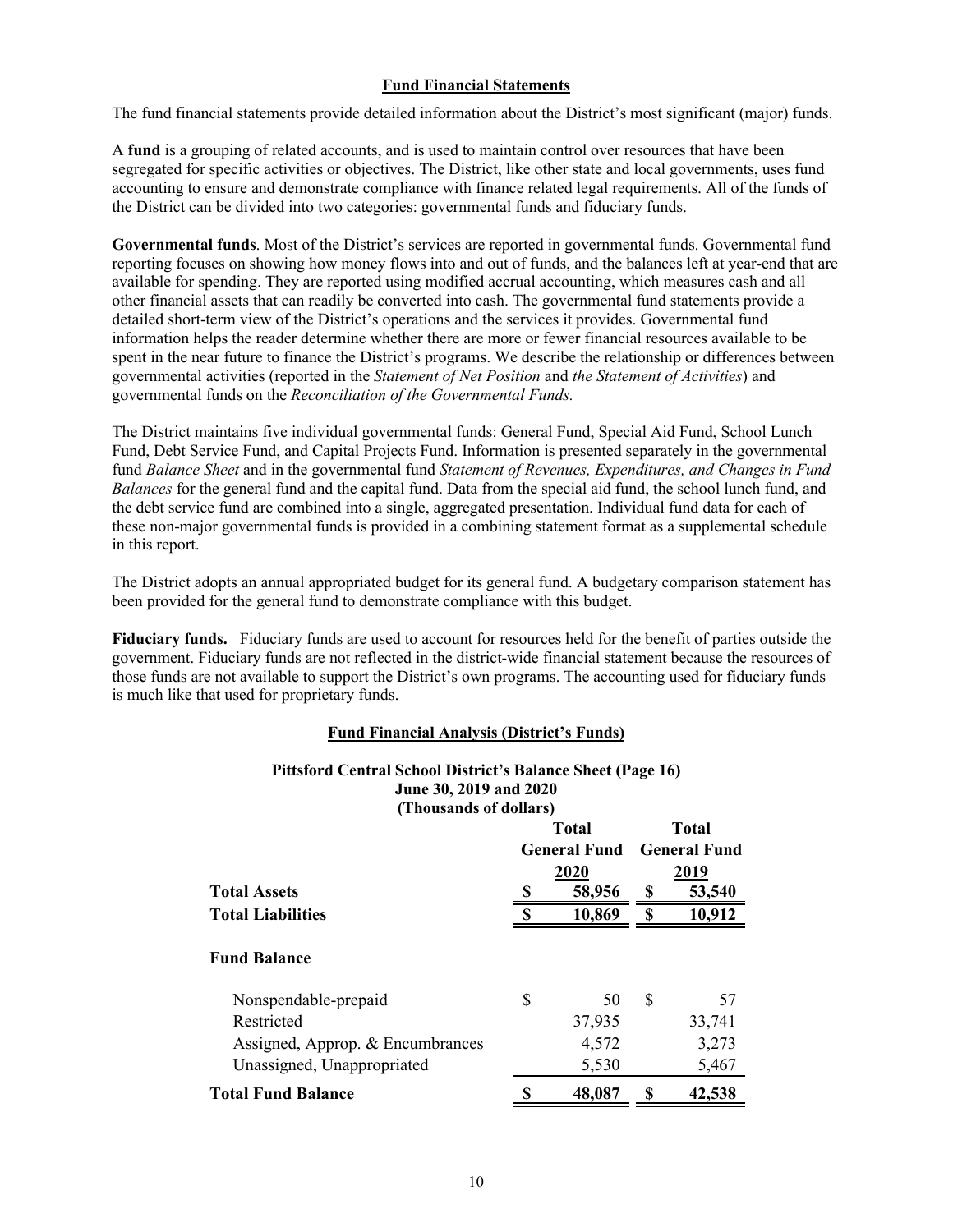Of the approximately \$48 million fund balance in the general fund (page 16), approximately 21% of this total (\$10.1 million) constitutes unreserved fund balance, \$1.6 million is appropriated to reduce the 2020-2021 fiscal year tax levy, \$2.2 million is set aside for encumbrances and \$5.53 million (4% of the 2019-20 budget) is available for ensuing fiscal years. The remainder of fund balance is restricted, which indicates that it is not available due to the fact that it is either legally restricted to liquidate current contracts, restricted by district residents for future voter authorized purposes (almost \$38 million), and other Board of Education authorized purposes. Contained in this balance are year-end Board of Education authorized transfers of \$500 thousand to the Capital Bus Reserve, \$471thousand to the voter authorized Capital Building Reserve, \$903 thousand to the Teachers' Retirement Contribution Reserve, \$1 million to the Employee Benefit Reserve, \$500 thousand to the Employee Retirement Contribution Reserve and \$2 million to the Reserve for Unemployment.

Maintaining an adequate fund balance has several internal benefits. It maintains a favorable credit rating, thus saving on interest expense and improves cash flow needs until major revenues are received (thereby reducing or eliminating the need for cash flow borrowing). Adequate fund balance also provides funds to leverage state and federal grants and provide for various contingencies.

The following is a summary of the fund balances and reserves as of June 30, 2020 (page 16 and 62) by individual fund (including encumbrances restricted to liquidate current contracts and/or purchase orders): **(Thousands of dollars)**

| <b>FUND BALANCE:</b>              | <b>Fund Balance</b><br>2020 |        |    | <b>Fund Balance</b><br>2019 | Change in<br><b>Fund Balance</b> |       |  |
|-----------------------------------|-----------------------------|--------|----|-----------------------------|----------------------------------|-------|--|
| General Fund (including reserves) | \$                          | 48,088 | \$ | 42,538                      | \$                               | 5,550 |  |
| Capital Fund                      |                             | 5,967  |    | 6,618                       |                                  | (651) |  |
| School Lunch Fund                 |                             | 567    |    | 569                         |                                  | (2)   |  |
| Federal                           |                             | 29     |    | 55                          |                                  | (26)  |  |
| Debt Service Fund                 |                             | 2,991  |    | 2,982                       |                                  | Q     |  |
| <b>Total</b>                      | S                           | 57,642 |    | 52,762                      | S                                | 4,880 |  |
|                                   |                             |        |    |                             |                                  |       |  |

As of the end of the fiscal year, the District's governmental funds reported combined fund balances of \$57.6 million (see page 17), an increase of approximately \$4.8 million from the prior year. This increase was primarily due to contributions to reserves to maintain the fiscal stability of the District.

#### **General Fund Budgetary Highlights (Page 57-64)**

The difference between the general funds adopted budget and the final amended budget was \$3.9 million. This amount includes, \$1.97 million in carryover of outstanding purchase orders (encumbrances) from the 2018-19 fiscal year and a voter authorized bus purchases of \$1.5 million.

The \$2.9 million positive budget-to-actual variance in general fund revenues and the \$6.3 million positive budget-to-actual variance in general fund expenditures are a result of the following:

- The increase in total revenues of \$2.9 million over budget was primarily due to increases in General Operating Aid (Basic formula and Lottery aid) of \$320 thousand; sales tax revenues of \$699 thousand; charges for educational services to other school districts \$206 thousand, and \$193 thousand in interest income due to higher interest rates until the pandemic closure.
- Budgetary controls throughout the year to maintain expenditures below the original budget, including instructional expenditures at 99%, transportation expenditures at 75% and employee benefit expenditures at 92% of original budgetary amounts.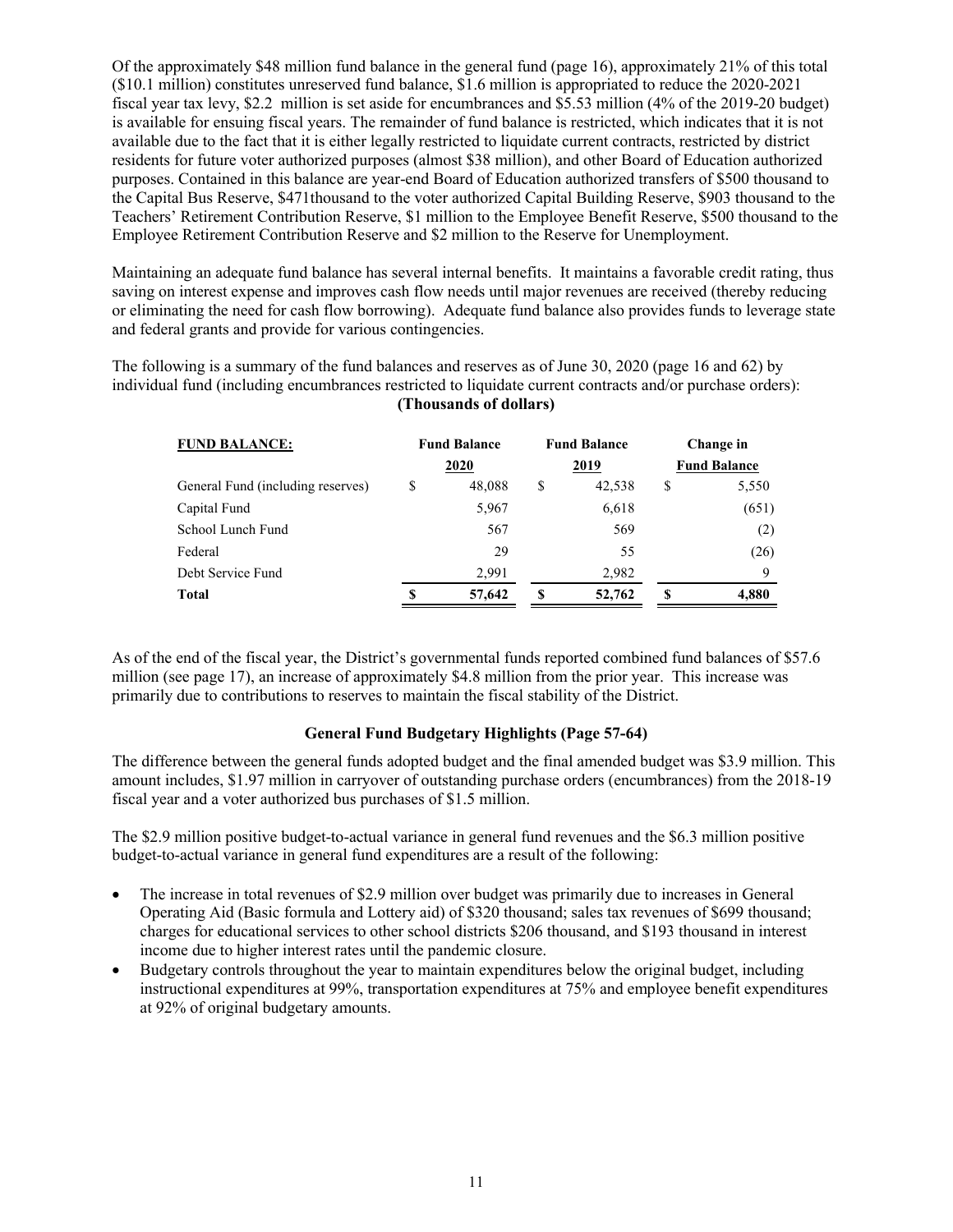#### **Capital Asset and Debt Administration (Page 38)**

The District's capital assets (net of accumulated depreciation) as of June 30, 2019 are as follows:

| (Thousands of dollars)     |   |         |   |         |  |  |  |
|----------------------------|---|---------|---|---------|--|--|--|
| <b>CAPITAL ASSETS</b>      |   | 2020    |   | 2019    |  |  |  |
| Land                       | S | 679     | S | 679     |  |  |  |
| Work in Progress           |   | 913     |   | 139     |  |  |  |
| Buildings and Improvements |   | 117,703 |   | 123,341 |  |  |  |
| Machinery and Equipment    |   | 8,880   |   | 9,198   |  |  |  |
| Total                      |   | 128,175 |   | 133,357 |  |  |  |

The total decrease in the District's capital assets (net of accumulated depreciation) for the current fiscal year was \$5,182 thousand. The decrease is attributable to work in progress for the capital project and the depreciation of buildings and equipment that are devalued over the useful life of the asset.

**Obligations (Page 38-39)**: The District had total long-term debt including serial bonds and other post employment obligations outstanding of \$372,126 million as of June 30, 2010 (an increase of \$5.2 million over the previous year).

| (Thousands of dollars)             |  |         |  |           |  |  |  |  |  |
|------------------------------------|--|---------|--|-----------|--|--|--|--|--|
| <b>Long-Term Debt Obligations</b>  |  | 2020    |  | 2019      |  |  |  |  |  |
| Serial Bonds                       |  | 60,210  |  | 67,305    |  |  |  |  |  |
| Other Debt (EPC & Comp. Absences)  |  | 18,182  |  | 7,253     |  |  |  |  |  |
| Other Post Employment Benefits     |  | 305,296 |  | 278,487   |  |  |  |  |  |
| <b>Total Long-Term Obligations</b> |  | 383,688 |  | \$353,045 |  |  |  |  |  |

The change in this long-term debt level is attributable to the following: a) serial bond and interest payments in 2019-20, b) the Government Accounting Standards Board Statement No. 75 requirement to account for in whole other post-employment benefits (healthcare benefits separate from a pension plan) in the current year and c) the Government Accounting Standards Board Statement No. 68 requirement to account and report for Pensions. A postemployment benefit is viewed as a deferred compensation arrangement whereby an employer promises to exchange future benefits for employee's current services.

Our current bond rating is an Aa1. Section 104.00 of the Local Finance Law limits the amount of general obligation debt that a school district may issue to 10 percent of its total assessed valuation. The current debt limitation for the District is \$399 million, which is significantly higher than the present outstanding general obligation debt of \$68.6 million. The District has leveraged in debt 17% of the legal capacity.

#### **Notes to the Financial Statements**

The notes provide additional information that is essential in achieving a full understanding of the data provided in the district-wide and fund financial statements.

#### **Supplementary Information**

In addition to the basic financial statements and accompanying notes, this report also presents certain supplementary information (supplementary schedules). The combining statements referred to earlier in connection with non-major governmental funds are presented as supplementary schedules.

#### **Factors Bearing on the District's Future**

The state comptroller has advised all participating employers that the billing from the New York State Employees' Retirement System, beginning with the bill due February 2021, for the billing period April 2019 through March 2020, will average 14.6% of eligible payroll. The New York State Employees' Retirement System has informed participating employers that the rate for the bill due February 2021 billing period April 2020 to March 2021, will remain at an average of 14.6%.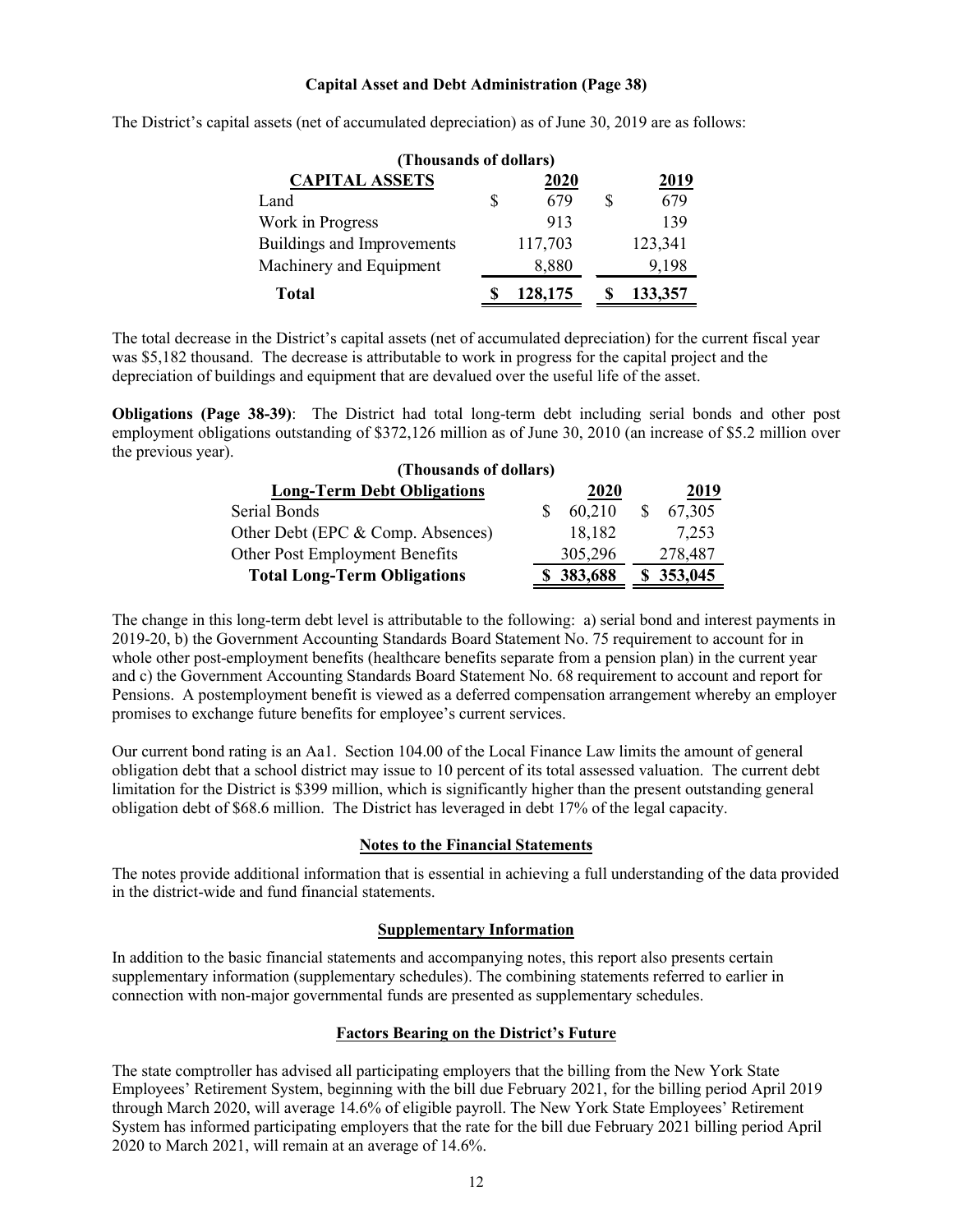The New York State Teachers' Retirement System has indicated that the rate to to calculate expenditures for the 2019-20 fiscal year will be 9.53% of eligible salaries. This rate has increased by .67% over the 2019-20 rate of 8.86% of eligible salaries.

With the 2012 Capital Project complete, the District is planning an extensive NYS required Building Condition Survey in the 2020-21 school year. This data is used as a foundation for a Long-Range Facilities Plan (LRFP) and as a blue print for a long-term facilities maintenance and renovation plan identifying needs and adjustments to suit educational program and enrollment into the future. The District has adopted a multi-year financial planning model and conservatively plans budgets coupled with Fund Balance and Reserve management with an eye toward providing financial stability and predictability into the future.

The District implemented a Full Day Kindergarten program in the 2018-19 school year. Over the first three years of the program, the State of New York is providing Kindergarten Conversion Aid on a declining scale. At the end of this three-year period (2020-21 school year), the District will fund the program in its entirety. With strong financial performance in the 2018-19 school year, the District was able to reduce its reliance on appropriated fund balance to prior year's levels for the 2019-20 school budget.

Currently, the public education climate in NYS is a challenging one. The COVID-19 pandemic changed the landscape of public education through a March 2020 Governor's Executive Order to close schools and to deliver instruction remotely until the end of the year. Schools planned for hybrid models of learning for the 2020-21 school year for the health and safety of students and staff. Remote learning models have challenged the way we deliver instruction and offer new technologies to accomplish this. Due to the pandemic, the Governor has also issued an Executive Order that allows him to reduce aid to Schools if State Revenues are below budgeted receipts. This action will result in revenue shortfalls in the 2020-21 school year. Whether or not this withholding will be reimbursed at a future date is unknown and is highly dependent on additional federal pandemic funding for states and schools. However, at this time the State of New York has withheld fund from the Spring/Summer 2020 payments that were revenue accruals for the fiscal year ended, June 30, 2020. Therefore, should this receivable of State Aid *not* be received the effect would be a reduction of the June 30, 2021 fund balance and surplus of more than \$500,000. Further, to help cover pandemic related costs, the Board of Education reduced unassigned fund balance by increasing appropriated fund balance to amend/increase the 2020-21 budget by \$750,000 to assist with the unanticipated costs of the pandemic in July 2020.

While some believe schools have and are saving budget funds while not fully operational, they are neglecting to recognize the loss of revenue and the continuance of both fiscal stresses. Fortunately, the District has diligently worked hard for fifteen years to prepare financially through reserves and conservative budgets for difficult times. The District is monitoring closely the financial climate and preserving its financial health as far into the future as possible.

#### **Requests for Information**

This financial report is designed to provide district residents, taxpayers, parents, students, investors and creditors, with a general overview of the District's finances, and to show the District's accountability for the money it receives. Questions concerning any of the information provided in this report or requests for additional information should be addressed to:

> Pittsford Central School District 75 Barker Road, East Offices Pittsford, NY 14534 Attn: Darrin Kenney, Asst. Superintendent for Business, or Leeanne Reister, Director of Finance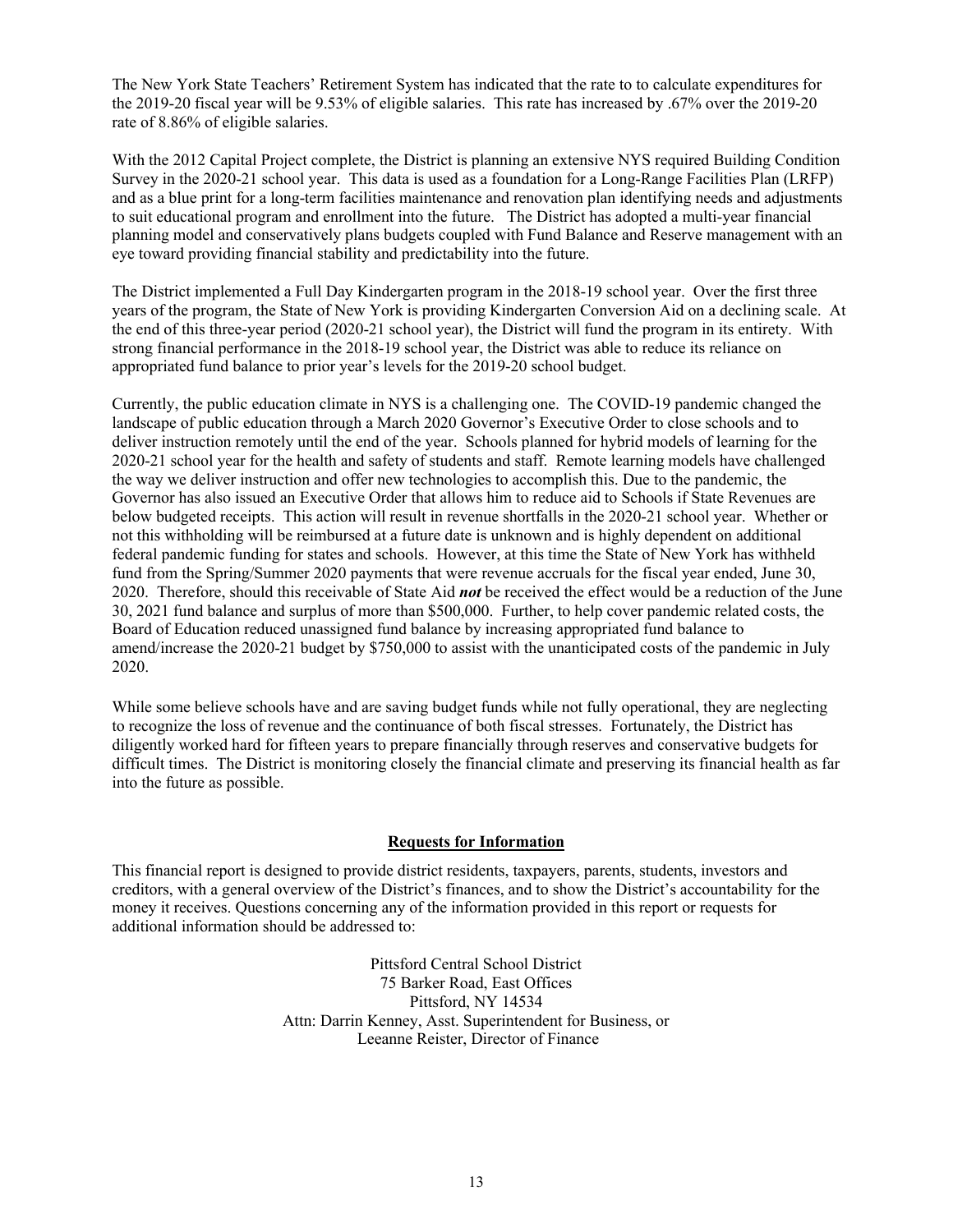## **PITTSFORD CENTRAL SCHOOL DISTRICT, NEW YORK**

### **Statement of Net Position**

**June 30, 2020**

|                                            | Governmental<br><b>Activities</b> |                 |
|--------------------------------------------|-----------------------------------|-----------------|
| <b>ASSETS</b>                              |                                   |                 |
| Cash and cash equivalents                  | \$                                | 60,766,427      |
| Accounts receivable                        |                                   | 5,003,434       |
| Inventories                                |                                   | 57,760          |
| Prepaid items                              |                                   | 50,387          |
| Net pension asset                          |                                   | 7,028,192       |
| <b>Capital Assets:</b>                     |                                   |                 |
| Land                                       |                                   | 678,810         |
| Work in progress                           |                                   | 912,588         |
| Other capital assets (net of depreciation) |                                   | 126,584,063     |
| <b>TOTAL ASSETS</b>                        | $\mathbf{\$}$                     | 201,081,661     |
| DEFERRED OUTFLOWS OF RESOURCES             |                                   |                 |
| Deferred outflows of resources             | \$                                | 93,452,278      |
| <b>LIABILITIES</b>                         |                                   |                 |
| Accounts payable                           | \$                                | 1,818,349       |
| <b>Accrued liabilities</b>                 |                                   | 764,526         |
| Unearned revenues                          |                                   | 210,335         |
| Due to teachers' retirement system         |                                   | 4,395,512       |
| Due to employees' retirement system        |                                   | 626,670         |
| <b>Long-Term Obligations:</b>              |                                   |                 |
| Due in one year                            |                                   | 8,522,633       |
| Due in more than one year                  |                                   | 375,165,697     |
| <b>TOTAL LIABILITIES</b>                   | \$                                | 391,503,722     |
| <b>DEFERRED INFLOWS OF RESOURCES</b>       |                                   |                 |
| Deferred inflows of resources              | \$                                | 59,755,816      |
| <b>NET POSITION</b>                        |                                   |                 |
| Net investment in capital assets           | \$                                | 65,043,816      |
| <b>Restricted For:</b>                     |                                   |                 |
| Capital reserves                           |                                   | 23,910,951      |
| Other purposes                             |                                   | 17,014,658      |
| Unrestricted                               |                                   | (262, 695, 024) |
| <b>TOTAL NET POSITION</b>                  | \$                                | (156, 725, 599) |

(See accompanying notes to financial statements) 14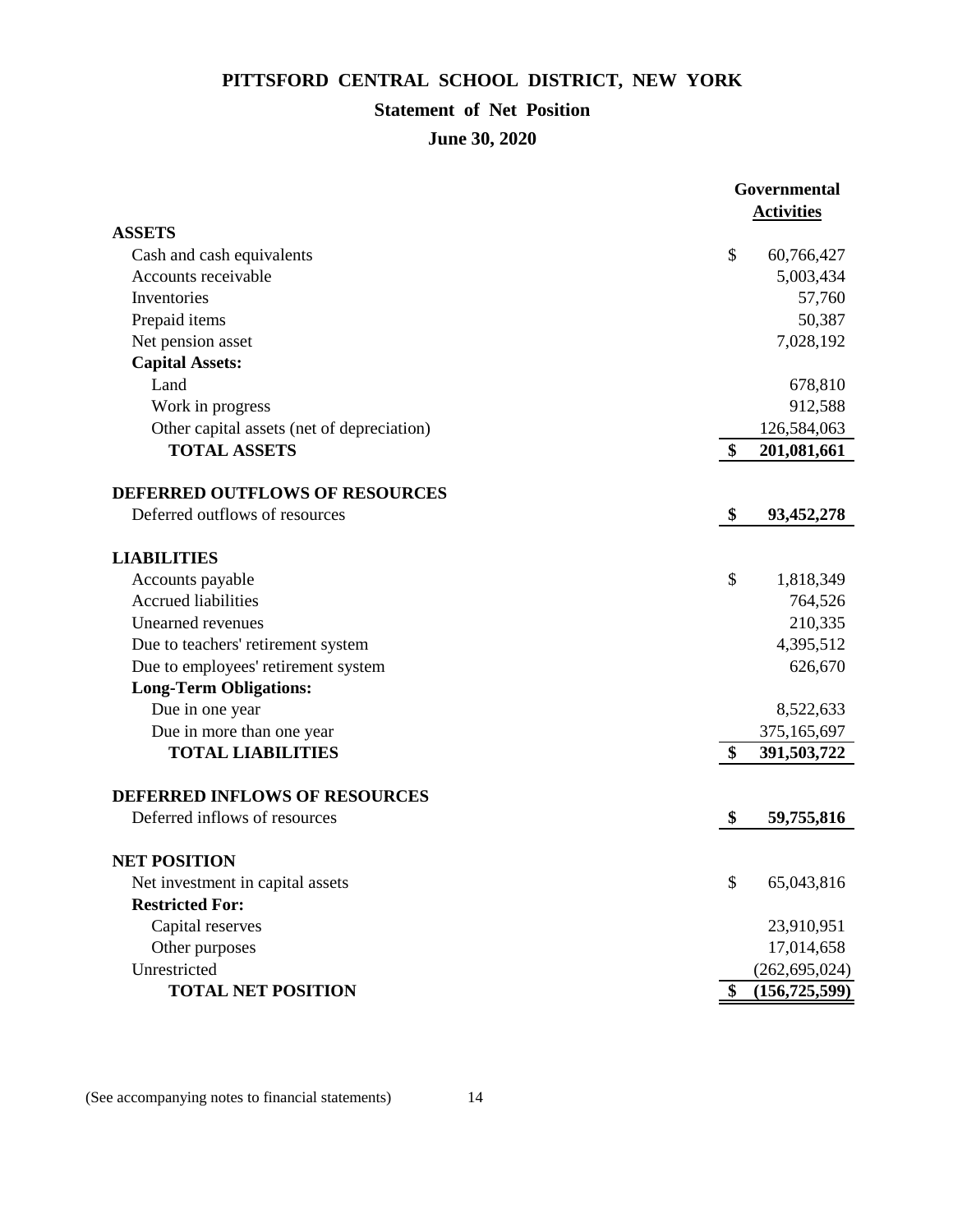## **PITTSFORD CENTRAL SCHOOL DISTRICT, NEW YORK Statement of Activities**

### **For Year Ended June 30, 2020**

|                                 |                               | <b>Program Revenues</b><br><b>Charges</b> for | Net (Expense)<br><b>Revenue and</b><br><b>Changes</b> in<br><b>Net Position</b><br>Governmental |                       |  |  |
|---------------------------------|-------------------------------|-----------------------------------------------|-------------------------------------------------------------------------------------------------|-----------------------|--|--|
| <b>Functions/Programs</b>       | <b>Expenses</b>               | <b>Services</b>                               | <b>Contributions</b>                                                                            | <b>Activities</b>     |  |  |
| <b>Primary Government -</b>     |                               |                                               |                                                                                                 |                       |  |  |
| General support                 | \$<br>16,069,814              | \$                                            | \$                                                                                              | \$<br>(16,069,814)    |  |  |
| Instruction                     | 123,928,917                   | 574,808                                       | 2,411,218                                                                                       | (120, 942, 891)       |  |  |
| Pupil transportation            | 8,245,151                     | $\overline{\phantom{m}}$                      |                                                                                                 | (8,245,151)           |  |  |
| School lunch                    | 2,100,715                     | 1,298,380                                     |                                                                                                 | (802, 335)            |  |  |
| Interest                        | 2,761,654                     |                                               |                                                                                                 | (2,761,654)           |  |  |
| <b>Total Primary Government</b> | 153,106,251<br>-S             | \$<br>1,873,188                               | \$<br>2,411,218                                                                                 | \$<br>(148, 821, 845) |  |  |
|                                 | <b>General Revenues:</b>      |                                               |                                                                                                 |                       |  |  |
|                                 | Property taxes                |                                               |                                                                                                 | \$<br>103,194,018     |  |  |
|                                 | Non property taxes            |                                               |                                                                                                 | 6,029,847             |  |  |
|                                 | State and federal aid         |                                               |                                                                                                 | 26,164,722            |  |  |
|                                 | Investment earnings           |                                               |                                                                                                 | 511,123               |  |  |
|                                 | Compensation for loss         |                                               |                                                                                                 | 50,971                |  |  |
|                                 | Miscellaneous                 |                                               |                                                                                                 | 1,108,342             |  |  |
|                                 | <b>Total General Revenues</b> |                                               |                                                                                                 | \$<br>137,059,023     |  |  |
|                                 | Changes in Net Position       |                                               |                                                                                                 | \$<br>(11,762,822)    |  |  |

Net Position, Beginning of Year (144,962,777) Net Position, End of Year **\$** (156,725,599)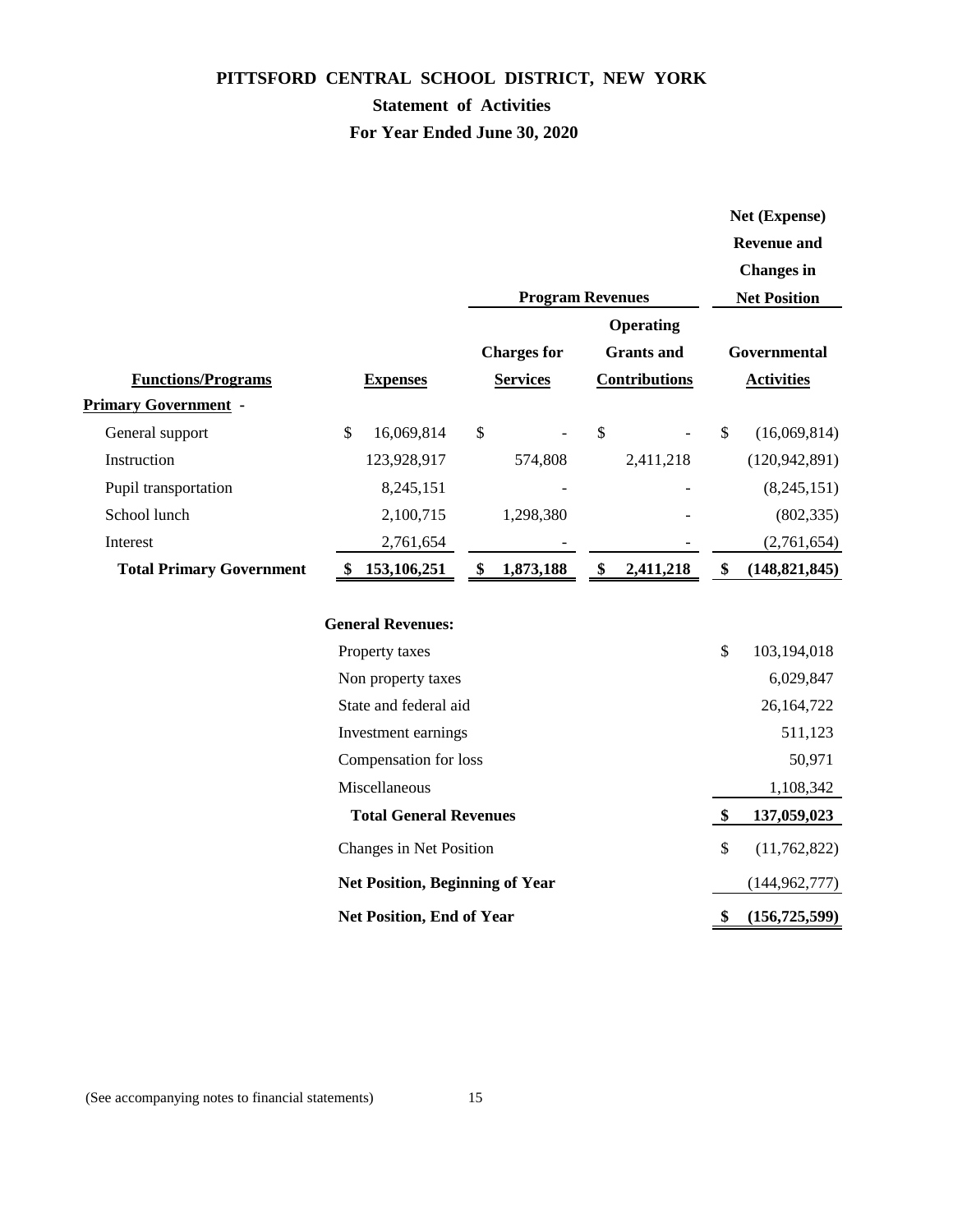### **PITTSFORD CENTRAL SCHOOL DISTRICT, NEW YORK**

#### **Balance Sheet**

#### **Governmental Funds**

**June 30, 2020**

|                                      |                                                                                                    |                                  |             | Nonmajor |              | <b>Total</b> |                 |
|--------------------------------------|----------------------------------------------------------------------------------------------------|----------------------------------|-------------|----------|--------------|--------------|-----------------|
|                                      |                                                                                                    |                                  | General     |          | Governmental |              | Governmental    |
| <b>ASSETS</b>                        |                                                                                                    |                                  | <b>Fund</b> |          | Funds        |              | <b>Funds</b>    |
| Cash and cash equivalents            |                                                                                                    | \$                               | 53,890,958  | \$       | 6,875,469    | \$           | 60,766,427      |
| Receivables                          |                                                                                                    |                                  | 4,084,471   |          | 918,963      |              | 5,003,434       |
| Inventories                          |                                                                                                    |                                  |             |          | 57,760       |              | 57,760          |
| Due from other funds                 |                                                                                                    |                                  | 930,409     |          | 3,177,353    |              | 4,107,762       |
| Prepaid items                        |                                                                                                    |                                  | 50,387      |          |              |              | 50,387          |
| <b>TOTAL ASSETS</b>                  |                                                                                                    | $\overline{\boldsymbol{\theta}}$ | 58,956,225  | \$       | 11,029,545   | \$           | 69,985,770      |
| <b>LIABILITIES AND FUND BALANCES</b> |                                                                                                    |                                  |             |          |              |              |                 |
| Liabilities -                        |                                                                                                    |                                  |             |          |              |              |                 |
| Accounts payable                     |                                                                                                    | \$                               | 1,499,139   | \$       | 319,210      | \$           | 1,818,349       |
| <b>Accrued liabilities</b>           |                                                                                                    |                                  | 510,345     |          | 2,737        |              | 513,082         |
| Due to other funds                   |                                                                                                    |                                  | 3,177,353   |          | 930,409      |              | 4,107,762       |
| Due to TRS                           |                                                                                                    |                                  | 4,395,512   |          |              |              | 4,395,512       |
| Due to ERS                           |                                                                                                    |                                  | 626,670     |          |              |              | 626,670         |
| Compensated absences                 |                                                                                                    |                                  | 659,316     |          | 12,628       |              | 671,944         |
| Unearned revenue                     |                                                                                                    |                                  | 564         |          | 209,771      |              | 210,335         |
| <b>TOTAL LIABILITIES</b>             |                                                                                                    | \$                               | 10,868,899  | \$       | 1,474,755    | \$           | 12,343,654      |
| <b>Fund Balances -</b>               |                                                                                                    |                                  |             |          |              |              |                 |
| Nonspendable                         |                                                                                                    | \$                               | 50,387      | \$       | 57,760       | \$           | 108,147         |
| Restricted                           |                                                                                                    |                                  | 37,934,767  |          | 8,958,212    |              | 46,892,979      |
| Assigned                             |                                                                                                    |                                  | 4,572,492   |          | 538,818      |              | 5,111,310       |
| Unassigned                           |                                                                                                    |                                  | 5,529,680   |          |              |              | 5,529,680       |
| <b>TOTAL FUND BALANCE</b>            |                                                                                                    | \$                               | 48,087,326  | \$       | 9,554,790    | \$           | 57,642,116      |
| <b>TOTAL LIABILITIES AND</b>         |                                                                                                    |                                  |             |          |              |              |                 |
| <b>FUND BALANCES</b>                 |                                                                                                    | <u>\$</u>                        | 58,956,225  | - \$     | 11,029,545   |              |                 |
|                                      | Amounts reported for governmental activities in the                                                |                                  |             |          |              |              |                 |
|                                      | <b>Statement of Net Position are different because:</b>                                            |                                  |             |          |              |              |                 |
|                                      | Capital assets used in governmental activities are not financial resources                         |                                  |             |          |              |              |                 |
|                                      | and therefore are not reported in the funds.                                                       |                                  |             |          |              |              | 128, 175, 461   |
|                                      |                                                                                                    |                                  |             |          |              |              |                 |
|                                      | Interest is accrued on outstanding bonds in the statement of net position<br>but not in the funds. |                                  |             |          |              |              | (251, 444)      |
|                                      |                                                                                                    |                                  |             |          |              |              |                 |
|                                      | The following long-term obligations are not due and payable in the                                 |                                  |             |          |              |              |                 |
|                                      | current period and therefore are not reported in the governmental funds:                           |                                  |             |          |              |              |                 |
|                                      | Serial bonds payable                                                                               |                                  |             |          |              |              | (60, 210, 000)  |
|                                      | <b>OPEB</b>                                                                                        |                                  |             |          |              |              | (305, 296, 211) |
|                                      | Compensated absences                                                                               |                                  |             |          |              |              | (5,517,857)     |
|                                      | Energy performance contracts                                                                       |                                  |             |          |              |              | (430,689)       |
|                                      | Net pension asset                                                                                  |                                  |             |          |              |              | 7,028,192       |
|                                      | Deferred outflow - pension                                                                         |                                  |             |          |              |              | 30,798,807      |
|                                      | Deferred outflow - OPEB                                                                            |                                  |             |          |              |              | 62, 653, 471    |
|                                      | Net pension liability                                                                              |                                  |             |          |              |              | (11, 561, 629)  |
|                                      | Deferred inflow - capital                                                                          |                                  |             |          |              |              | (2,490,956)     |
|                                      | Deferred inflow - pension                                                                          |                                  |             |          |              |              | (10,050,131)    |
|                                      | Deferred inflow - OPEB                                                                             |                                  |             |          |              |              | (47, 214, 729)  |
|                                      | <b>Net Position of Governmental Activities</b>                                                     |                                  |             |          |              | \$           | (156, 725, 599) |

(See accompanying notes to financial statements) 16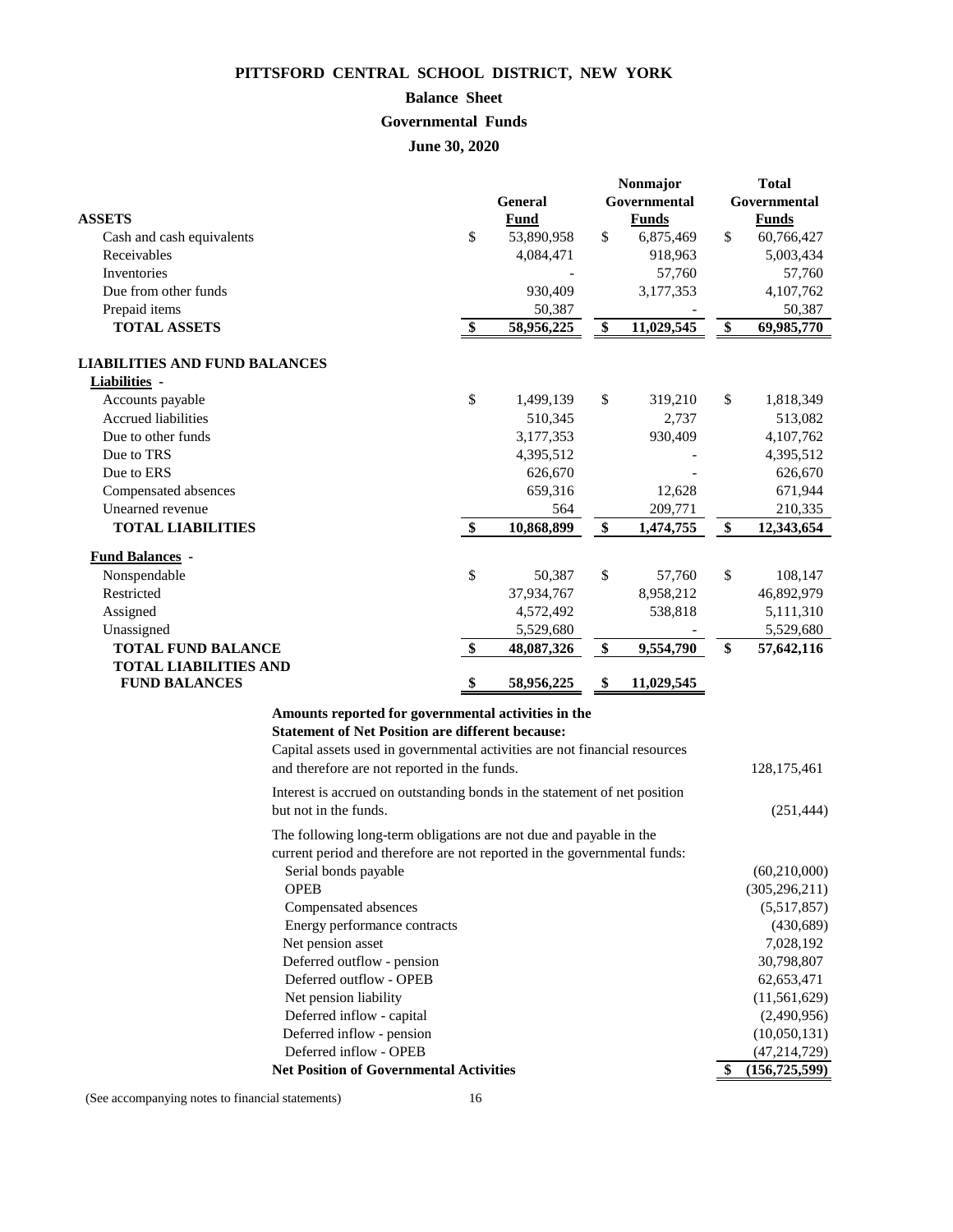## **PITTSFORD CENTRAL SCHOOL DISTRICT, NEW YORK Statement of Revenues, Expenditures and Changes in Fund Balances Governmental Funds For Year Ended June 30, 2020**

|                                            |                   |                |                           | Nonmajor     | <b>Total</b> |                |  |
|--------------------------------------------|-------------------|----------------|---------------------------|--------------|--------------|----------------|--|
|                                            |                   | <b>General</b> |                           | Governmental | Governmental |                |  |
|                                            |                   | <b>Fund</b>    |                           | <b>Funds</b> | <b>Funds</b> |                |  |
| <b>REVENUES</b>                            |                   |                |                           |              |              |                |  |
| Real property taxes and tax items          | \$                | 103,194,018    | $\boldsymbol{\mathsf{S}}$ |              | \$           | 103,194,018    |  |
| Non-property taxes                         |                   | 6,029,847      |                           |              |              | 6,029,847      |  |
| Charges for services                       |                   | 574,808        |                           |              |              | 574,808        |  |
| Use of money and property                  |                   | 499,886        |                           | 11,237       |              | 511,123        |  |
| Sale of property and compensation for loss |                   | 50,971         |                           |              |              | 50,971         |  |
| Miscellaneous                              |                   | 1,105,952      |                           | 160,489      |              | 1,266,441      |  |
| State sources                              |                   | 26,092,350     |                           | 682,135      |              | 26,774,485     |  |
| Federal sources                            |                   | 72,372         |                           | 1,570,984    |              | 1,643,356      |  |
| <b>Sales</b>                               |                   |                |                           | 1,298,380    |              | 1,298,380      |  |
| <b>TOTAL REVENUES</b>                      | \$                | 137,620,204    | \$                        | 3,723,225    |              | \$141,343,429  |  |
| <b>EXPENDITURES</b>                        |                   |                |                           |              |              |                |  |
| General support                            | \$                | 11,235,807     | \$                        |              | $\mathbb{S}$ | 11,235,807     |  |
| Instruction                                |                   | 67,715,264     |                           | 2,410,202    |              | 70,125,466     |  |
| Pupil transportation                       |                   | 3,673,924      |                           | 1,137,091    |              | 4,811,015      |  |
| <b>Employee benefits</b>                   |                   | 36,098,962     |                           | 429,486      |              | 36,528,448     |  |
| Debt service - principal                   |                   |                |                           | 7,925,816    |              | 7,925,816      |  |
| Debt service - interest                    |                   |                |                           | 2,812,853    |              | 2,812,853      |  |
| Cost of sales                              |                   |                |                           | 467,335      |              | 467,335        |  |
| Other expenses                             |                   |                |                           | 724,772      |              | 724,772        |  |
| Capital outlay                             |                   |                |                           | 1,832,109    |              | 1,832,109      |  |
| <b>TOTAL EXPENDITURES</b>                  | $\boldsymbol{\$}$ | 118,723,957    | \$                        | 17,739,664   | \$           | 136,463,621    |  |
| <b>EXCESS (DEFICIENCY) OF REVENUES</b>     |                   |                |                           |              |              |                |  |
| <b>OVER EXPENDITURES</b>                   | \$                | 18,896,247     |                           | (14,016,439) | \$           | 4,879,808      |  |
| <b>OTHER FINANCING SOURCES (USES)</b>      |                   |                |                           |              |              |                |  |
| Transfers - in                             | \$                | 40,800         | \$                        | 13,388,057   | \$           | 13,428,857     |  |
| Transfers - out                            |                   | (13,388,057)   |                           | (40, 800)    |              | (13, 428, 857) |  |
| <b>TOTAL OTHER FINANCING</b>               |                   |                |                           |              |              |                |  |
| <b>SOURCES (USES)</b>                      | \$                | (13, 347, 257) | \$                        | 13, 347, 257 | \$           |                |  |
| <b>NET CHANGE IN FUND BALANCE</b>          | $\boldsymbol{\$}$ | 5,548,990      | \$                        | (669, 182)   | \$           | 4,879,808      |  |
| FUND BALANCE, BEGINNING OF YEAR            |                   | 42,538,336     |                           | 10,223,972   |              | 52,762,308     |  |
| <b>FUND BALANCE, END OF YEAR</b>           | \$                | 48,087,326     | \$                        | 9,554,790    | \$           | 57,642,116     |  |

(See accompanying notes to financial statements) 17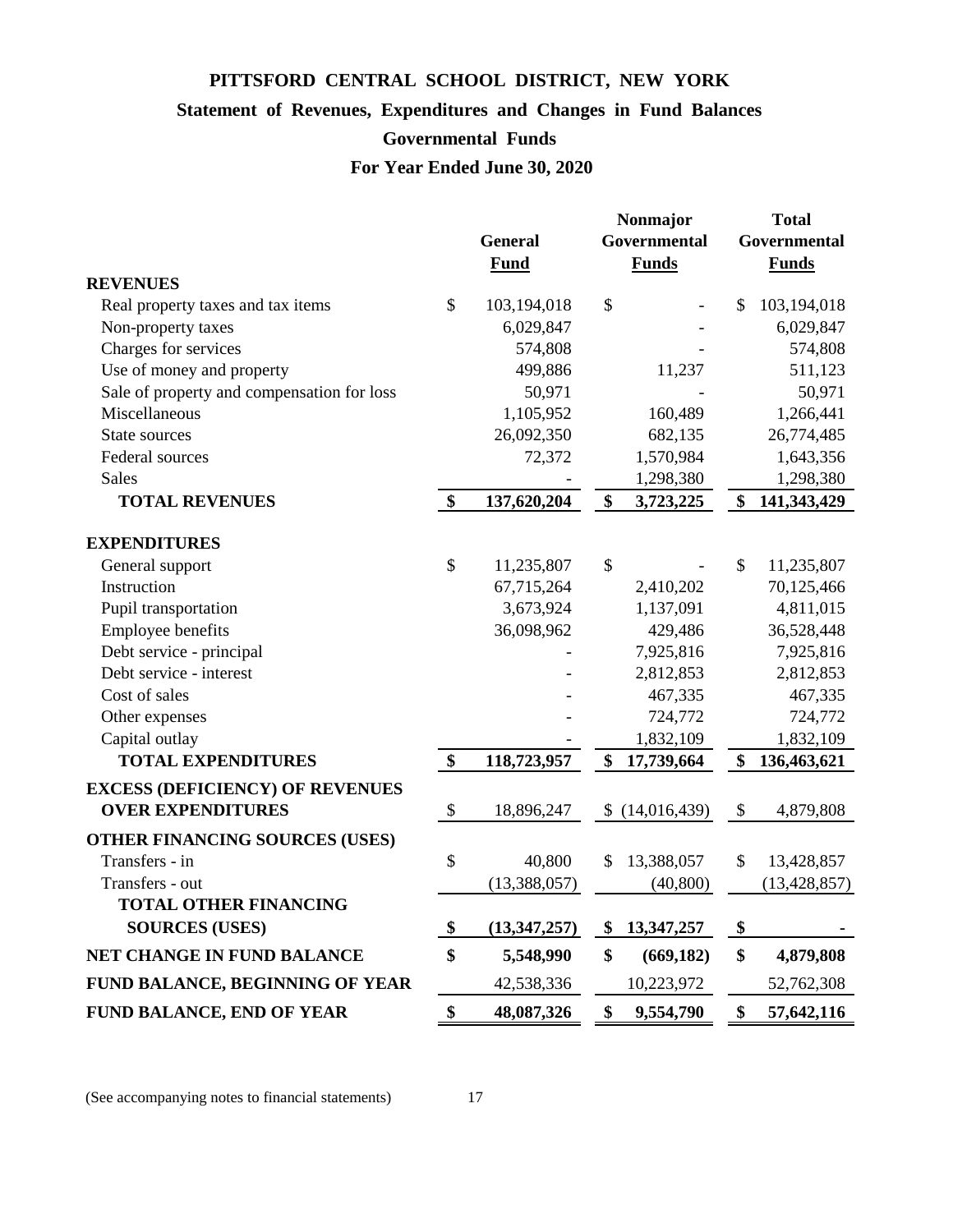## **PITTSFORD CENTRAL SCHOOL DISTRICT, NEW YORK Reconciliation of Governmental Funds Statement of Revenues, Expenditures, and Changes in Fund Balances of Governmental Funds to Statement of Activities For Year Ended June 30, 2020**

| NET CHANGE IN FUND BALANCES -<br><b>TOTAL GOVERNMENTAL FUNDS</b>                                                                                                                                                                                                                                                                                                                                              | \$<br>4,879,808 |
|---------------------------------------------------------------------------------------------------------------------------------------------------------------------------------------------------------------------------------------------------------------------------------------------------------------------------------------------------------------------------------------------------------------|-----------------|
| Amounts reported for governmental activities in the Statement of Activities are different because:                                                                                                                                                                                                                                                                                                            |                 |
| Governmental funds report capital outlays as expenditures. However, in the Statement of Activities<br>the cost of those assets is allocated over their estimated useful lives and reported as depreciation<br>expense. The following are the amounts by which capital outlays and additions of assets are lower than<br>depreciation in the current period:                                                   |                 |
| Capital Outlay<br>\$.<br>1,832,109                                                                                                                                                                                                                                                                                                                                                                            |                 |
| Additions to Assets, Net<br>1,237,505<br>Depreciation<br>(8,251,098)                                                                                                                                                                                                                                                                                                                                          |                 |
|                                                                                                                                                                                                                                                                                                                                                                                                               | (5,181,484)     |
| Bond proceeds provide current financial resources to governmental funds, but issuing debt<br>increases long-term obligations in the Statement of Net Position. Repayment of bond principal is an<br>expenditure in the governmental funds, but the repayment reduces long-term obligations in the<br>Statement of Net Position. The following details these items as they effect the governmental activities: |                 |
| Debt Repayments                                                                                                                                                                                                                                                                                                                                                                                               | 7,925,816       |
| In the Statement of Activities, interest is accrued on outstanding bonds, whereas in governmental<br>funds, an interest expenditure is reported when due.                                                                                                                                                                                                                                                     | 51,199          |
| The net OPEB liability does not require the use of current financial resources and, therefore, is not<br>reported as an expenditure in the governmental funds.                                                                                                                                                                                                                                                | (12, 863, 168)  |
| (Increase) decrease in proportionate share of net pension asset/liability reported in the Statement of Activities<br>do not provide for or require the use of current financial resources and therefore are not reported as<br>revenues or expenditures in the governmental funds                                                                                                                             |                 |
| Teachers' Retirement System                                                                                                                                                                                                                                                                                                                                                                                   | (4,593,708)     |
| <b>Employees' Retirement System</b>                                                                                                                                                                                                                                                                                                                                                                           | (2,063,444)     |
| Portion of deferred (inflow) / outflow recognized in long term debt                                                                                                                                                                                                                                                                                                                                           | 191,612         |
| In the Statement of Activities, vacation pay, teachers' retirement incentive and judgments and claims<br>are measured by the amount accrued during the year. In the governmental funds, expenditures for<br>these items are measured by the amount actually paid. The following provides the differences of<br>these items as presented in the governmental activities:                                       |                 |
| <b>Compensated Absences</b>                                                                                                                                                                                                                                                                                                                                                                                   | (109, 453)      |
| <b>CHANGE IN NET POSITION OF GOVERNMENTAL ACTIVITIES</b>                                                                                                                                                                                                                                                                                                                                                      | \$(11,762,822)  |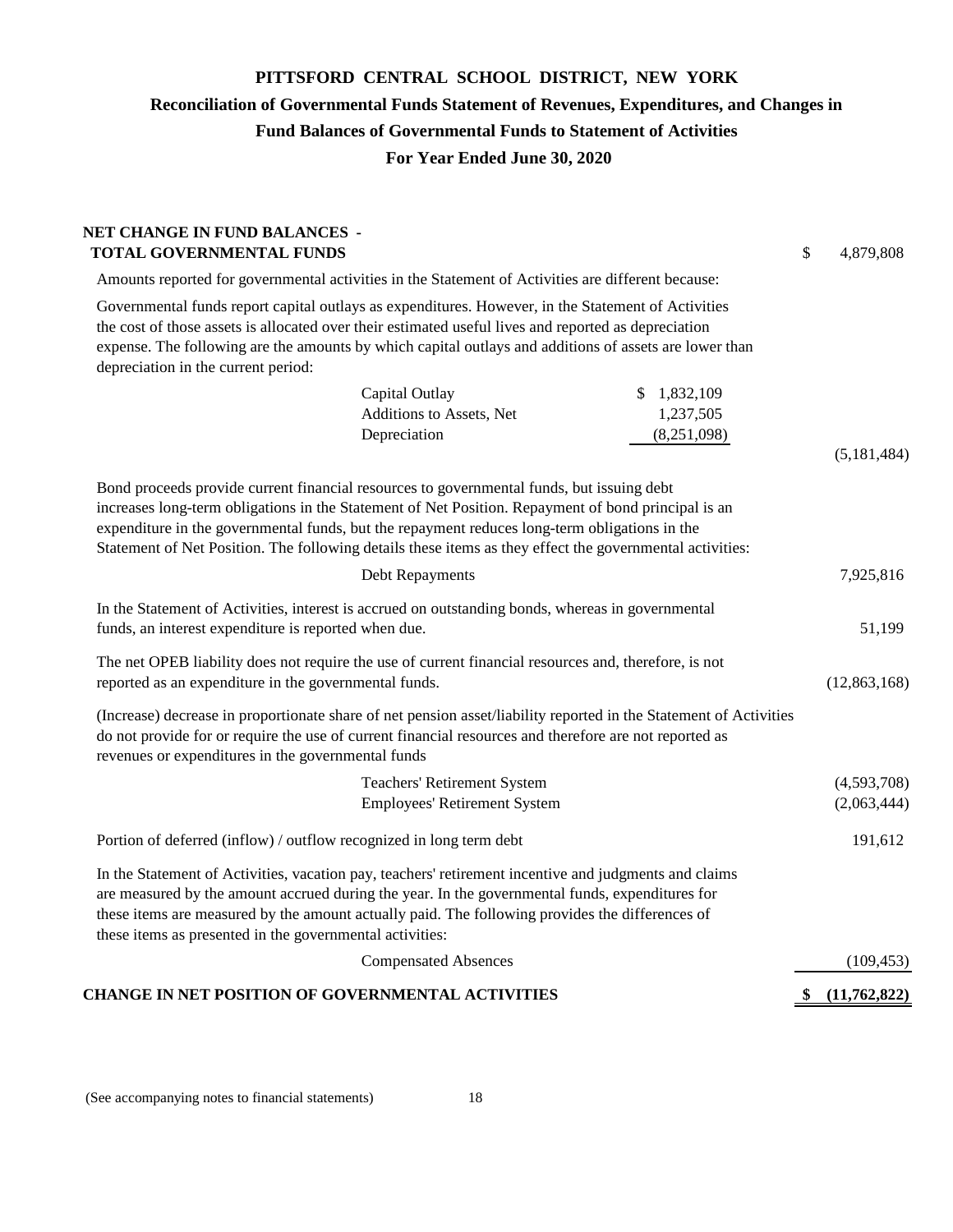### **PITTSFORD CENTRAL SCHOOL DISTRICT, NEW YORK**

### **Statement of Fiduciary Net Position**

**June 30, 2020**

|                                  | <b>Private</b><br><b>Purpose</b><br><b>Trust</b> | <b>Agency</b><br>Funds |
|----------------------------------|--------------------------------------------------|------------------------|
| <b>ASSETS</b>                    |                                                  |                        |
| Cash and cash equivalents        | \$<br>132,014                                    | 1,793,984<br>\$        |
| Receivable from general fund     |                                                  | 13,851                 |
| <b>Investments</b>               | 18,102                                           |                        |
| Prefunded flex benefits          |                                                  | 31,852                 |
| <b>TOTAL ASSETS</b>              | \$<br>150,116                                    | 1,839,687              |
| <b>LIABILITIES</b>               |                                                  |                        |
| Accounts payable                 | \$                                               | \$<br>17,434           |
| Extraclassroom activity balances |                                                  | 273,313                |
| Other liabilities                |                                                  | 1,548,940              |
| <b>TOTAL LIABILITIES</b>         | -\$                                              | 1,839,687              |
| <b>NET POSITION</b>              |                                                  |                        |
| Restricted for scholarships      | 150,116<br>S                                     |                        |
| <b>TOTAL NET POSITION</b>        | \$<br>150,116                                    |                        |

### **Statement of Changes in Fiduciary Net Position For Year Ended June 30, 2020**

| <b>ADDITIONS</b>                | <b>Private</b><br><b>Purpose</b><br><b>Trust</b> |
|---------------------------------|--------------------------------------------------|
| Contributions                   | \$<br>29,144                                     |
| Miscellaneous                   | 7,439                                            |
| Investment earnings             | 832                                              |
| <b>TOTAL ADDITIONS</b>          | \$<br>37,415                                     |
| <b>DEDUCTIONS</b>               |                                                  |
| Other expenses                  | \$<br>45,383                                     |
| <b>TOTAL DEDUCTIONS</b>         | \$<br>45,383                                     |
| <b>CHANGE IN NET POSITION</b>   | \$<br>(7,968)                                    |
| NET POSITION, BEGINNING OF YEAR | 158,084                                          |
| NET POSITION, END OF YEAR       | 150,116                                          |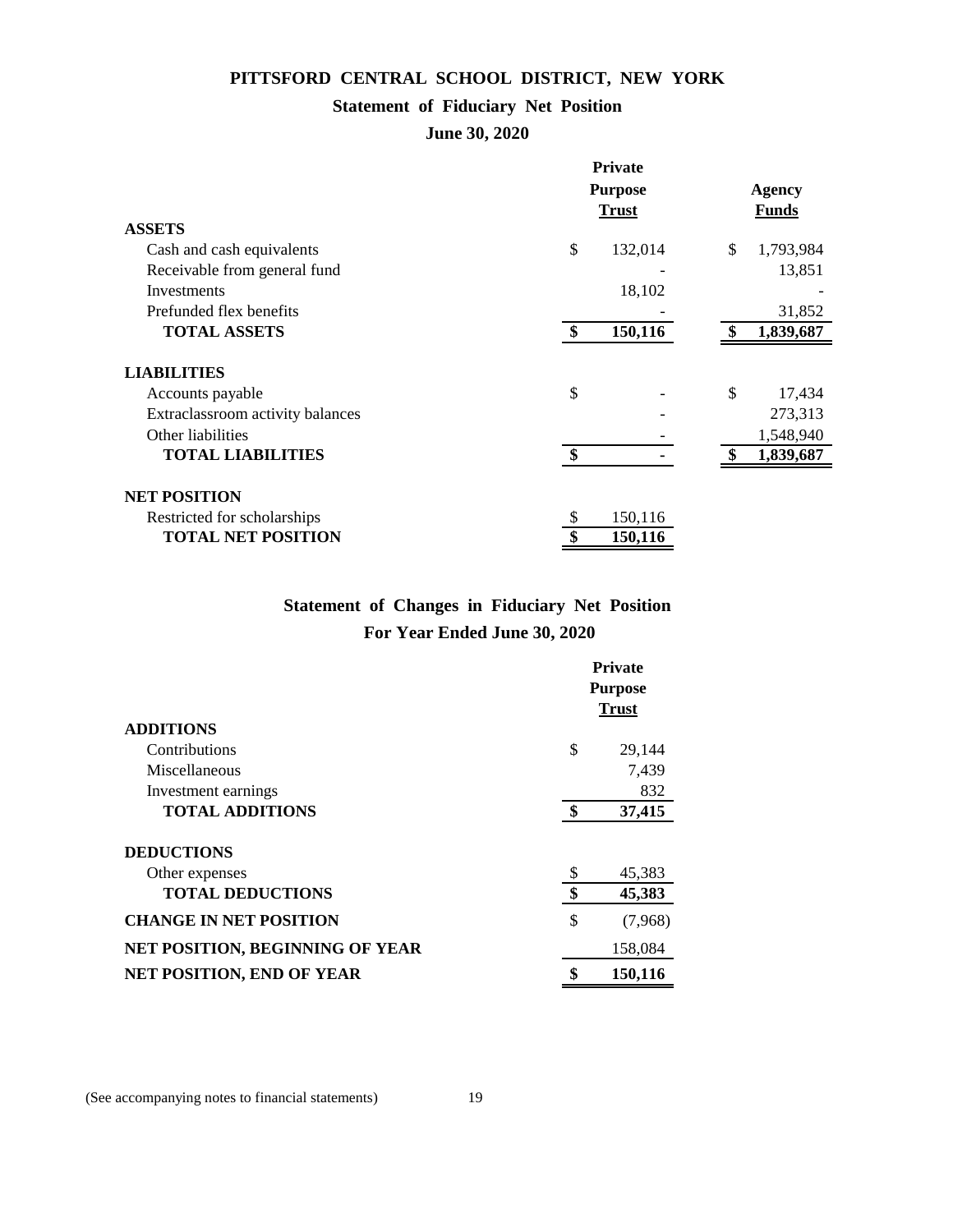#### **PITTSFORD CENTRAL SCHOOL DISTRICT, NEW YORK**

#### **Notes To The Basic Financial Statements**

**June 30, 2020**

#### **I. Summary of Significant Accounting Policies**

The financial statements of the Pittsford Central School District, New York (the District) have been prepared in conformity with generally accepted accounting principles (GAAP) as applied to government units. The Governmental Accounting Standards Board (GASB) is the accepted standard setting body for establishing governmental accounting and financial reporting principles. The more significant of the District's accounting policies are described below.

#### **A. Reporting Entity**

The Pittsford Central School District is governed by the laws of New York State. The District is an independent entity governed by an elected Board of Education consisting of seven members. The President of the Board serves as the chief fiscal officer and the Superintendent is the chief executive officer. The Board is responsible for, and controls all activities related to public school education within the District. Board members have authority to make decisions, power to appoint management, and primary accountability for all fiscal matters.

The reporting entity of the District is based upon criteria set forth by GASB Statement 14, *The Financial Reporting Entity*, as amended by GASB Statement 39, *Component Units* and GASB Statement No. 61, *The Financial Reporting Entity*. The financial reporting entity consists of the primary government, organizations for which the primary government is financially accountable and other organizations for which the nature and significance of their relationship with the primary government are such that exclusion would cause the reporting entity's financial statements to be misleading or incomplete.

The District is not a component unit of another reporting entity. The decision to include a potential component unit in the District's reporting entity is based on several criteria including legal standing, fiscal dependency, and financial accountability. Based on the application of these criteria, the following is a brief review of certain entities included in the District's reporting entity.

#### **1. Extraclassroom Activity Funds**

The extraclassroom activity funds of the District represent funds of the students of the District. The Board of Education exercises general oversight of these funds. The extraclassroom activity funds are independent of the District with respect to its financial transactions, and the designation of student management. Separate audited financial statements (cash basis) of the extraclassroom activity funds can be found at the District's business office. The District accounts for assets held as an agency for various student organizations in an agency fund.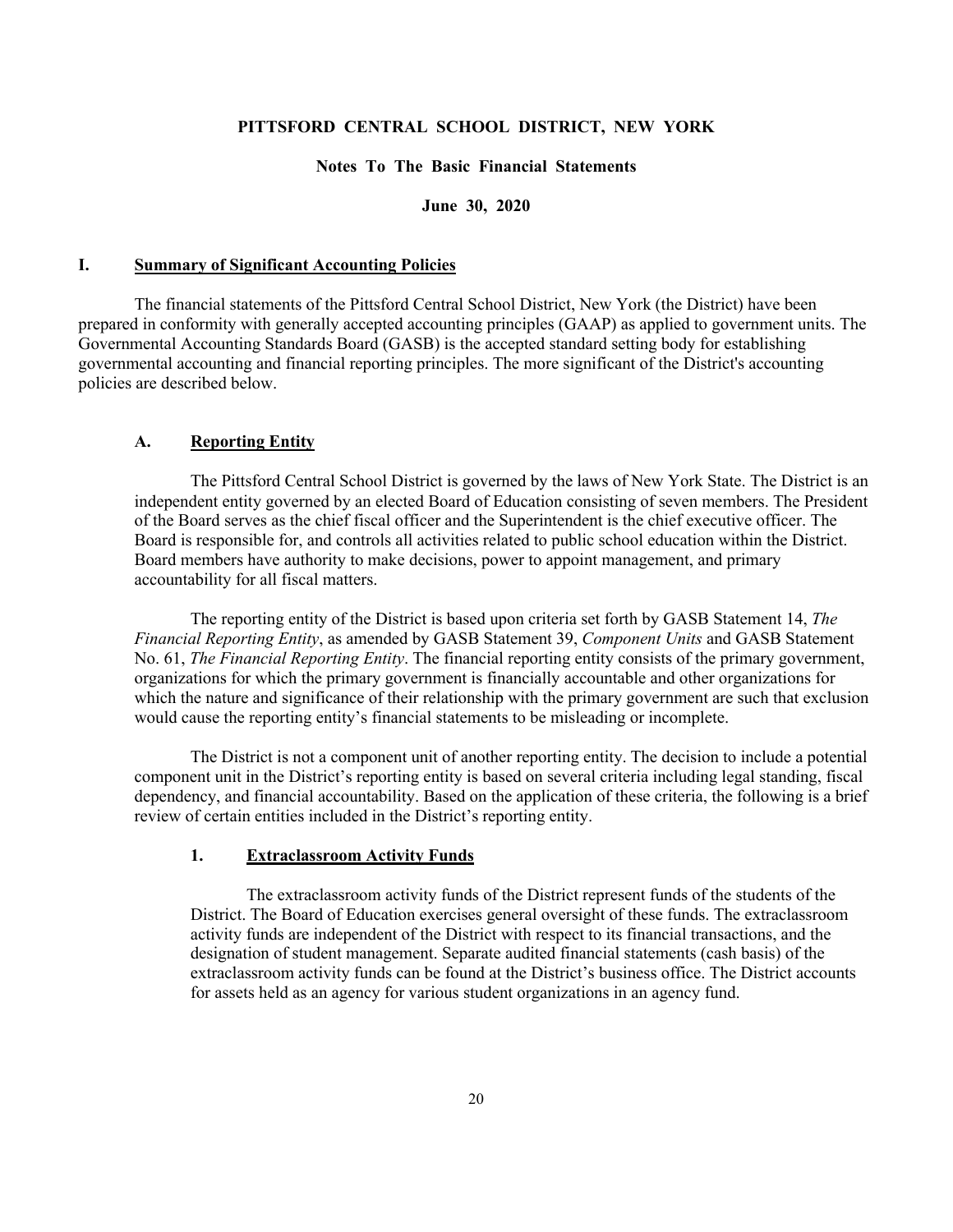#### **B. Joint Venture**

The District is a component of the First Supervisory District of Monroe County Board of Cooperative Educational Services (BOCES). The BOCES is a voluntary, cooperative association of school districts in a geographic area that shares planning, services, and programs which provide educational and support activities. There is no authority or process by which a school district can terminate its status as a BOCES component.

BOCES are organized under §1950 of the New York State Education Law. A BOCES Board is considered a corporate body. Members of a BOCES Board are nominated and elected by their component member boards in accordance with provisions of §1950 of the New York State Education Law. All BOCES property is held by the BOCES Board as a corporation (§1950(6)). In addition, BOCES Boards also are considered municipal corporations to permit them to contract with other municipalities on a cooperative basis under §119-n(a) of the New York State General Municipal Law.

A BOCES' budget is comprised of separate budgets for administrative, program, and capital costs. Each component school district's share of administrative and capital cost is determined by resident public school district enrollment as defined in Education Law, Section 1950(4)(b)(7). In addition, component districts pay tuition or a service fee for programs in which its students participate.

During the year, the District was billed \$10,983,154 for BOCES administrative and program costs.

The District's share of BOCES aid amounted to \$3,824,996.

Financial statements for the BOCES are available from the BOCES administrative office.

#### **C. Basis of Presentation**

#### **1. Districtwide Statements**

The Statement of Net Position and the Statement of Activities present financial information about the District's governmental activities. These statements include the financial activities of the overall government in its entirety, except those that are fiduciary. Eliminations have been made to minimize the double counting of internal transactions. Governmental activities generally are financed through taxes, state aid, intergovernmental revenues, and other exchange and nonexchange transactions. Operating grants include operating-specific and discretionary (either operating or capital) grants, while the capital grants column reflects capital specific grants.

The Statement of Activities presents a comparison between program expenses and revenues for each function of the District's governmental activities. Direct expenses are those that are specifically associated with and are clearly identifiable to a particular function. Indirect expenses, principally employee benefits, are allocated to functional areas in proportion to the payroll expended for those areas. Program revenues include charges paid by the recipients of goods or services offered by the programs, and grants and contributions that are restricted to meeting the operational or capital requirements of a particular program. Revenues that are not classified as program revenues, including all taxes, are presented as general revenues.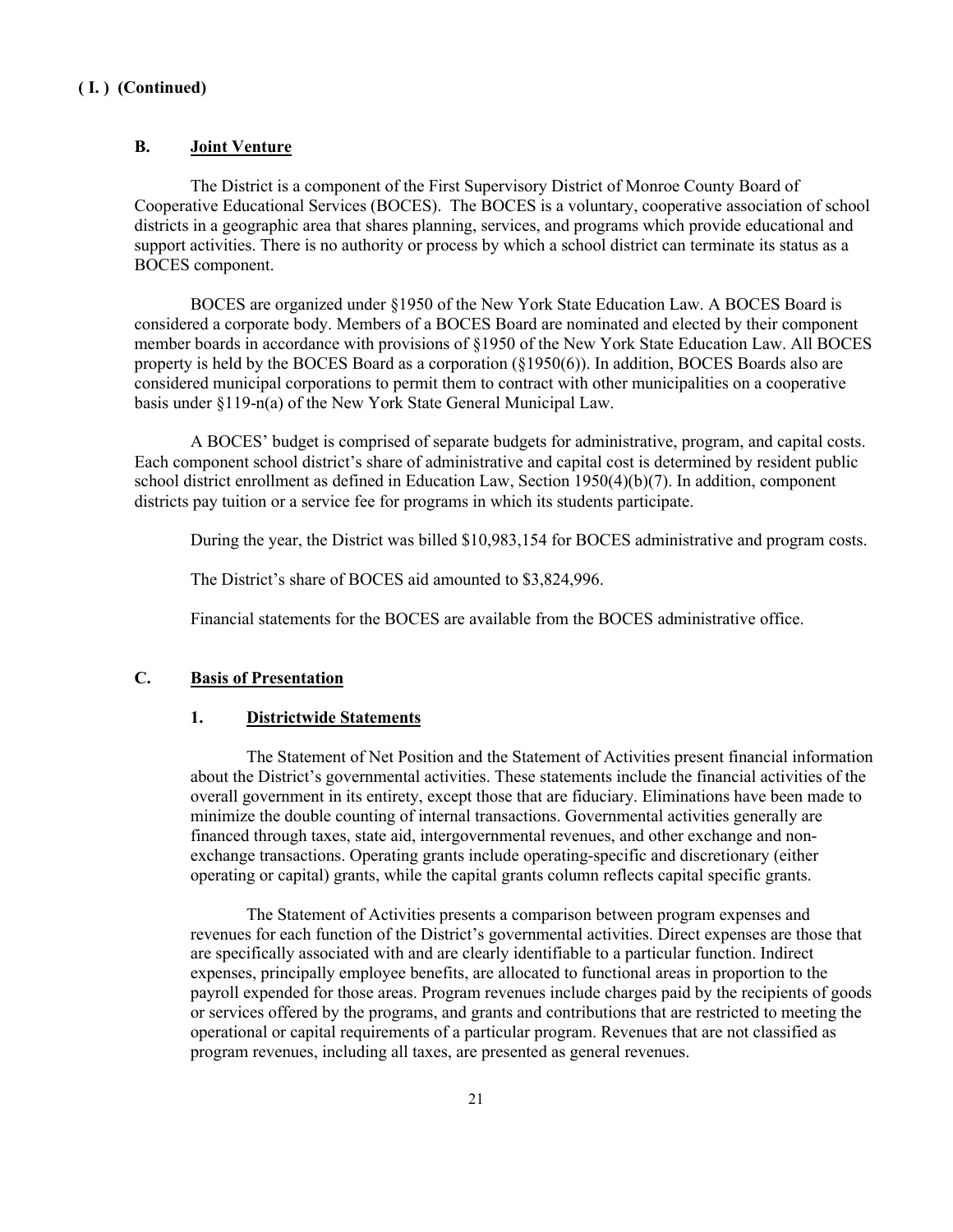#### **2. Fund Statements**

The fund statements provide information about the District's funds, including fiduciary funds. Separate statements for each fund category (governmental and fiduciary) are presented. The emphasis of fund financial statements is on major governmental funds, each displayed in a separate column. All remaining governmental funds are aggregated and reported as nonmajor funds.

The District reports the following governmental funds:

#### **a. Major Governmental Funds**

**General Fund -** This is the District's primary operating fund. It accounts for all financial transactions that are not required to be accounted for in another fund.

**b. Nonmajor Governmental -** The other funds which are not considered major are aggregated and reported as nonmajor governmental funds as follows:

**Capital Projects Fund -** Used to account for the financial resources used for acquisition, construction, or major repair of capital facilities.

**Special Aid Fund -** This fund accounts for the proceeds of specific revenue sources, such as federal and state grants, that are legally restricted to expenditures for specified purposes. These legal restrictions may be imposed either by governments that provide the funds, or by outside parties.

**School Lunch Fund -** Used to account for transactions of the District's lunch, breakfast and milk programs.

**Debt Service Fund -** This fund accounts for the accumulation of resources and the payment of principal and interest on long-term obligations for governmental activities.

**c. Fiduciary -** Fiduciary activities are those in which the District acts as trustee or agent for resources that belong to others. These activities are not included in the Districtwide financial statements, because their resources do not belong to the District, and are not available to be used. There are two classes of fiduciary funds:

**Private Purpose Trust Funds -** These funds are used to account for trust arrangements in which principal and income benefit annual third party awards and scholarships for students. Established criteria govern the use of the funds and members of the District or representatives of the donors may serve on committees to determine who benefits.

**Agency Funds -** These funds are strictly custodial in nature and do not involve the measurement of results of operations. Assets are held by the District as agent for various student groups or extraclassroom activity funds and for payroll or employee withholding.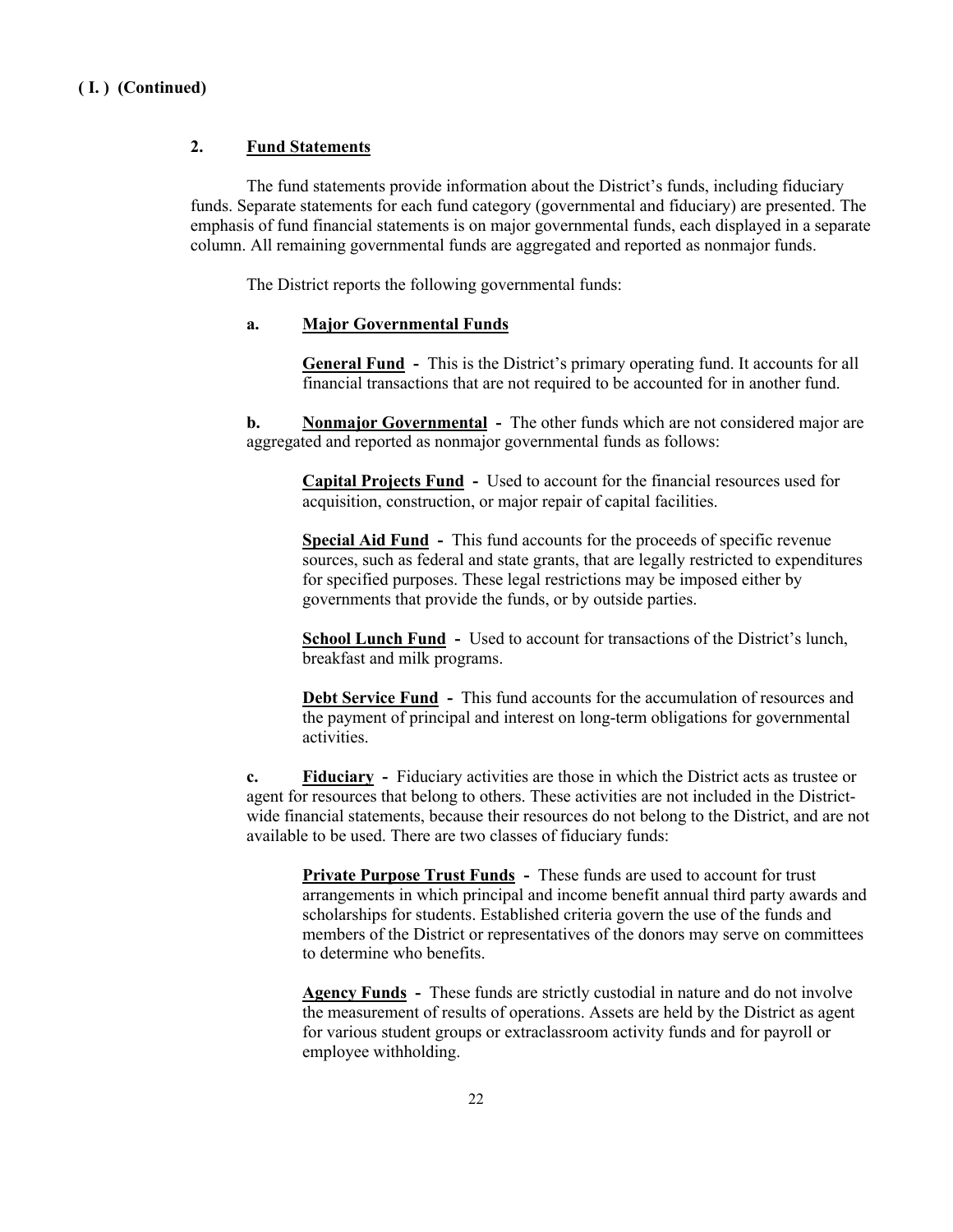#### **D. Measurement Focus and Basis of Accounting**

Accounting and financial reporting treatment is determined by the applicable measurement focus and basis of accounting. Measurement focus indicates the type of resources being measured such as current financial resources or economic resources. The basis of accounting indicates the timing of transactions or events for recognition in the financial statements.

The District-Wide and fiduciary fund financial statements are reported using the economic resources measurement focus and the accrual basis of accounting. Revenues are recorded when earned and expenses are recorded at the time liabilities are incurred, regardless of when the related cash transaction takes place. Non-exchange transactions, in which the District gives or receives value without directly receiving or giving equal value in exchange, include property taxes, grants and donations. On an accrual basis revenue from property taxes is recognized in the fiscal year for which the taxes are levied. Revenue from grants and donations is recognized in the fiscal year in which all eligibility requirements have been satisfied.

The fund financial statements are reported using the current financial resources measurement focus and the modified accrual basis of accounting. Under this method, revenues are recognized when measureable and available. The District considers all revenues reported in the governmental funds to be available if the revenues are collected within one year after the end of the fiscal year.

Expenditures are recorded when the related fund liability is incurred, except for principal and interest on general long-term debt, claims and judgments, and compensated absences, which are recognized as expenditures to the extent they have matured. General capital asset acquisitions are reported as expenditures in governmental funds. Proceeds of general long-term debt and acquisitions under capital leases are reported as other financing sources.

#### **E. Property Taxes**

Real property taxes are levied annually by the Board of Education no later than September 1, and become a lien on August 6, 2019. Taxes are collected during the period September 1 to October 31, 2019.

Uncollected real property taxes are subsequently enforced by the County of Monroe, in which the District is located. The County pays an amount representing uncollected real property taxes transmitted to the County for enforcement to the District no later than the following April 1.

#### **F. Restricted Resources**

When an expense is incurred for purposes for which both restricted and unrestricted net position are available, the District's policy concerning which to apply first varies with the intended use, and with associated legal requirements, many of which are described elsewhere in these notes.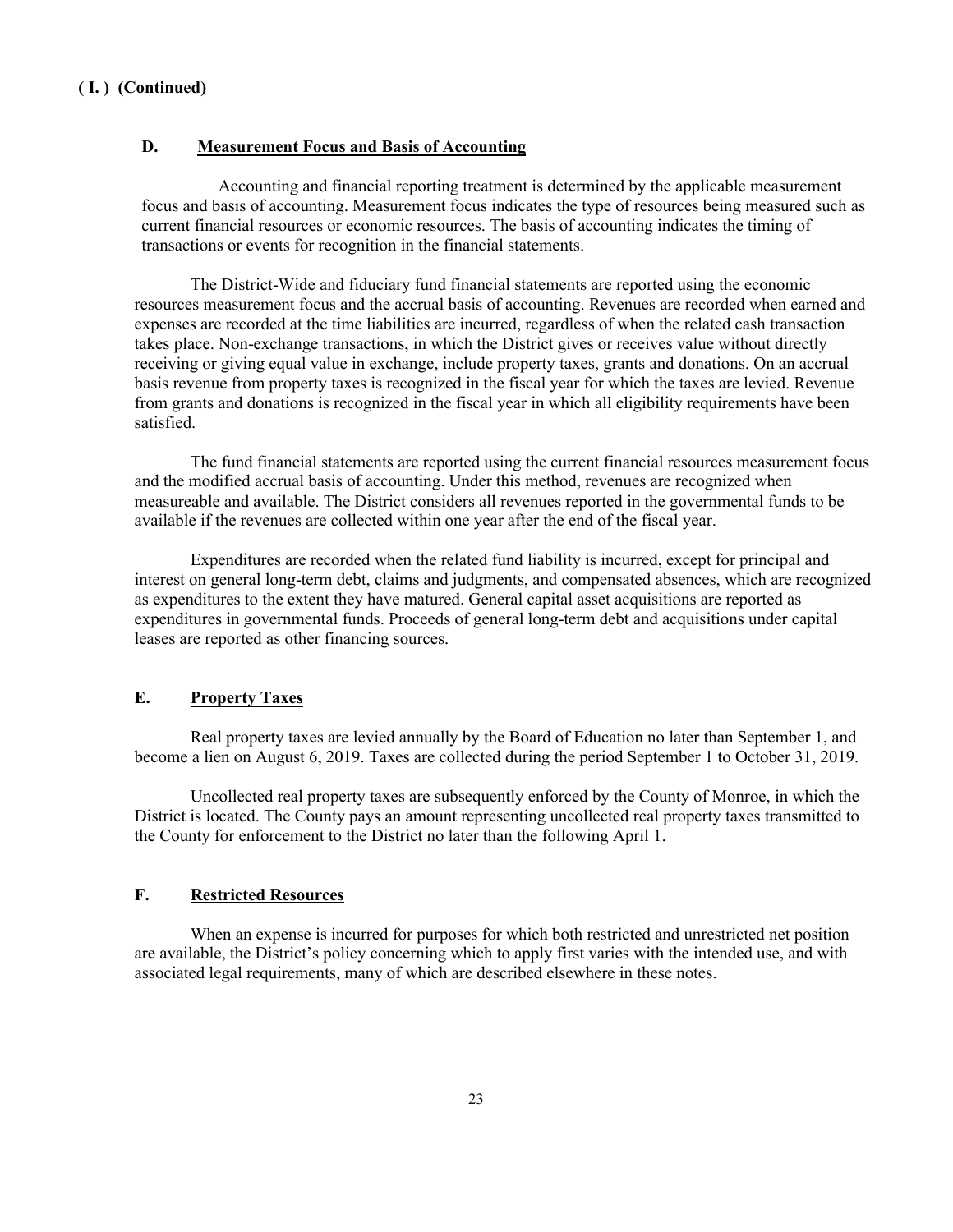#### **G. Interfund Transactions**

The operations of the District include transactions between funds. These transactions may be temporary in nature, such as with interfund borrowing. The District typically loans resources between funds for the purpose of providing cash flow. These interfund receivables and payables are expected to be repaid within one year. Permanent transfers of funds include the transfer of expenditures and revenues to provide financing or other services.

In the District-wide statements, the amounts reported on the Statement of Net Position for interfund receivables and payables represent amounts due between different fund types (governmental activities and fiduciary funds). Eliminations have been made for all interfund receivables and payables between the funds.

The governmental funds report all interfund transactions as originally recorded. Interfund receivables and payables may be netted on the accompanying governmental funds balance sheet when it is the District's practice to settle these amounts at a net balance based upon the right of legal offset.

Refer to Note VII for a detailed disclosure by individual fund for interfund receivables, payables, expenditures, and revenues activity.

#### **H. Estimates**

The preparation of financial statements in conformity with accounting principles generally accepted in the United States of America requires management to make estimates and assumptions that affect the reported amount of assets, deferred outflows of resources, liabilities, and deferred inflows of resources and disclosure of contingent assets and liabilities at the date of the financial statements and the reported revenues and expenses/expenditures during the reporting period. Actual results could differ from those estimates. Estimates and assumptions are made in a variety of areas, including computation of encumbrances, compensated absences, potential contingent liabilities and useful lives of long-lived assets.

#### **I. Cash and Cash Equivalents**

The District's cash and cash equivalents consist of cash on hand, demand deposits, and short-term investments with original maturities of three months or less from the date of acquisition.

New York State Law governs the District's investment policies. Resources must be deposited in FDIC-insured commercial banks or trust companies located within the State. Permissible investments include obligations of the United States Treasury, United States Agencies, repurchase agreements and obligations of New York State or its localities.

Collateral is required for demand and time deposits and certificates of deposit not covered by FDIC insurance. Obligations that may be pledged as collateral are obligations of the United States and its agencies and obligations of the State and its municipalities and Districts.

Investments are stated at fair value.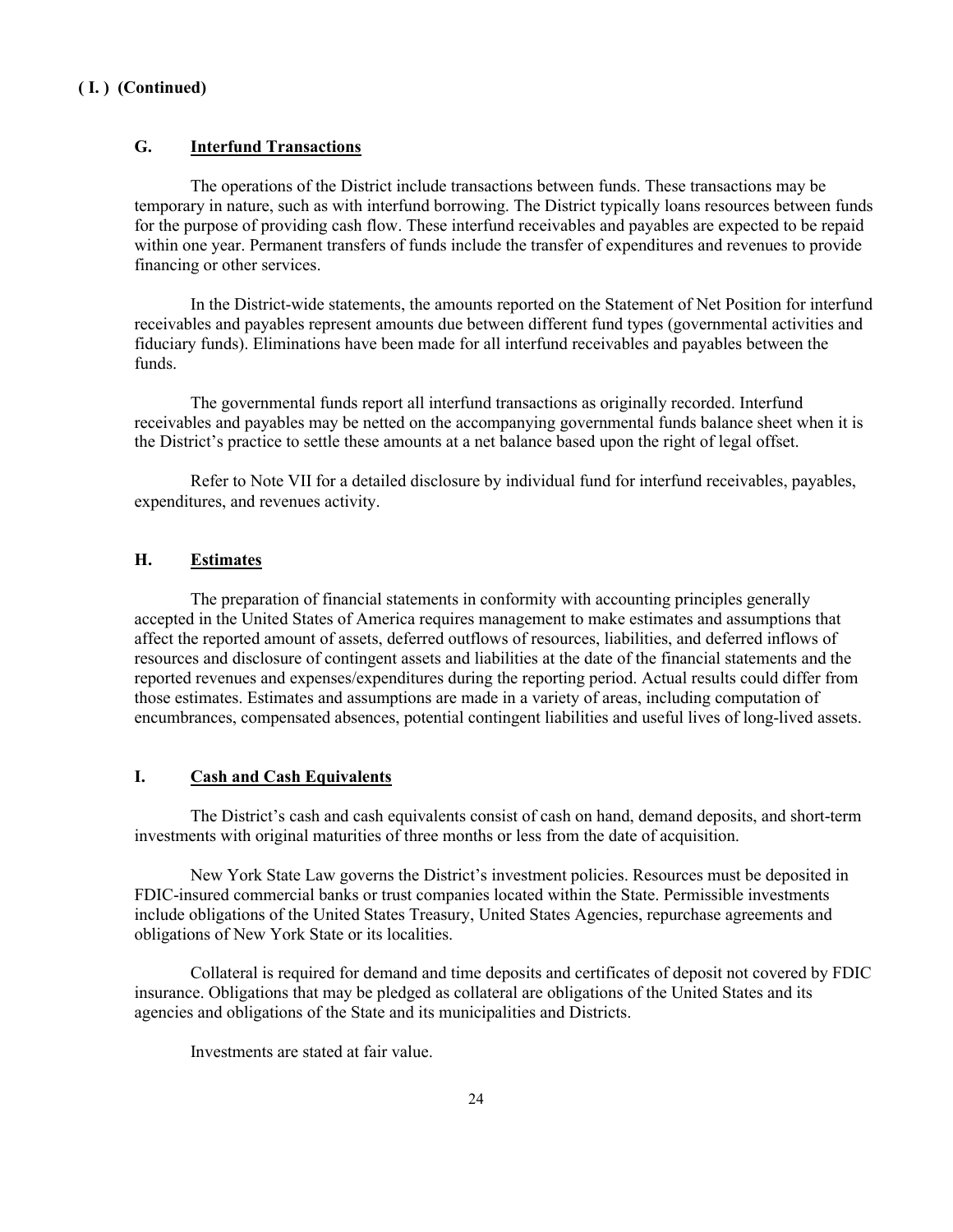#### **J. Receivables**

Receivables are shown gross, with uncollectible amounts recognized under the direct write-off method. An allowance for uncollectible accounts has been provided in the amount of \$5,000 as of June 30, 2020.

#### **K. Inventory and Prepaid Items**

Inventories of food and/or supplies for school lunch are recorded at cost on a first-in, first-out basis or, in the case of surplus food, at stated value which approximates market. Purchases of inventoriable items in other funds are recorded as expenditures at the time of purchase, and are considered immaterial in amount.

Prepaid items represent payments made by the District for which benefits extend beyond year end. These payments to vendors reflect costs applicable to future accounting periods and are recorded as prepaid items in both the District-wide and fund financial statements. These items are reported as assets on the statement of net position or balance sheet using the consumption method. A current asset for the prepaid amounts is recorded at the time of purchase and an expense/expenditure is reported in the year the goods or services are consumed.

A non-spendable fund balance for these non-liquid assets (inventories and prepaid items) has been recognized to signify that a portion of fund balance is not available for other subsequent expenditures.

#### **L. Capital Assets**

In the District-wide financial statements, capital assets are accounted for at historical cost or estimated historical cost if actual is unavailable, except for donated capital assets which are recorded at their acquisition value at the date of donation.

Depreciation of all exhaustible capital assets is recorded as an allocated expense in the Statement of Activities, with accumulated depreciation reflected in the Statement of Net Position. Depreciation is provided over the assets' estimated useful lives using the straight-line method of depreciation. A capitalization threshold of \$5,000 is used to report capital assets. The range of estimated useful lives by type of assets is as follows:

|                         | Capitalization | <b>Depreciation</b> | <b>Estimated</b>   |
|-------------------------|----------------|---------------------|--------------------|
| Class                   | Threshold      | Method              | <b>Useful Life</b> |
| <b>Buildings</b>        | 50.000         | SL.                 | $15-50$ Years      |
| Machinery and Equipment | 5.000          | SL.                 | 5-25 Years         |

The investment in infrastructure type assets have not been segregated for reporting purposes since all costs associated with capital projects are consolidated and reported as additions to buildings and improvements.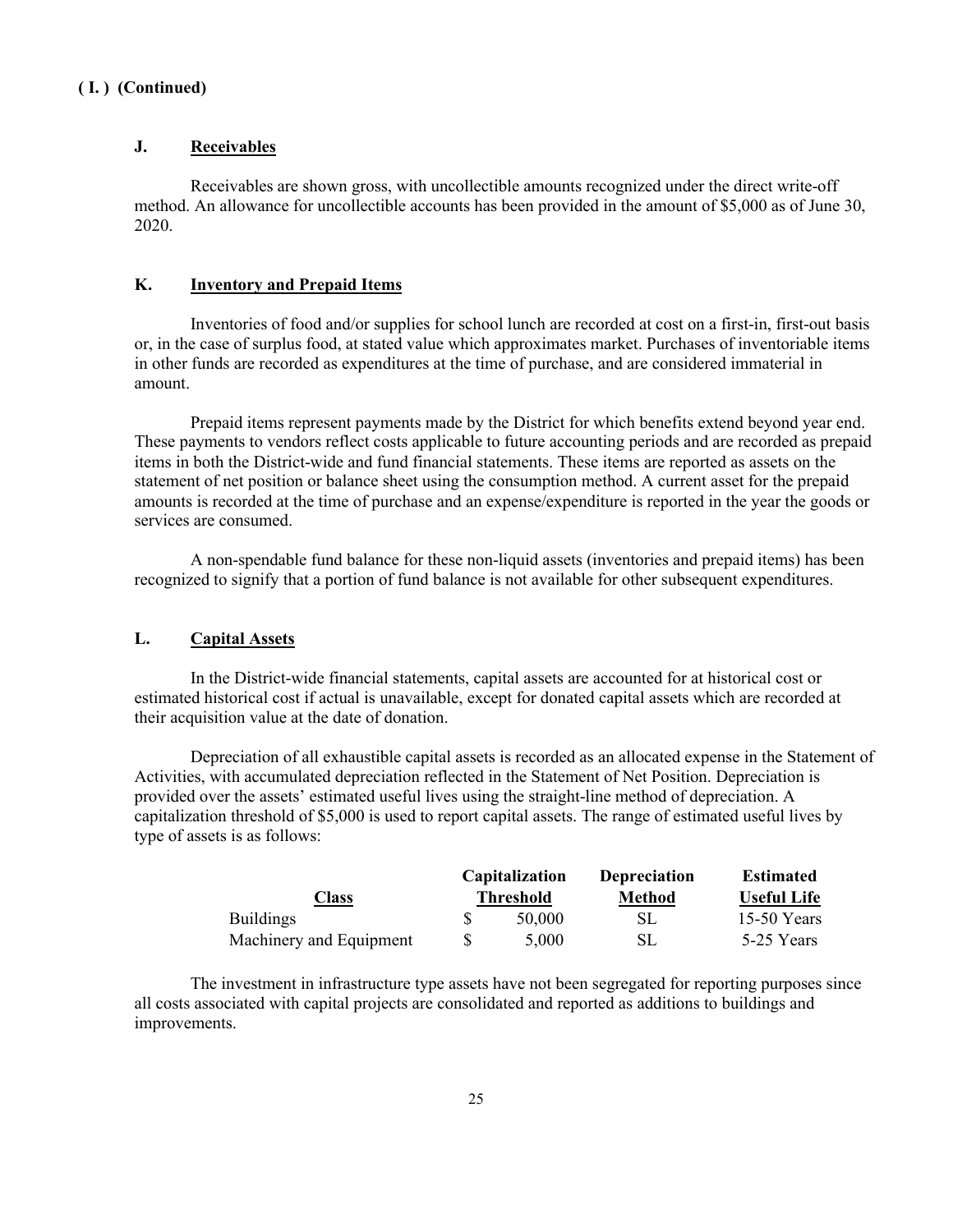#### **M. Unearned Revenue**

The District reports unearned revenues on its Statement of Net Position and its Balance Sheet. On the Statement of Net Position, unearned revenue arises when resources are received by the District before it has legal claim to them, as when grant monies are received prior to incurrence of qualifying expenditures. In subsequent periods, when the District has legal claim to resources, the liability for unearned revenue is removed and revenue is recognized.

#### **N. Deferred Outflows and Inflows of Resources**

In addition to assets, the Statement of Net Position will sometimes report a separate section for deferred outflows of resources. This separate financial statement element, *deferred outflows of resources*, represents a consumption of net position that applies to a future period and so will not be recognized as an outflow of resources (expenses/expenditure) until then. The government has four items that qualify for reporting in this category. First is the deferred charge on refunding reported in the government-wide Statement of Net Position. A deferred charge on refunding results from the difference in the carrying value of refunded debt and its reacquisition price. This amount is deferred and amortized over the shorter of the life of the refunded or refunding debt. The second item is related to pensions reported in the district-wide Statement of Net Position. This represents the effect of the net change in the District's proportion of the collective net pension asset or liability and difference during the measurement period between the District's contributions and its proportion share of total contributions to the pension systems not included in pension expense. The third item is the District contributions to the pension systems (TRS and ERS Systems) and OPEB subsequent to the measurement date. The fourth item relates to OPEB reporting in the district-wide Statement of Net Position. This represents the effect of the net change in the actual and expected experience.

In addition to liabilities, the statement of net position will sometimes report a separate section for deferred inflows of resources. This separate financial statement element, *deferred inflows of resources*, represents an acquisition of net position that applies to a future period(s) and so will not be recognized as an inflow of resources (revenue) until that time. The District has four items that qualify for reporting in this category. First arises only under a modified accrual basis of accounting and is reported as unavailable revenueproperty taxes. The second item is related to pensions reported in the district-wide Statement of Net Position. This represents the effect of the net change in the District's proportion of the collective net pension liability (ERS System) and difference during the measurement periods between the District's contributions and its proportion share of total contributions to the pension systems not included in pension expense. The third item is revenues from grants received that have met all other eligibility requirements except those related to time restrictions. The fourth item is related to OPEB reported in the district-wide Statement of Net Position. This represents the effect on the net changes of assumptions or other inputs.

#### **O. Vested Employee Benefits**

#### **1. Compensated Absences**

Compensated absences consist of unpaid accumulated annual sick leave, vacation, and sabbatical time.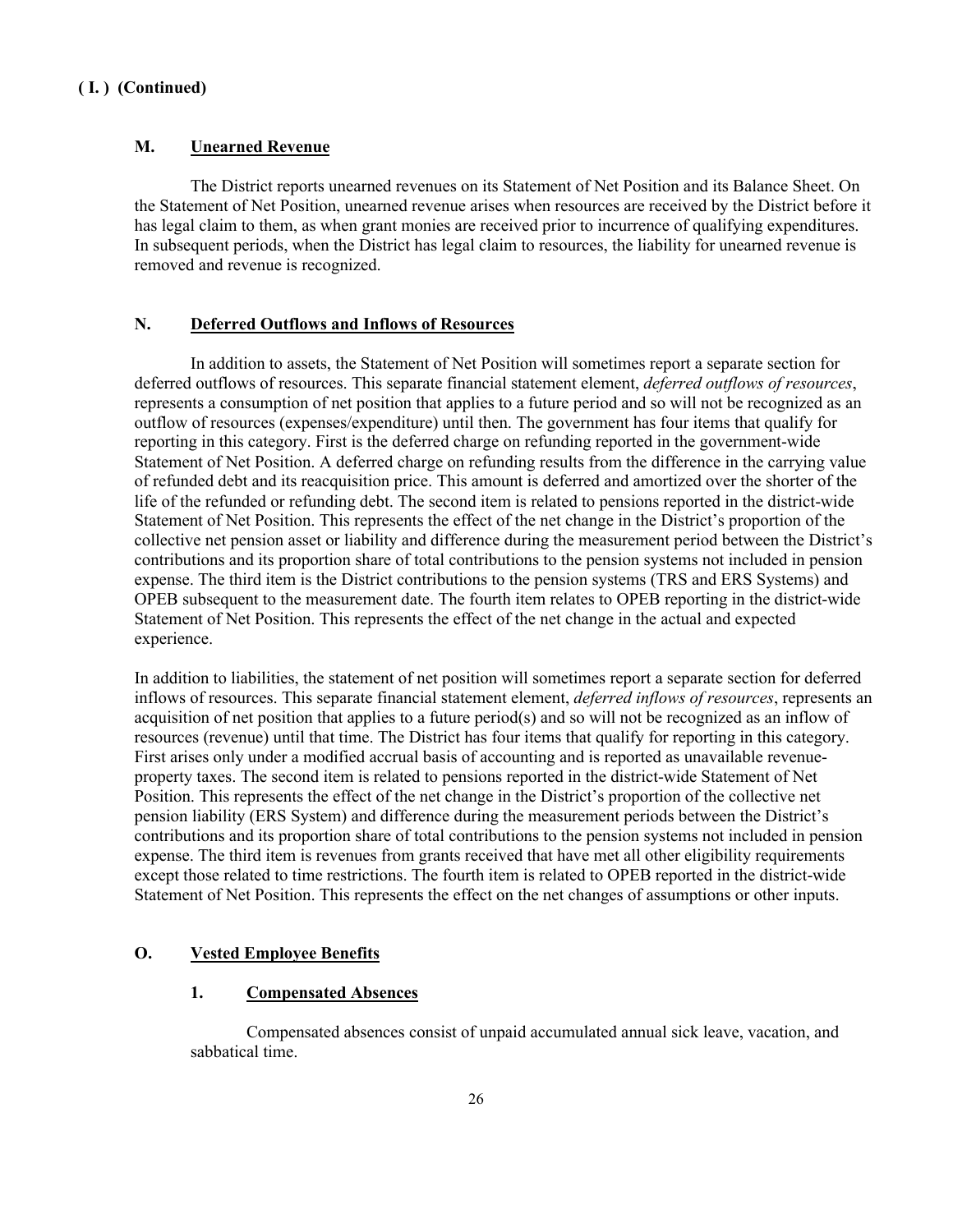Sick leave eligibility and accumulation is specified in negotiated labor contracts, and in individual employment contracts. Upon retirement, resignation or death, employees may contractually receive a payment based on unused accumulated sick leave.

Certain District employees are granted vacation in varying amounts, based primarily on length of service and service position. Some earned benefits may be forfeited if not taken within varying time periods.

Consistent with GASB Statement 16, Accounting for Compensated Absences, the liability has been calculated using the vesting/termination method and an accrual for that liability is included in the District-wide financial statements. The compensated absences liability is calculated based on the pay rates in effect at year end.

In the funds statements only the amount of matured liabilities is accrued within the General Fund based upon expendable and available financial resources. These amounts are expensed on a pay-as-you-go basis.

#### **P. Other Benefits**

District employees participate in the New York State Employees' Retirement System and the New York State Teachers' Retirement System.

District employees may choose to participate in the District's elective deferred compensation plans established under Internal Revenue Code Sections 403(b) and 457.

In addition to providing pension benefits, the District provides post-employment health coverage to retired employees in accordance with the provision of various employment contracts in effect at the time of retirement. Substantially all of the District's employees may become eligible for these benefits if they reach normal retirement age while working for the District. Health care benefits are provided through plans whose premiums are based on the benefits paid during the year. The cost of providing post-retirement benefits may be shared between the District and the retired employee. The District recognizes the cost of providing health insurance by recording its share of insurance premiums as an expenditure.

#### **Q. Short-Term Debt**

The District may issue Bond Anticipation Notes (BAN), in anticipation of proceeds from the subsequent sale of bonds. These notes are recorded as current liabilities of the funds that will actually receive the proceeds from the issuance of bonds. State law requires that a BAN issued for capital purposes be converted to long-term financing within five years after the original issue date.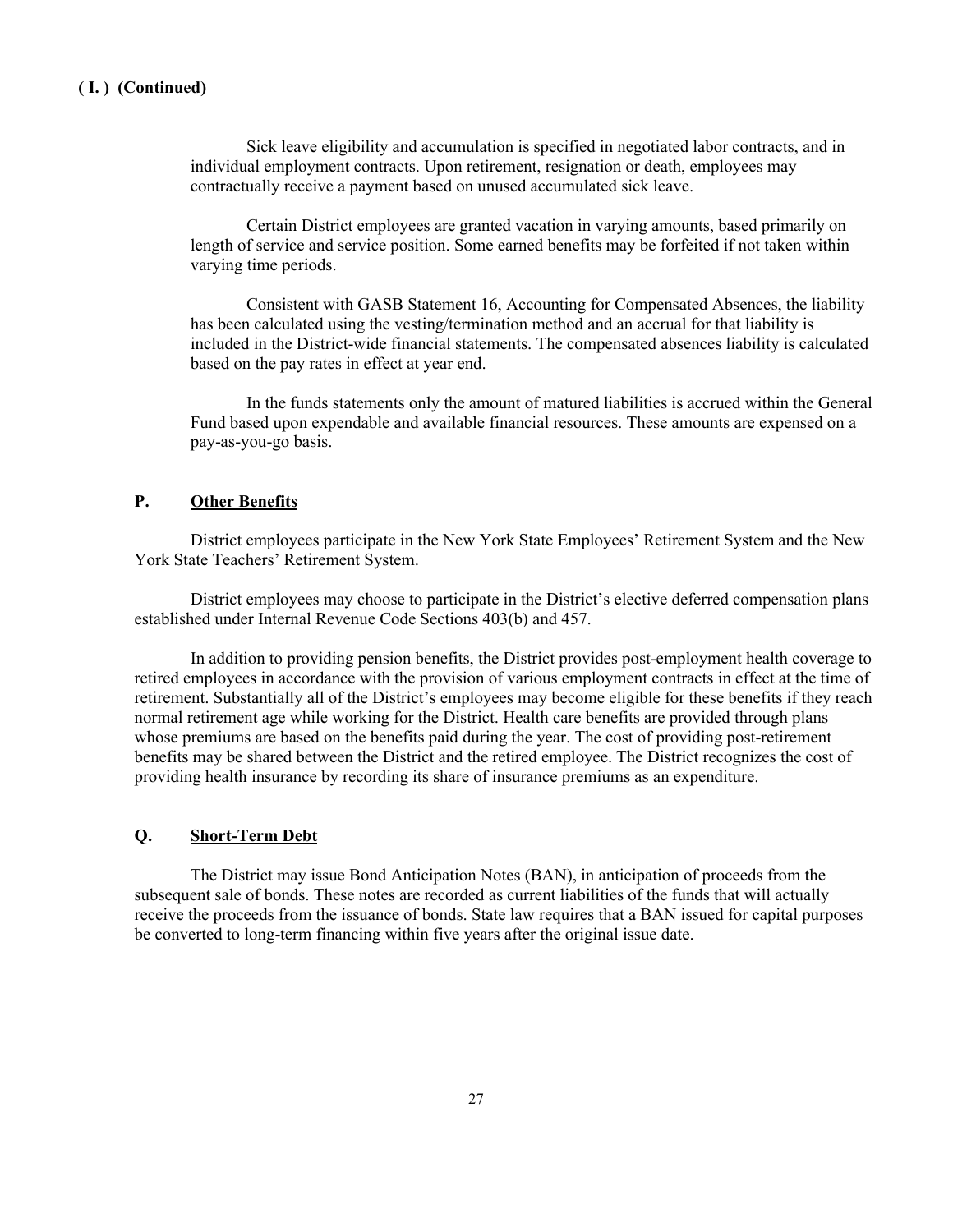#### **R. Accrued Liabilities and Long-Term Obligations**

Payables, accrued liabilities, and long-term obligations are reported in the district-wide financial statements. In the governmental funds, payables and accrued liabilities are paid in a timely manner and in full from current financial resources. Claims and judgments, other postemployment benefits payable and compensated absences that will be paid from governmental funds are reported as a liability in the funds financial statements only to the extent that they are due for payment in the current year. Bonds and other long-term obligations that will be paid from governmental funds are recognized as a liability in the fund financial statements when due.

Long-term obligations represent the District's future obligations or future economic outflows. The liabilities are reported as due in one year or due within more than one year in the Statement of Net Position.

#### **S. Equity Classifications**

#### **1. District-Wide Statements**

In the District-wide statements there are three classes of net position:

**a. Net Investment in Capital Assets -** consists of net capital assets (cost less accumulated depreciation) reduced by outstanding balances of related debt obligations from the acquisition, constructions or improvements of those assets.

**b. Restricted Net Position** - reports net position when constraints placed on the assets or deferred outflows of resources are either externally imposed by creditors (such as through debt covenants), grantors, contributors, or laws or regulations of other governments, or imposed by law through constitutional provisions or enabling legislation.

On the Statement of Net Position the following balances represent the restricted for other purposes:

**Total**

|                                            | 1 otal        |
|--------------------------------------------|---------------|
| Workers' Compensation                      | \$<br>421,301 |
| <b>Unemployment Costs</b>                  | 2,364,940     |
| Reserve for ERS                            | 2,405,949     |
| Reserve for TRS                            | 1,777,435     |
| Insurance                                  | 1,188,430     |
| Tax Certiorari                             | 1,249,340     |
| Debt                                       | 2,990,842     |
| Liability                                  | 1,497,289     |
| <b>Employee Benefit Accrued Liability</b>  | 3,119,132     |
| <b>Total Net Position - Restricted for</b> |               |
| <b>Other Purposes</b>                      | 17,014,658    |

**c. Unrestricted Net Position -** reports the balance of net position that does not meet the definition of the above two classifications and is deemed to be available for general use by the District.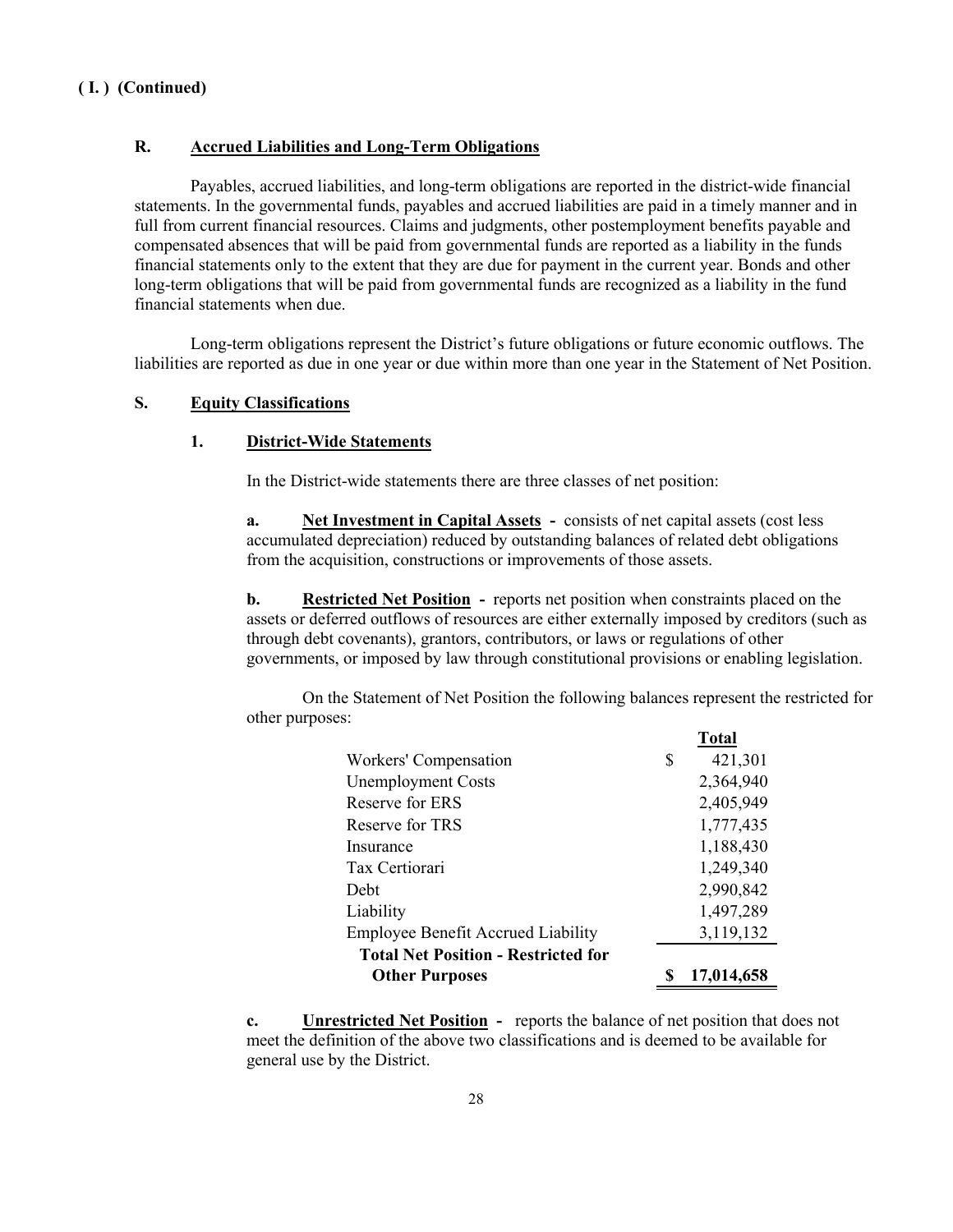#### **2. Fund Statements**

In the fund basis statements there are five classifications of fund balance:

**a. Nonspendable Fund Balance** – Includes amounts that cannot be spent because they are either not in spendable form or legally or contractually required to be maintained intact. Nonspendable fund balance includes:

|                                        | Total   |
|----------------------------------------|---------|
| Inventory in School Lunch              | 57.760  |
| Prepaid Items                          | 50,387  |
| <b>Total Nonspendable Fund Balance</b> | 108.147 |

**b. Restricted Fund Balances** – Includes amounts with constraints placed on the use of resources either externally imposed by creditors, grantors, contributors, or laws or regulations of other governments; or imposed by law through constitutional provisions or enabling legislation. All encumbrances of funds other than the general fund are classified as restricted fund balance. The District has established the following restricted fund balances:

**Capital Reserve -** According to Education Law §3651, must be used to pay the cost of any object or purpose for which bonds may be issued. The creation of a capital reserve fund requires authorization by a majority of the voters establishing the purpose of the reserve; the ultimate amount, its probable term and the source of the funds. Expenditures may be made from the reserve only for a specific purpose further authorized by the voters. The form for required legal notice for the vote on establishing and funding the reserve and the form of the proposition to be placed on the ballot are set forth in §3651 of the Education Law. The Reserve is accounted for in the General Fund under restricted fund balance. Year end balances are as follows:

**Total**

|                |                      | .                   |
|----------------|----------------------|---------------------|
| <b>Maximum</b> | <b>Total Funding</b> | <b>Year to Date</b> |
| <b>Funding</b> | Provided             | <b>Balance</b>      |
| \$15,000,000   | \$11,867,036         | \$4,935,714         |
| \$10,000,000   | \$2,400,000          | \$2,409,003         |
| \$39,000,000   | \$33,815,392         | \$16,566,234        |
|                |                      |                     |

**Reserve for Debt Service -** According to General Municipal Law §6-1, the Reserve for Debt Service must be established for the purpose of retiring the outstanding obligations upon the sale of District property or capital improvement that was financed by obligations that remain outstanding at the time of the sale. Also, earnings on project monies invested together with unused proceeds are reported here.

**Employee Benefit Accrued Liability Reserve -** According to General Municipal Law §6-p, must be used for the payment of accrued employee benefits due to an employee upon termination of the employee's service. This reserve may be established by a majority vote of the Board, and is funded by budgetary appropriations and such other reserves and funds that may be legally appropriated.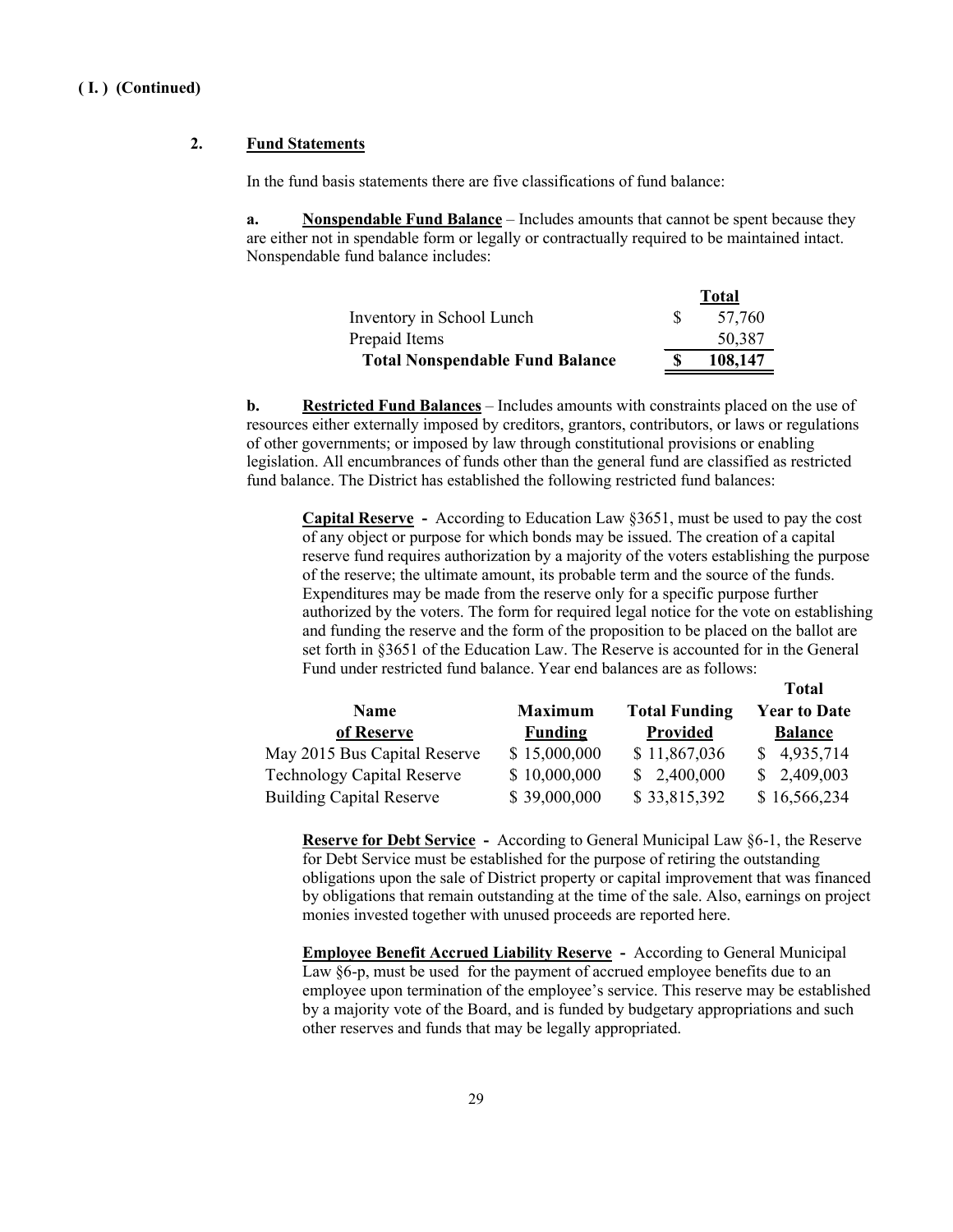**Insurance Reserve -** According to General Municipal Law §6-n, must be used to pay liability, casualty and other types of losses, except losses incurred for which the following types of insurance may be purchased: life, accident, health, annuities, fidelity and surety, credit, title residual value and mortgage guarantee. In addition, this reserve may not be used for any purpose for which a special reserve may be established pursuant to law (for example, for unemployment compensation insurance). The reserve may be established by Board action, and funded by budgetary appropriation, or such other funds as may be legally appropriated. There is no limit on the amount that may be accumulated in the Insurance Reserve, however, the annual contribution to this reserve may not exceed the greater of \$33,000 or 5% of the budget. Settled or compromised claims up to \$25,000 may be paid from the reserve without judicial approval.

**Liability Reserve -** According to General Municipal Law §1709(8)(c), must be used to pay for property loss and liability claims incurred. Separate funds for property loss and liability claims are required, and this reserve may not in total exceed 3% of the annual budget or \$15,000, whichever is greater.

**Retirement Contribution Reserve -** According to General Municipal Law §6-r, must be used financing retirement contributions. The reserve must be accounted for separate and apart from all other funds and a detailed report of the operation and condition of the fund must be provided to the Board.

**Teachers' Retirement Reserve –** General Municipal Law §6r was amended to include a Teachers' Retirement Reserve (TRS) sub-fund. The reserve has an annual funding limit of 2% of the prior year TRS salaries and a maximum cumulative total balance of 10% of the previous years TRS salary.

**Tax Certiorari Reserve -** According to General Municipal Law §3651.1-a, must be used to establish a reserve fund for tax certiorari claims and to expend from the fund without voter approval. The monies held in the reserve shall not exceed the amount which might reasonably be deemed necessary to meet anticipated judgments and claims arising out of tax certiorari proceedings. Any resources deposited to the reserve which are not expended for tax certiorari proceeding in the year such monies are deposited must be returned to the General Fund on or before the first day of the fourth fiscal year after deposit of these monies.

**Unemployment Insurance Reserve -** According to General Municipal Law §6-m, must be used to pay the cost of reimbursement to the State Unemployment Insurance Fund for payments made to claimants where the employer has elected to use the benefit reimbursement method. The reserve may be established by Board action and is funded by budgetary appropriations and such other funds as may be legally appropriated. Within sixty days after the end of any fiscal year, excess amounts may either be transferred to another reserve or the excess applied to the appropriations of the next succeeding fiscal year's budget. If the District elects to convert to tax (contribution) basis, excess resources in the fund over the sum sufficient to pay pending claims may be transferred to any other reserve fund.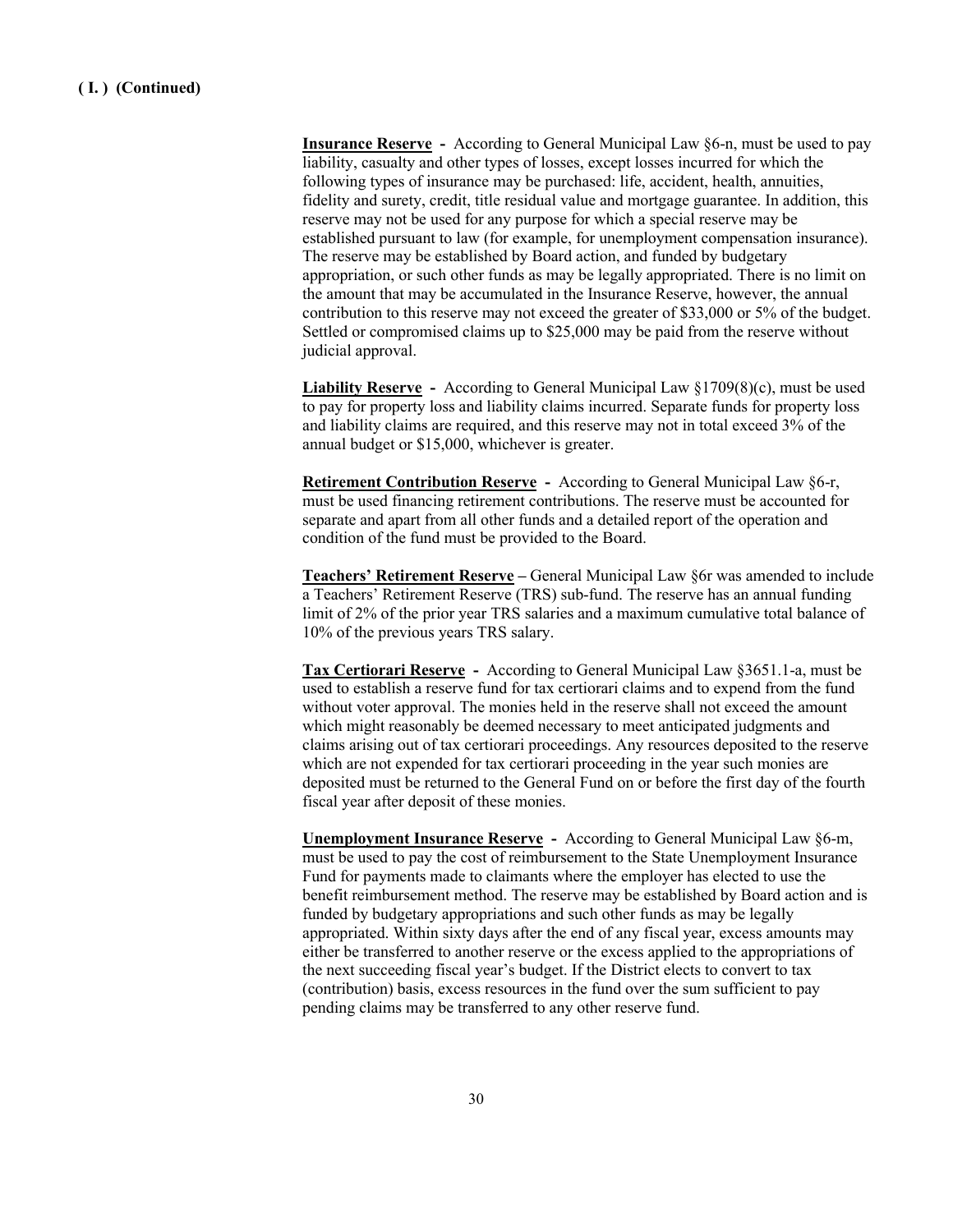**Workers' Compensation Reserve -** According to General Municipal Law §6-j, must be used to pay for compensation benefits and other expenses authorized by Article 2 of the Workers' Compensation Law, and for payment of expenses of administering this self-insurance program. The reserve may be established by Board action, and is funded by budgetary appropriations and such other funds as may be legally appropriated. Within sixty days after the end of any fiscal year, excess amounts may either be transferred to another reserve or the excess applied to the appropriations of the next succeeding fiscal year's budget.

**Encumbrances -** Encumbrance accounting, under which purchase orders, contracts and other commitments of expenditures are recorded for budgetary control purposes in order to reserve applicable appropriations, is employed as a control in preventing over-expenditure of established appropriations. Open encumbrances are reported as restricted fund balance in all funds other than the General Fund and School Lunch Fund, since they do not constitute expenditures or liabilities and will be honored through budget appropriations in the subsequent year.

**Total**

Restricted fund balances include the following:

| <b>General Fund -</b>                     |                  |
|-------------------------------------------|------------------|
| Capital                                   | \$<br>23,910,951 |
| Workers' Compensation                     | 421,301          |
| <b>Unemployment Costs</b>                 | 2,364,940        |
| Reserve for ERS                           | 2,405,949        |
| Reserve for TRS                           | 1,777,435        |
| Insurance                                 | 1,188,430        |
| Tax Certiorari                            | 1,249,340        |
| Liability                                 | 1,497,289        |
| <b>Employee Benefit Accrued Liability</b> | 3,119,132        |
| <b>Capital Fund -</b>                     |                  |
| Bus Purchase Reserve 2020-21              | 1,517,553        |
| 2014-2015 Renovations                     | 24,428           |
| 2015-2016 Renovations                     | 42,939           |
| 2016-2017 Renovations                     | 121,072          |
| 2017-18 Renovations                       | 250,000          |
| 2018-19 Renovations                       | 250,000          |
| 2019-20 Renovations                       | 685,000          |
| 2019 Capital Improvement Project          | 1,479,272        |
| <b>BOCES</b> Capital Project              | 1,597,106        |
| Debt Service Fund -                       |                  |
| Debt Service                              | 2,990,842        |
| <b>Total Restricted Fund Balance</b>      | \$<br>46,892,979 |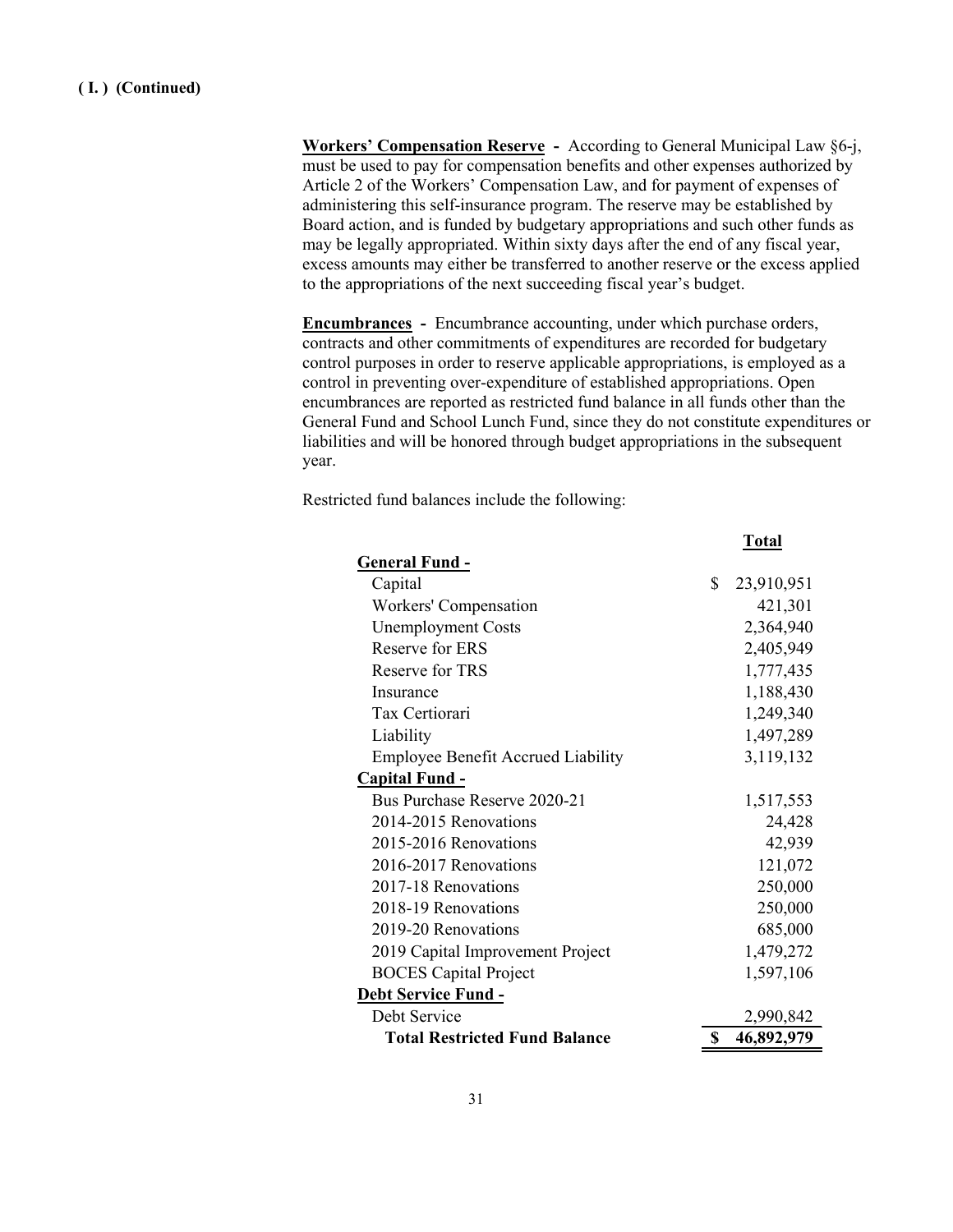|                                           |   | <b>Total</b> |
|-------------------------------------------|---|--------------|
| Workers' Compensation                     | S | 75,000       |
| <b>Unemployment Costs</b>                 |   | 30,000       |
| Reserve for ERS                           |   | 300,000      |
| Reserve for TRS                           |   | 300,000      |
| Debt                                      |   | 230,517      |
| <b>Employee Benefit Accrued Liability</b> |   | 450,000      |
| <b>Total</b>                              |   | 1,385,517    |

The District appropriated and/or budgeted funds from the following reserves for the 2020-21 budget:

**c. Committed -** Includes amounts that can only be used for the specific purposes pursuant to constraints imposed by formal action of the school districts highest level of decision making authority, i.e., the Board of Education. The District has no committed fund balances as of June 30, 2020.

**d. Assigned Fund Balance** – Includes amounts that are constrained by the District's intent to be used for specific purposes, but are neither restricted nor committed. All encumbrances of the General Fund are classified as assigned fund balance. Encumbrances represent purchase commitments made by the District's purchasing agent through their authorization of a purchase order prior to year end. The District assignment is based on the functional level of expenditures.

Management has determined significant encumbrances for the General Fund to be \$165,000, and the Capital Projects Fund to be \$6,000. The District reports the following significant encumbrances:

| <b>General Fund -</b>                              |   |           |
|----------------------------------------------------|---|-----------|
| <b>Central Services</b>                            | S | 726,655   |
| Teaching-Regular School                            |   | 290,822   |
| Programs for Children with Handicapping Condtions  |   | 238,914   |
| <b>Instructional Media</b>                         |   | 650,776   |
| <b>Total General Fund Significant Encumbrances</b> |   | 1,907,167 |
| <b>Capital Projects Fund -</b>                     |   |           |
| Capital Outlay                                     |   | 1,207,722 |
|                                                    |   |           |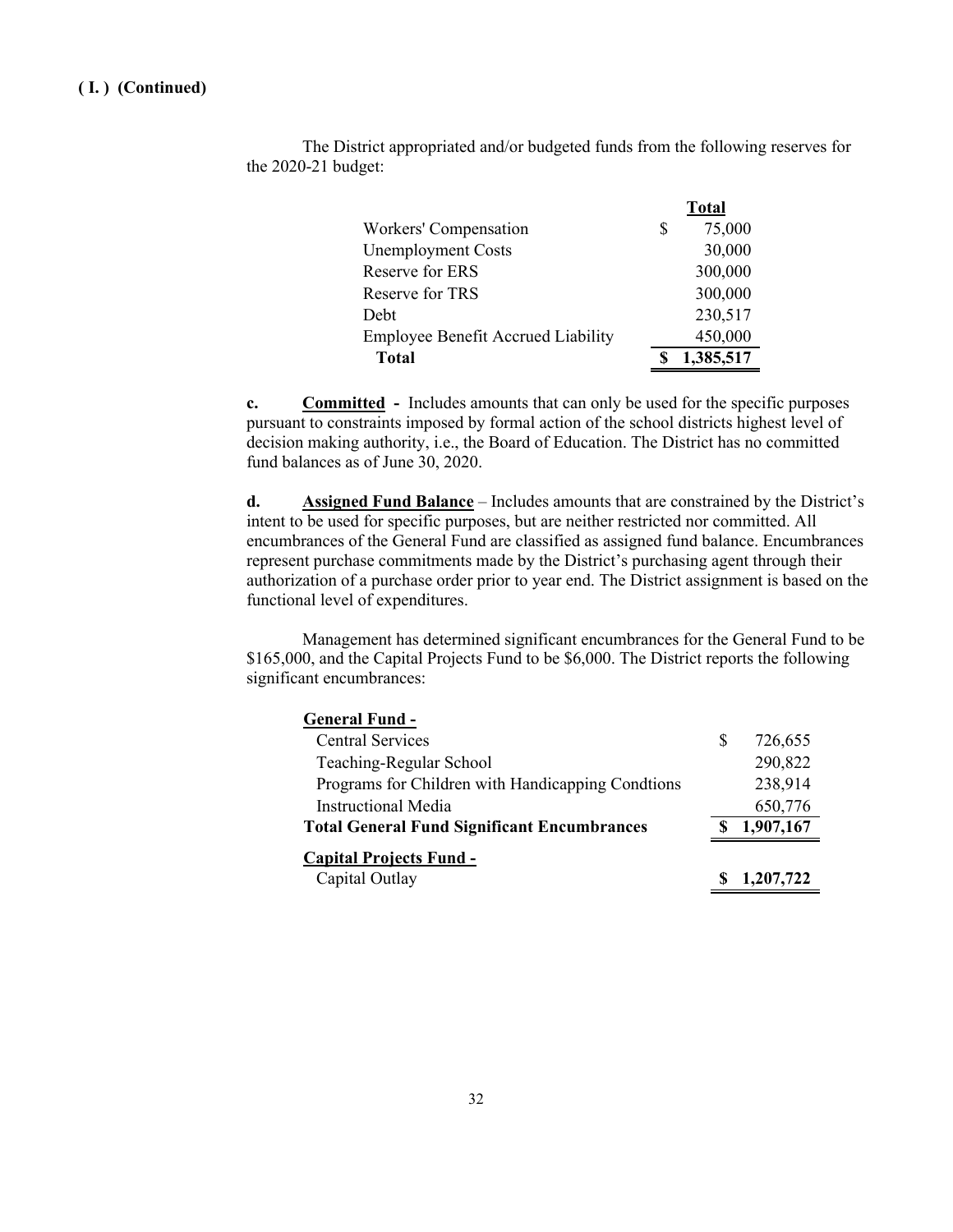Assigned fund balances include the following:

|                                              | 1 otal    |
|----------------------------------------------|-----------|
| General Fund - Encumbrances                  | 2,236,102 |
| General Fund - Appropriated for Taxes        | 2,336,390 |
| Special Aid Fund - Drivers Education Program | 19,607    |
| Special Aid Fund - Summer Enrichment         | 9,703     |
| School Lunch Fund - Year End Equity          | 509,508   |
| <b>Total Assigned Fund Balance</b>           | 5,111,310 |
|                                              |           |

**Total**

**e. Unassigned Fund Balance** –Includes all other general fund amounts that do not meet the definition of the above four classifications and are deemed to be available for general use by the school district and could report a surplus or deficit. In funds other than the general fund, the unassigned classification is used to report a deficit fund balance resulting from overspending for specific purposes for which amounts had been restricted or assigned.

NYS Real Property Tax Law 1318 limits the amount of unexpended surplus funds a school district can retain to no more than 4% of the District's budget for the general fund for the ensuing fiscal year. Nonspendable and restricted fund balance of the general fund are excluded from the 4% limitation. Amounts appropriated for the subsequent year and encumbrances are also excluded from the 4% limitation.

#### **3. Order of Use of Fund Balance**

The District's policy is to apply expenditures against nonspendable fund balance, restricted fund balance, committed fund balance, assigned fund balance, and unassigned fund balance at the end of the fiscal year. For all funds, nonspendable fund balances are determined first and then restricted fund balances for specific purposes are determined. Any remaining fund balance amounts for funds other than the general fund are classified as restricted fund balance. In the general fund, the remaining amounts are reported as unassigned. Assignments of fund balance cannot cause a negative unassigned fund balance.

#### **T. New Accounting Standards**

The District has adopted all current Statements of the Governmental Accounting Standards Board (GASB) that are applicable. At June 30, 2020, the District implemented the following new standards issued by GASB:

GASB has issued Statement 92, *Omnibus 2020, Paragraphs 1-11a, and 12*.

GASB has issued Statement No. 95, *Postponement of the Effective Dates for Certain Authoritative Guidance*.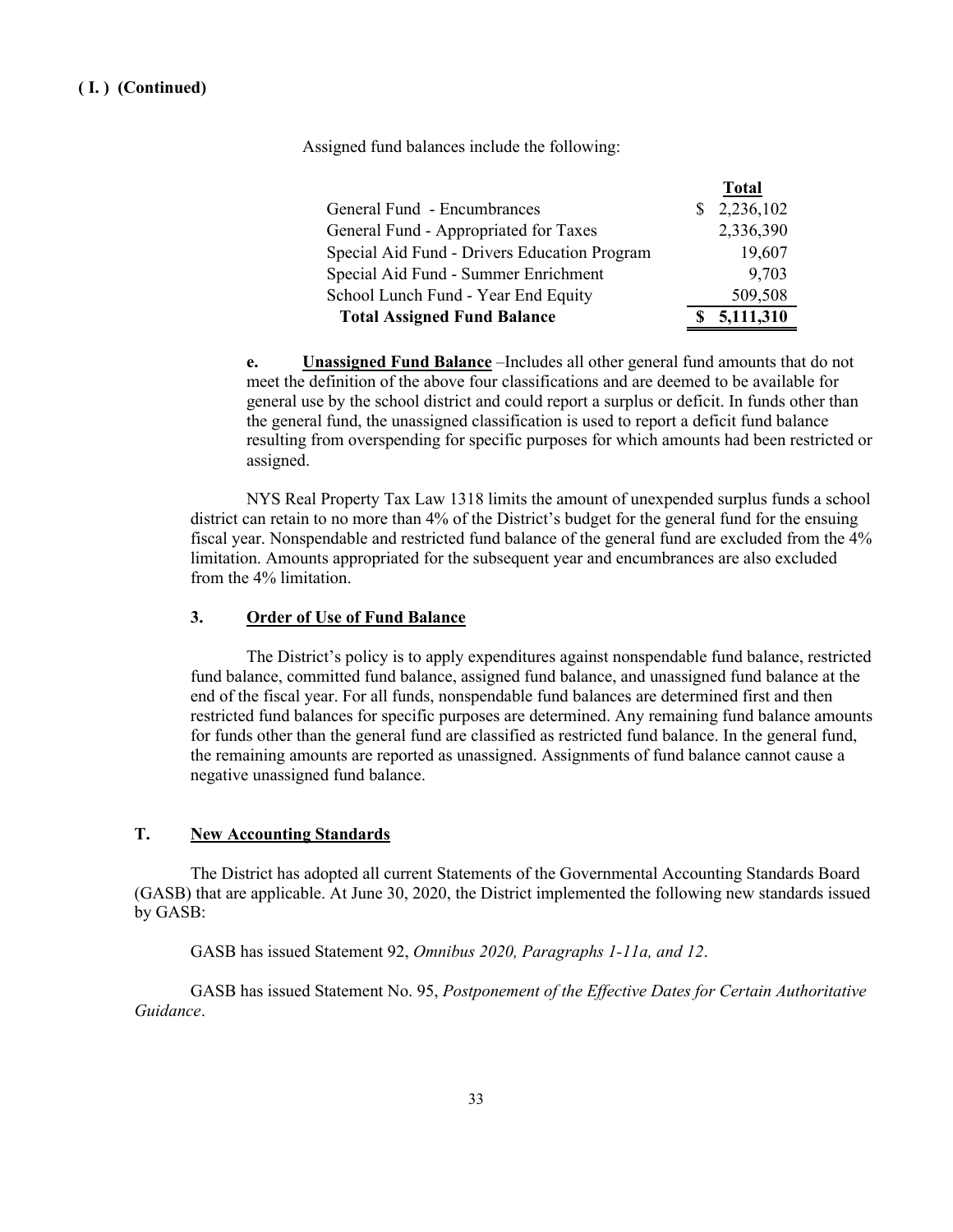#### **U. Future Changes in Accounting Standards**

GASB has issued Statement 84, *Fiduciary Activities*, which will effective for the periods beginning after December 15, 2019.

GASB has issued Statement 87, *Leases*, which will be effective for the periods beginning after December 15, 2019.

GASB has issued Statement 89, *Accounting for Interest Cost Incurred before the End of a Construction Period*, which will be effective for reporting periods beginning after December 15, 2020.

GASB has issued Statement No. 90, *Majority Equity Interests, an amendment of GASB Statements No. 14 and No. 61*, which will be effective for reporting periods beginning after December 15, 2019.

GASB has issued Statement No. 91, *Conduit Debt Obligations*, which will be effective for reporting periods beginning after December 15, 2021.

GASB has issued Statement No. 92, *Omnibus 2020, Paragraphs 6, 7, 8, 9, 10, 12*, which will be effective for reporting periods beginning after June 15, 2021.

GASB has issued Statement No. 93, *Replacement of Interbank Offered Rates, Paragraphs 1-11a, and 12*, which will be effective for reporting periods beginning after June 15, 2020.

GASB has issued Statement No. 93, *Replacement of Interbank Offered Rates, Paragraphs 13 and 14*, which will be effective for reporting periods beginning after June 15, 2021.

GASB has issued Statement No. 93, *Replacement of Interbank Offered Rates, Paragraphs 11b*, which will be effective for reporting periods beginning after December 15, 2021.

GASB has issued Statement No. 94, Public-Privatee and Public-Public Partnerships and Availability Payment Arrangements, which will be effective for reporting periods beginning after June 15, 2022.

The District will evaluate the impact each of these pronouncements may have on its financial statements and will implement them as applicable and when material.

#### **II. Stewardship, Compliance and Accountability**

By its nature as a local government unit, the District is subject to various federal, state and local laws and contractual regulations. An analysis of the District's compliance with significant laws and regulations and demonstration of its stewardship over District resources follows.

#### **A. Budgets**

The District administration prepares a proposed budget for approval by the Board of Education for the General Fund.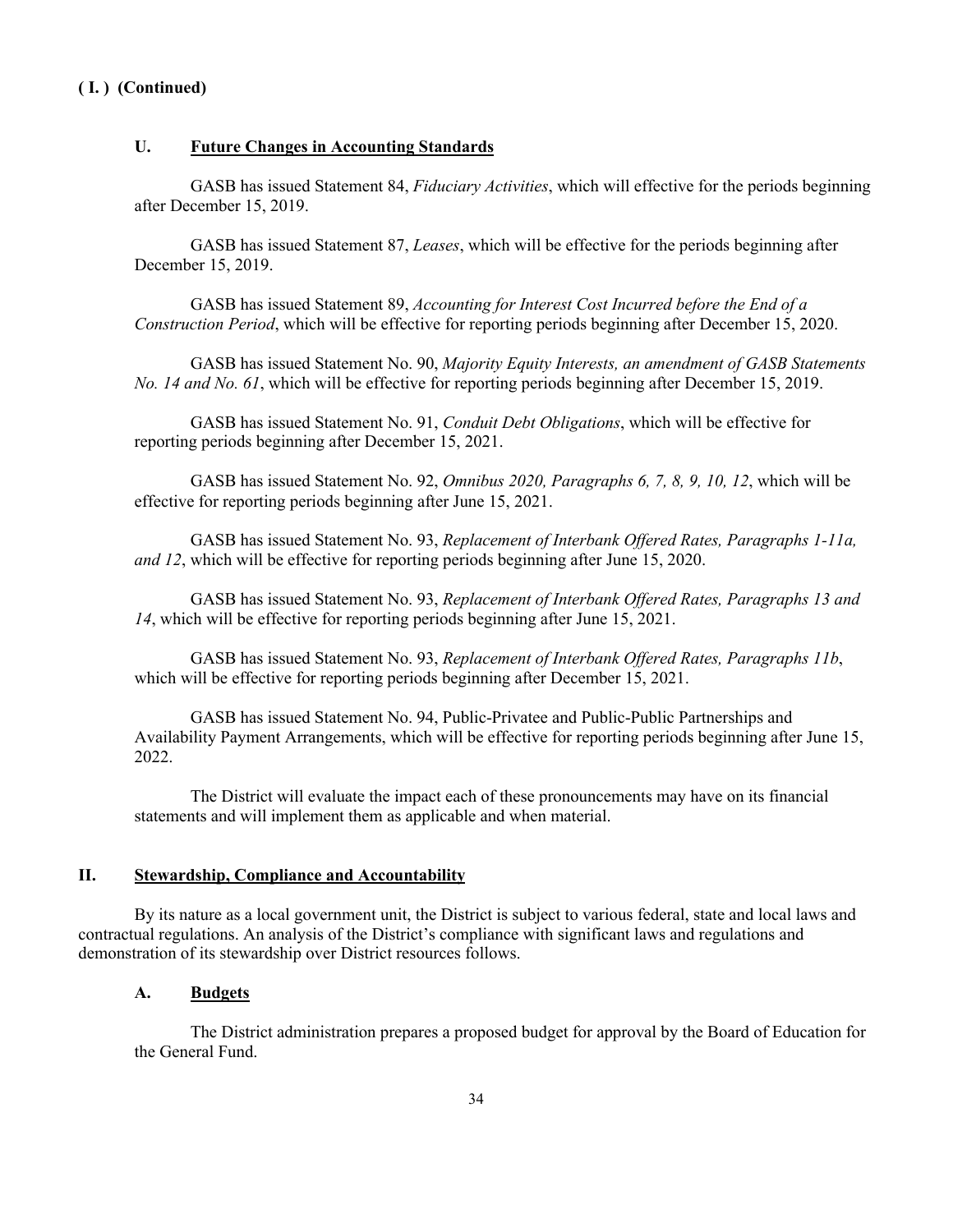The voters of the District approved the proposed appropriation budget.

Appropriations established by adoption of the budget constitute a limitation on expenditures (and encumbrances) which may be incurred. Appropriations lapse at the end of the fiscal year unless expended or encumbered. Encumbrances will lapse if not expended in the subsequent year. Appropriations authorized for the current year are increased by the planned use of specific reserves, and budget amendments approved by the Board of Education as a result of selected new revenue sources not included in the original budget (when permitted by law). These supplemental appropriations may occur subject to legal restriction, if the Board approves them because of a need which exists which was not determined at the time the budget was adopted. During the 2019-20 fiscal year, the budget was increased by \$1,517,553 from the bus purchase reserve, \$277,353 for transfers to the school lunch fund, \$114,353 for the liability reserve, \$30,934 for the tax certiorari reserve and \$3,855 for donations.

Budgets are adopted annually on a basis consistent with GAAP. Appropriations authorized for the year are increased by the amount of encumbrances carried forward from the prior year.

Budgets are established and used for individual capital projects fund expenditures as approved by a special referendum of the District's voters. The maximum project amount authorized is based primarily upon the cost of the project, plus any requirements for external borrowings, not annual appropriations. These budgets do not lapse and are carried over to subsequent fiscal years until the completion of the projects.

#### **B. Encumbrances**

Encumbrance accounting is used for budget control and monitoring purposes and is reported as a part of the governmental funds. Under this method, purchase orders, contracts, and other commitments for the expenditure of monies are recorded to reserve applicable appropriations. Outstanding encumbrances as of year end are presented as reservations of fund balance and do not represent expenditures or liabilities. These commitments will be honored in the subsequent period. Related expenditures are recognized at that time, as the liability is incurred or the commitment is paid.

#### **C. Deficit Net Position**

The District-wide net position had a deficit at June 30, 2020 of \$156,725,599. The deficit is the result of the implementation of GASB Statement 75, "Accounting and Financial Reporting by Employers for Postemployment Benefits Other Than Pensions", which required the recognition of an unfunded liability of \$305,296,211at June 30, 2020. Since New York State Laws provide no mechanism for funding the liability, the subsequent accruals are expected to increase the deficit.

#### **III. Cash and Cash Equivalents**

**Credit risk:** In compliance with the State Law, District investments are limited to obligations of the United States of America, obligations guaranteed by agencies of the Unites States of America where the payment of principal and interest are guaranteed by the United States of America, obligations of the State, time deposit accounts and certificates of deposit issued by a bank or trust company located in, and authorized to do business in, the State, and obligations issued by other municipalities and authorities within the State.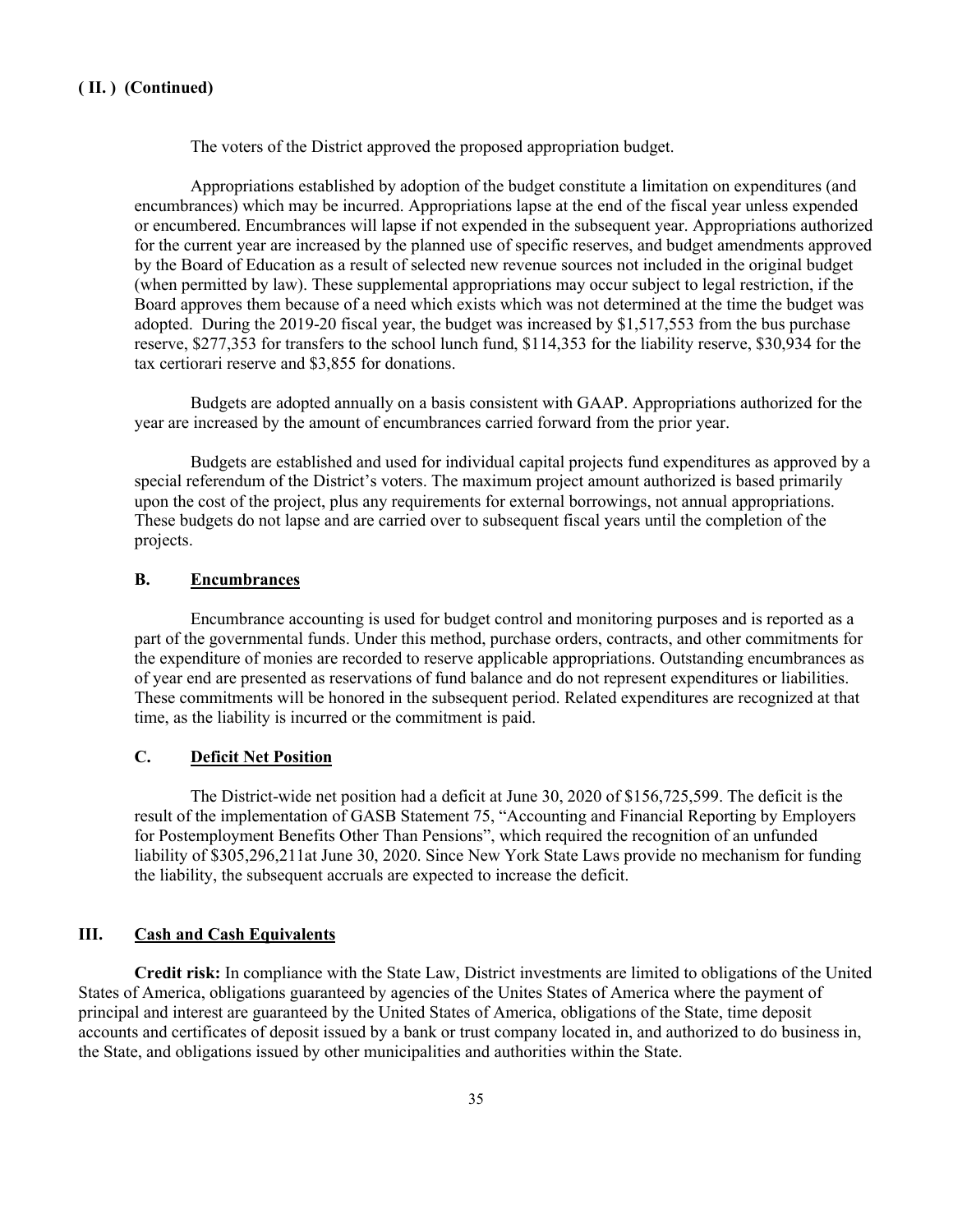**Concentration of Credit risk:** To promote competition in rates and service cost, and to limit the risk of institutional failure, District deposits and investments are placed with multiple institutions. The District's investment policy limits the amounts that may be deposited with any one financial institution.

**Interest rate risk:** The District has an investment policy that limits investment maturities as a means of managing its exposure to fair value losses arising from rising interest rates.

The District's aggregate bank balances, included balances not covered by depository insurance at year end, collateralized as follows:

| Uncollateralized                                    | æ, |              |
|-----------------------------------------------------|----|--------------|
| Collateralized with Securities held by the Pledging |    |              |
| <b>Financial Institution</b>                        |    | 44.829.235   |
| Collateralized within Trust Department or Agent     |    | 16, 337, 445 |
| Total                                               |    | 61,166,680   |

Restricted cash represents cash where use is limited by legal requirements. These assets represent amounts required by statute to be reserved for various purposes. Restricted cash as of year-end includes \$46,892,979 within the governmental funds and \$132,014 in the fiduciary funds.

#### **IV. Investments**

The District has few investments (primarily donated scholarship funds), and chooses to disclose its investments by specifically identifying each. The District's investment policy for these investments is also governed by New York State statutes. Investments are stated at fair value, and are categorized as either:

- **A.** Insured or registered, or investments held by the District or by the District's agent in the District's name, or
- **B.** Uninsured and unregistered, with the investments held by the financial institutes trust department in the District's name, or
- **C.** Uninsured and unregistered, with investments held by the financial institution or its trust department, but not in the District's name.

|              |             |          | Unrealized               |           |                 |
|--------------|-------------|----------|--------------------------|-----------|-----------------|
|              |             | Carrying | Investment               | Type of   |                 |
| Investments  | <u>Fund</u> | Amount   | Gain/(Loss)              | Invesment | <b>Category</b> |
| Dow Chemical | TE          | 18.102   | $\overline{\phantom{a}}$ | Stock     |                 |

The District does not typically purchase investments for a long enough duration to cause it to believe that it is exposed to any material interest rate risk.

#### **V. Investment Pool**

The District participates in a multi-municipal cooperative investment pool agreement pursuant to New York State General Municipal Law Article 5-G, §119-O, whereby it holds a portion of the investments in cooperation with other participants. The investments are highly liquid and are considered to be cash equivalents.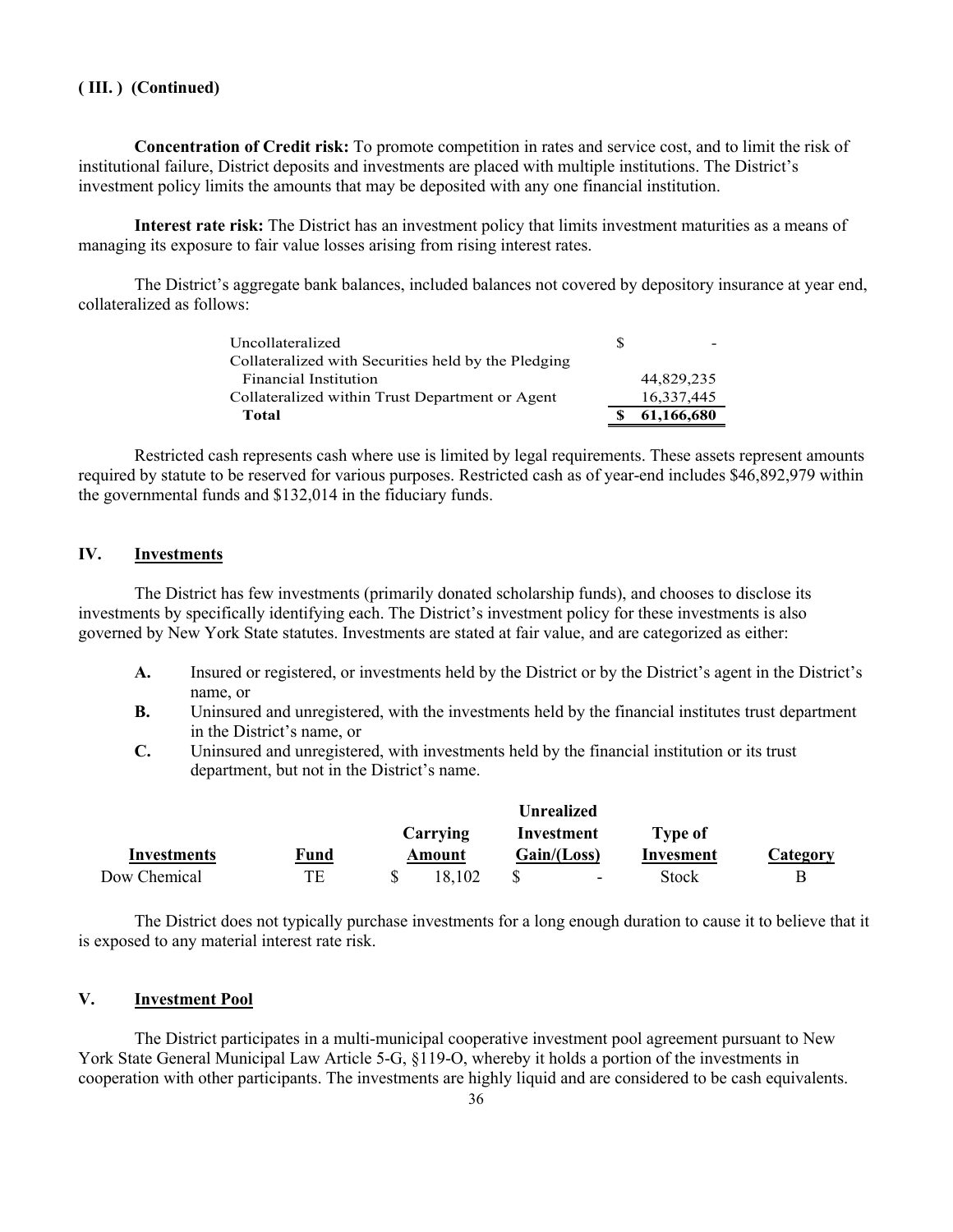Total investments of the cooperative as of year end are \$1,202,164 which consisted of \$77,179 in repurchase agreements, \$738,008 in U.S. Treasury Securities, \$69,726 in FDIC insured deposits and \$317,251 in collateralized bank deposits, with various interest rates and due dates.

The following amounts are included as unrestricted and restricted cash:

|                   | Bank        | Carrying    | <b>Description</b> |
|-------------------|-------------|-------------|--------------------|
| Fund              | Amount      | Amount      | of Investment      |
| General Fund      | \$1,000,613 | \$1,000,613 | <b>CLASS</b>       |
| School Lunch Fund | 201,551     | 201,551     | <b>CLASS</b>       |

#### **VI. Receivables**

Receivables at June 30, 2020 for individual major funds and nonmajor funds, including the applicable allowances for uncollectible accounts, are as follows:

|                             | <b>Governmental Activities</b> |             |   |                  |   |              |  |
|-----------------------------|--------------------------------|-------------|---|------------------|---|--------------|--|
|                             |                                | General     |   | <b>Non-Major</b> |   |              |  |
| <b>Description</b>          |                                | <b>Fund</b> |   | <b>Funds</b>     |   | <b>Total</b> |  |
| <b>Accounts Receivable</b>  | S                              | 114,299     | S | 2,879            | S | 117,178      |  |
| Due From State and Federal  |                                | 2,332,504   |   | 916,084          |   | 3,248,588    |  |
| Due From Other Governments  |                                | 1,642,668   |   |                  |   | 1,642,668    |  |
| Allowance for Uncollectible |                                |             |   |                  |   |              |  |
| Uncollectible Accounts      |                                | (5,000)     |   |                  |   | (5,000)      |  |
| <b>Total Receivables</b>    |                                | 4.084.471   |   | 918,963          |   | 5,003,434    |  |
|                             |                                |             |   |                  |   |              |  |

#### **VII. Interfund Receivables, Payables, Revenues and Expenditures**

Interfund Receivables, Payables, Revenues and Expenditures at June 30, 2020 were as follows:

|                       | <b>Interfund</b>   |           |  |                 |    |                 |  |                     |
|-----------------------|--------------------|-----------|--|-----------------|----|-----------------|--|---------------------|
|                       | <b>Receivables</b> |           |  | <b>Payables</b> |    | <b>Revenues</b> |  | <b>Expenditures</b> |
| General Fund          |                    | 930,409   |  | 3,177,353       | \$ | 40,800          |  | 13,388,057          |
| Special Aid Fund      |                    |           |  | 930,409         |    | 169,482         |  |                     |
| School Lunch Fund     |                    | 277,353   |  |                 |    | 277,353         |  |                     |
| Debt Service Fund     |                    |           |  |                 |    | 10,738,669      |  |                     |
| Capital Projects Fund |                    | 2,900,000 |  |                 |    | 2,202,553       |  | 40,800              |
| <b>Total</b>          |                    | 4,107,762 |  | 4,107,762       |    | 13,428,857      |  | 13,428,857          |
|                       |                    |           |  |                 |    |                 |  |                     |

Interfund receivables and payables between governmental activities are eliminated on the Statement of Net Position. The District typically loans resources between funds for the purpose of mitigating the effects of transient cash flow issues. All interfund payables are not necessarily expected to be repaid within one year.

Transfers are used to finance certain special aid programs, support capital project expenditures, and debt service expenditures.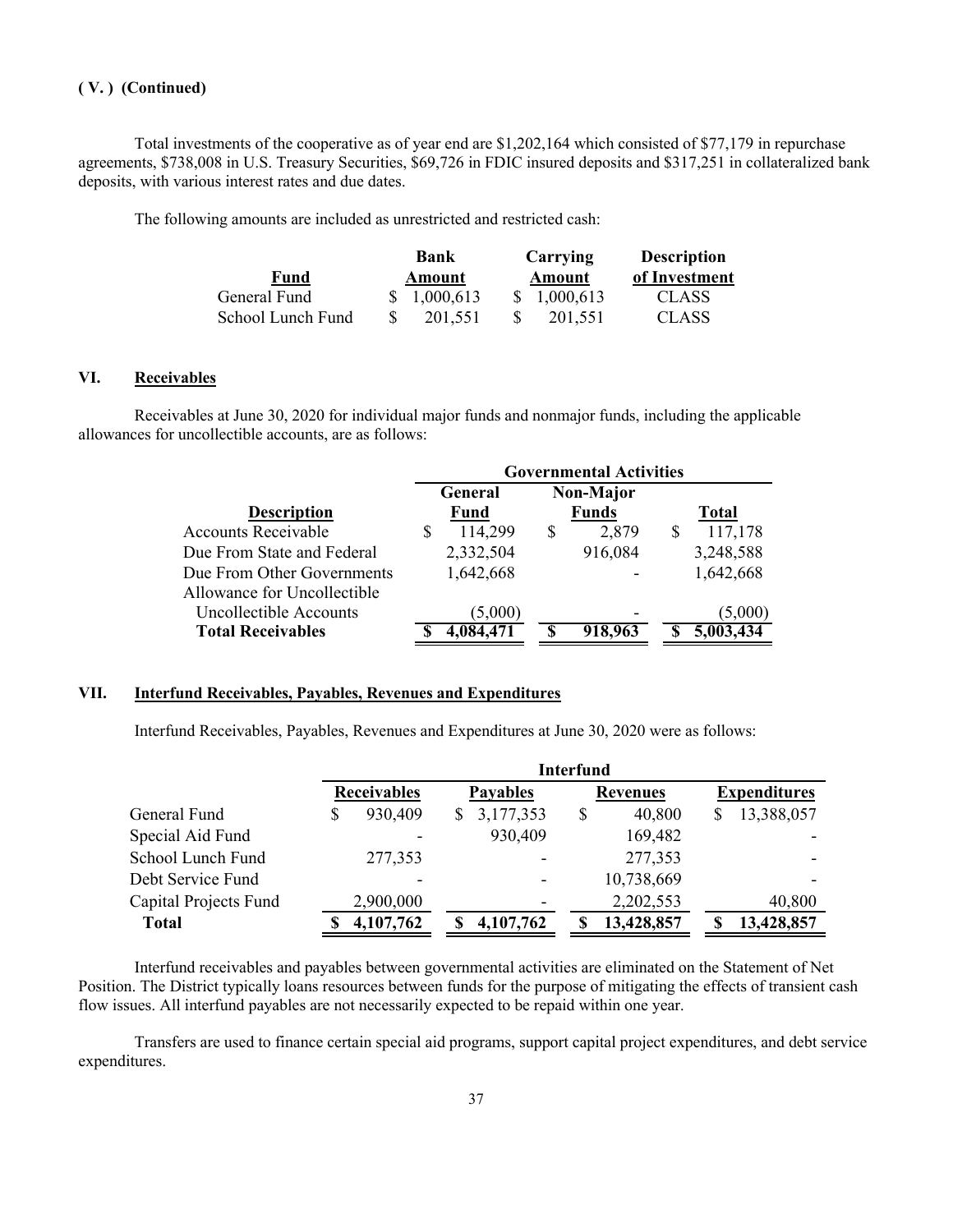### **VIII. Capital Assets**

Capital asset balances and activity were as follows:

|                                                  | <b>Balance</b> |             |                  |             |                  |           | <b>Balance</b> |               |
|--------------------------------------------------|----------------|-------------|------------------|-------------|------------------|-----------|----------------|---------------|
| Type                                             | 7/1/2019       |             | <b>Additions</b> |             | <b>Deletions</b> |           | 6/30/2020      |               |
| <b>Governmental Activities:</b>                  |                |             |                  |             |                  |           |                |               |
| <b>Capital Assets that are not Depreciated -</b> |                |             |                  |             |                  |           |                |               |
| Land                                             | \$             | 678,810     | \$               |             | \$               |           | S              | 678,810       |
| Work in progress                                 |                | 138,580     |                  | 1,832,109   |                  | 1,058,101 |                | 912,588       |
| <b>Total Nondepreciable</b>                      | S              | 817,390     | S                | 1,832,109   | \$               | 1,058,101 | S              | 1,591,398     |
| <b>Capital Assets that are Depreciated -</b>     |                |             |                  |             |                  |           |                |               |
| Buildings and Improvements                       | S.             | 230,474,105 | S                | 849,863     | \$               |           | S              | 231,323,968   |
| Machinery and equipment                          |                | 18,805,454  |                  | 1,475,436   |                  | 848,976   |                | 19,431,914    |
| <b>Total Depreciated Assets</b>                  |                | 249,279,559 | \$               | 2,325,299   | \$               | 848,976   | S              | 250,755,882   |
| <b>Less Accumulated Depreciation -</b>           |                |             |                  |             |                  |           |                |               |
| Buildings and Improvements                       |                | 107,132,425 | S                | 6,487,938   | \$               |           | S              | 113,620,363   |
| Machinery and equipment                          |                | 9,607,579   |                  | 1,763,160   |                  | 819,283   |                | 10,551,456    |
| <b>Total Accumulated Depreciation</b>            |                | 116,740,004 |                  | 8,251,098   | \$               | 819,283   | S              | 124, 171, 819 |
| <b>Total Capital Assets Depreciated, Net</b>     |                |             |                  |             |                  |           |                |               |
| of Accumulated Depreciation                      |                | 132,539,555 | S                | (5,925,799) | \$               | 29,693    | S              | 126,584,063   |
| <b>Total Capital Assets</b>                      |                | 133,356,945 |                  | (4,093,690) | S                | 1,087,794 | \$             | 128,175,461   |

Depreciation expense for the period was charged to functions/programs as follows:

| <b>Governmental Activities:</b>   |           |
|-----------------------------------|-----------|
| General Government Support        | 238,739   |
| Instruction                       | 6,130,076 |
| <b>Pupil Transportation</b>       | 1,563,084 |
| School Lunch                      | 319,199   |
| <b>Total Depreciation Expense</b> | 8,251,098 |
|                                   |           |

#### **IX. Long-Term Debt Obligations**

Long-term liability balances and activity for the year are summarized below:

|                                      | <b>Balance</b><br>7/1/2019 | <b>Additions</b> | <b>Deletions</b>              | <b>Balance</b><br>6/30/2020 | <b>Due Within</b><br><b>One Year</b> |
|--------------------------------------|----------------------------|------------------|-------------------------------|-----------------------------|--------------------------------------|
| <b>Governmental Activities:</b>      |                            |                  |                               |                             |                                      |
| <b>Bonds and Notes Payable -</b>     |                            |                  |                               |                             |                                      |
| Serial Bonds                         | 67,305,000                 | S                | \$<br>7.095.000               | S.<br>60.210.000            | \$7,420,000                          |
| <b>Energy Performance Contracts</b>  | 1,261,505                  |                  | 830,816                       | 430,689                     | 430,689                              |
| <b>Total Bonds and Notes Payable</b> | 68,566,505                 |                  | 7,925,816                     | 60,640,689                  | \$7,850,689                          |
| <b>Other Liabilities -</b>           |                            |                  |                               |                             |                                      |
| Net Pension Liability                | 3,184,369                  | 8.377.260        | S<br>$\overline{\phantom{a}}$ | \$<br>11,561,629            | S                                    |
| <b>OPEB</b>                          | 275,302,834                | 29,993,377       |                               | 305,296,211                 |                                      |
| <b>Compensated Absences</b>          | 5,991,886                  | 197,915          |                               | 6,189,801                   | 671,944                              |
| <b>Total Other Liabilities</b>       | 284,479,089                | 38,568,552       |                               | 323,047,641                 | 671,944                              |
| <b>Total Long-Term Obligations</b>   | 353,045,594                | 38,568,552       | 7,925,816                     | 383,688,330                 | \$8,522,633                          |

The General Fund has typically been used to liquidate long-term liabilities such as compensated absences.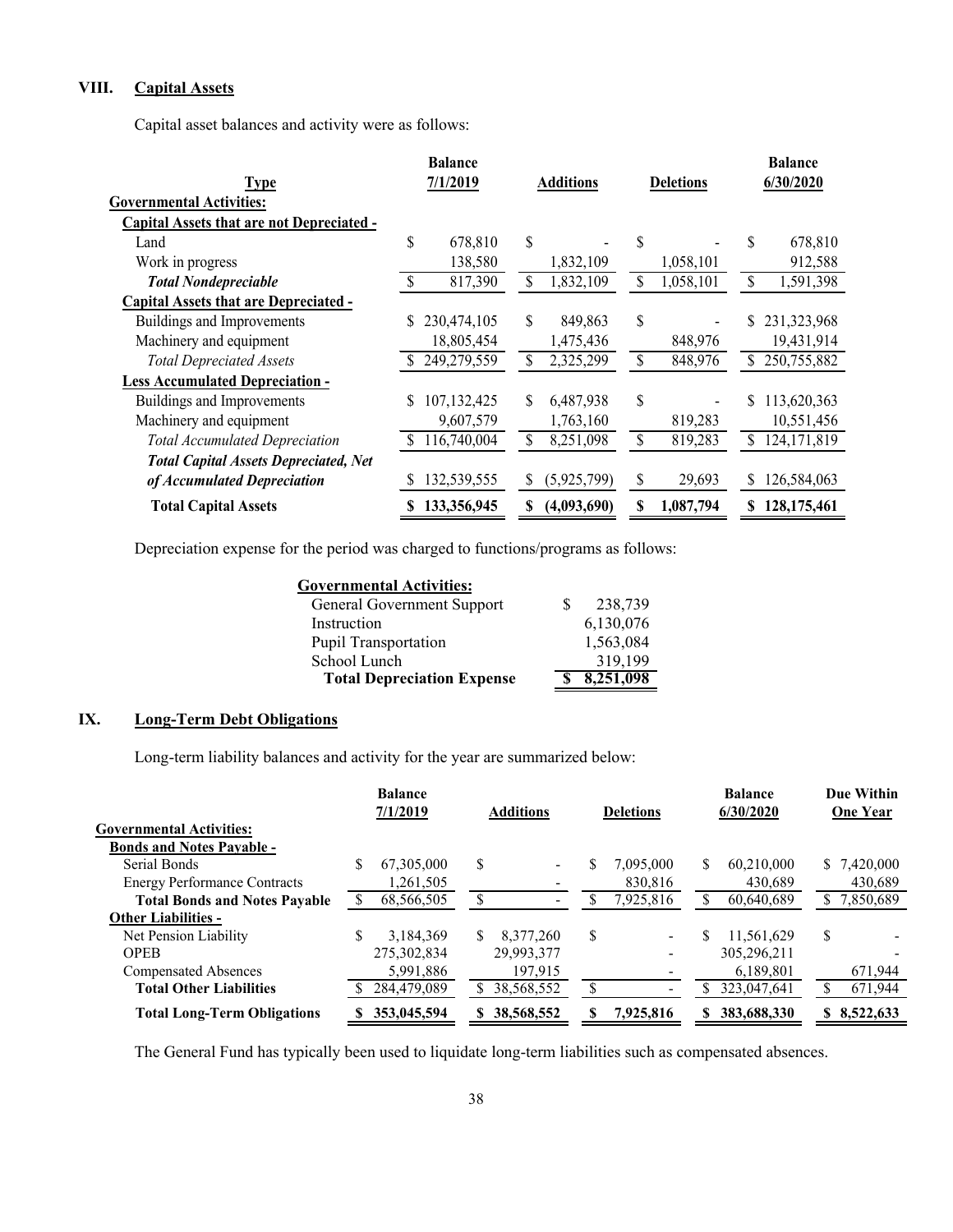Existing serial and statutory bond obligations:

| <b>Description</b>                   | Original<br>Amount | Issue<br>Date | Final<br><b>Maturity</b> | <b>Interest</b><br><u>Rate</u> |    | Amount<br>Outstanding<br>6/30/2020 |
|--------------------------------------|--------------------|---------------|--------------------------|--------------------------------|----|------------------------------------|
| <b>Serial Bonds -</b>                |                    |               |                          |                                |    |                                    |
| Refunding Bond                       | 35,585,000         | 2012          | 2023                     | $2.0\% - 4.0\%$                | S. | 14,535,000                         |
| Refunding Bond                       | 29,465,000         | 2013          | 2033                     | $2.0\% - 5.0\%$                |    | 23,200,000                         |
| 2012 Construction                    | 25,030,000         | 2018          | 2034                     | $3.25\% - 5.00\%$              |    | 22,475,000                         |
| <b>Total Serial Bonds</b>            |                    |               |                          |                                |    | 60,210,000                         |
| <b>Energy Performance Contract -</b> |                    |               |                          |                                |    |                                    |
| <b>Energy Performance Contract</b>   | 8,908,120          | 2005          | 2021                     | 4.84%                          | S  | 430,689                            |

The following is a summary of debt service requirements:

|              |                  | <b>Serial Bonds</b> | <b>Energy Performance Contract</b> |                 |
|--------------|------------------|---------------------|------------------------------------|-----------------|
| Year         | <b>Principal</b> | <b>Interest</b>     | <b>Principal</b>                   | <b>Interest</b> |
| 2021         | 7,420,000<br>\$  | 2,464,175<br>\$     | 430,689<br>\$                      | \$<br>7,858     |
| 2022         | 7,760,000        | 2,147,875           |                                    |                 |
| 2023         | 8,120,000        | 1,816,825           |                                    |                 |
| 2024         | 3,205,000        | 1,568,450           |                                    |                 |
| 2025         | 3,380,000        | 1,406,075           |                                    |                 |
| 2026-30      | 19,350,000       | 4,610,563           |                                    |                 |
| 2031-35      | 10,975,000       | 670,500             |                                    |                 |
| <b>Total</b> | 60,210,000<br>Я  | 14,684,463          | 430,689<br>Я                       | 7,858<br>\$     |

In prior years, the District defeased certain general obligations and other bonds by placing the proceeds of new bonds in an irrevocable trust to provide for all future debt service payments on the old bonds. Accordingly, the trust account assets and the liability for the defeased bonds are not included in the District's financial statements. \$39,250,000 of bonds outstanding are considered defeased.

Interest on long-term debt for June 30, 2020 was composed of:

| Interest Paid                              | \$2,812,853 |
|--------------------------------------------|-------------|
| Less: Interest Accrued in the Prior Year   | (302, 643)  |
| Plus: Interest Accrued in the Current Year | 251,444     |
| <b>Total Long-Term Interest Expense</b>    | \$2,761,654 |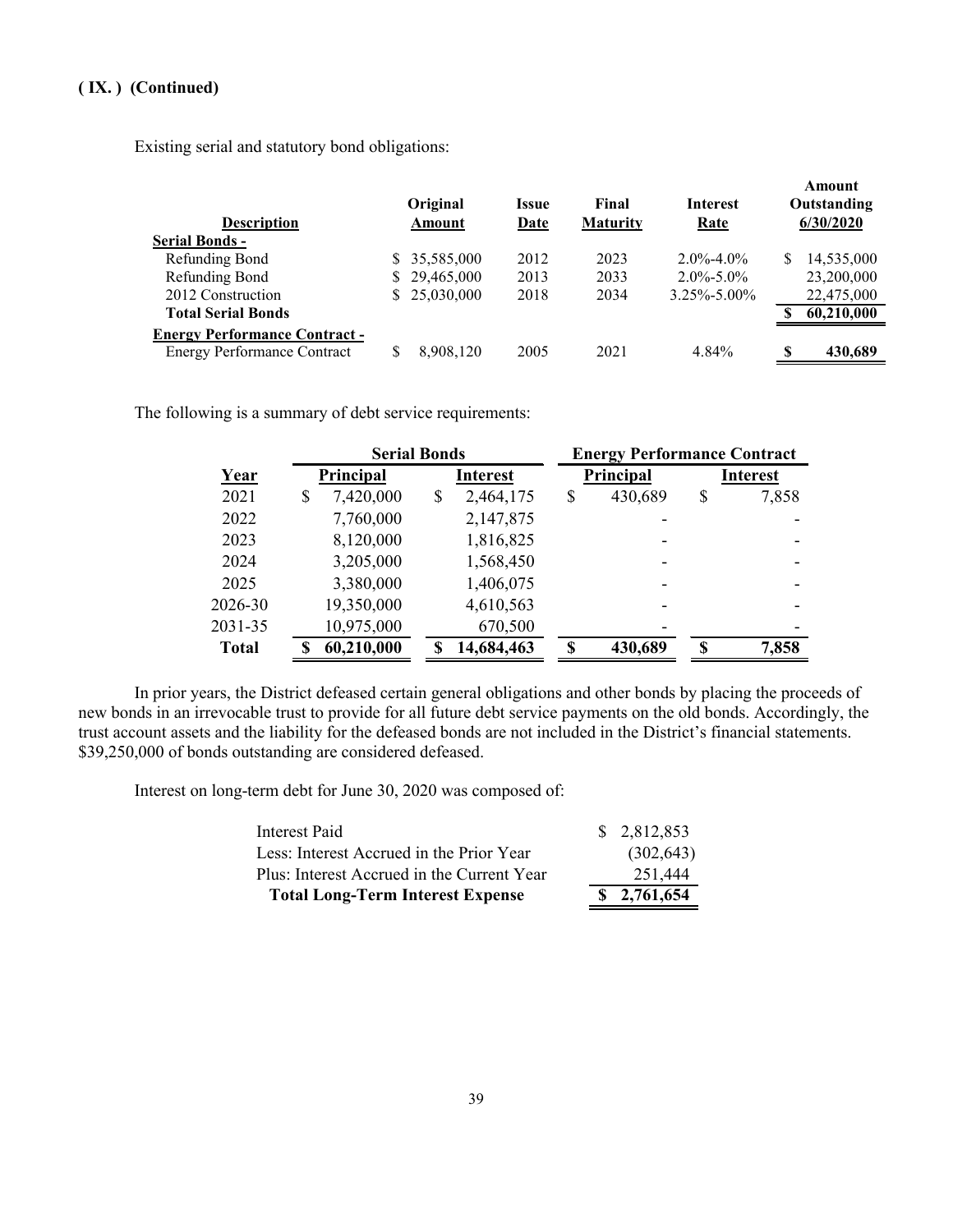#### **X. Deferred Inflows/Outflows of Resources**

The following is a summary of the deferred inflows/outflows of resources:

| <b>Deferred</b> | <b>Deferred</b> |
|-----------------|-----------------|
| <b>Outflows</b> | <b>Inflows</b>  |
| 30,798,807      | 10,050,131      |
|                 | 2,490,956       |
| 62, 653, 471    | 47,214,729      |
| 93,452,278      | 59,755,816      |
|                 |                 |

#### **XI. Pension Plans**

#### **A. General Information**

The District participates in the New York State Teacher's Retirement System (TRS) and the New York State and Local Employee's Retirement System (ERS). These are cost-sharing multiple employer public employee retirement systems. The Systems offer a wide range of plans and benefits, which are related to years of service and final average salary, vesting of retirement benefits, death, and disability.

#### **B. Provisions and Administration**

A 10 member Board of Trustees of the New York State Teachers' Retirement Board administers TRS. TRS provides benefits to plan members and beneficiaries as authorized by the Education Law and the New York State Retirement and Social Security Law (NYSRSSL). Membership is mandatory and automatic for all full-time teachers, teaching assistants, guidance counselors and administrators employed in New York Public Schools and BOCES who elected to participate in TRS. Once a public employer elects to participate in the system, the election is irrevocable. The New York State Constitution provides that pension membership is a contractual relationship and plan benefits cannot be diminished or impaired. Benefits can be changed for future members only by enactment of a State statute. TRS issues a publicly available financial report that contains financial statements and required supplementary information. The report may be obtained by writing to NYRS, 10 Corporate Woods Drive, Albany, New York 12211-2395 or by referring to the TRS Comprehensive Annual Financial report, which can be found on the System's website at www.nystrs.org.

ERS provides retirement benefits as well as death and disability benefits. The net position of the System is held in the New York State Common Retirement Fund (the Fund), which was established to hold all net assets and record changes in plan net position allocated to the System. The Comptroller of the State of New York serves as the trustee of the Fund and is the administrative head of the System. NYSRSSL govern obligations of employers and employees to contribute, and benefits to employees. Once a public employer elects to participate in the System, the election is irrevocable. The New York State Constitution provides that pension membership is a contractual relationship and plan benefits cannot be diminished or impaired. Benefits can be changed for future members only by enactment of a State statute. The District also participates in the Public Employees' Group Life Insurance Plan (GLIP), which provides death benefits in the form of life insurance. The System is included in the State's financial report as a pension trust fund. ERS issues a publicly available financial report that includes financial statements and required supplementary information. That report may be obtained by writing to NYSERS, Office of the State Comptroller, 110 State Street, Albany, New York 12244 or by referring to the ERS Comprehensive Annual Report, which can be found at www.osc.state.ny.us/retire/publications/index.php.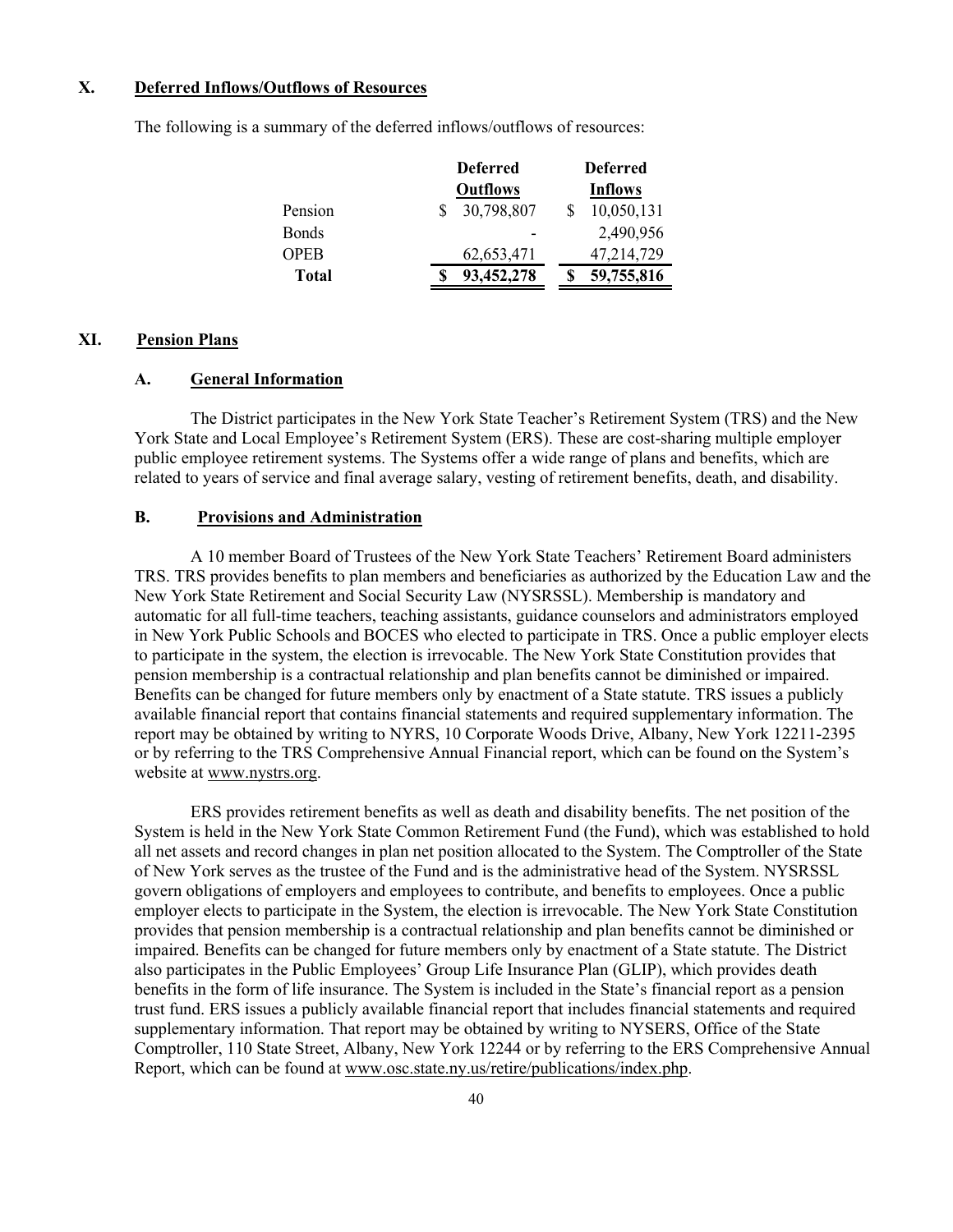#### **C. Funding Policies**

The Systems are noncontributory except for employees who joined after July 27, 1976, who contribute 3 percent of their salary for the first ten years of membership, and employees who joined on or after January 1, 2010 who generally contribute 3.0 to 3.5 percent of their salary for their entire length of service. In addition, employee contribution rates under ERS tier VI vary based on a sliding salary scale. For TRS, contribution rates are established annually by the New York State Teachers' Retirement Board pursuant to Article 11 of the Education Law. For ERS, the Comptroller annually certifies the actuarially determined rates expressly used in computing the employers' contributions for the ERS' fiscal year ended March 31. The District paid 100% of the required contributions as billed by the TRS and ERS for the current year.

The District's share of the required contributions, based on covered payroll paid for the District's year ended June 30, 2020:

| <b>Contributions</b> |  | ERS         | <b>TRS</b>  |
|----------------------|--|-------------|-------------|
| 2020                 |  | \$2,169,309 | \$4,395,512 |

#### **D. Pension Liabilities, Pension Expense, and Deferred Outflows of Resources and Deferred Inflows of Resources related to Pensions**

At June 30, 2020, the District reported the following asset/(liability) for its proportionate share of the net pension asset /(liability) for each of the Systems. The net pension asset/(liability) was measured as of March 31, 2020 for ERS and June 30, 2019 for TRS. The total pension asset/(liability) used to calculate the net pension asset/(liability) was determined by an actuarial valuation. The District's proportion of the net pension asset/(liability) was based on a projection of the District's long-term share of contributions to the Systems relative to the projected contributions of all participating members, actuarially determined. This information was provided by the TRS and ERS Systems in reports provided to the District.

|                                                                         | <b>ERS</b>           | <b>TRS</b>       |
|-------------------------------------------------------------------------|----------------------|------------------|
| Measurement date                                                        | March 31, 2020       | June 30, 2019    |
| Net pension assets/(liability)                                          | $\{(11, 561, 629)\}$ | 7,028,192<br>-SS |
| District's portion of the Plan's total<br>net pension asset/(liability) | $0.0437\%$           | 0.2705%          |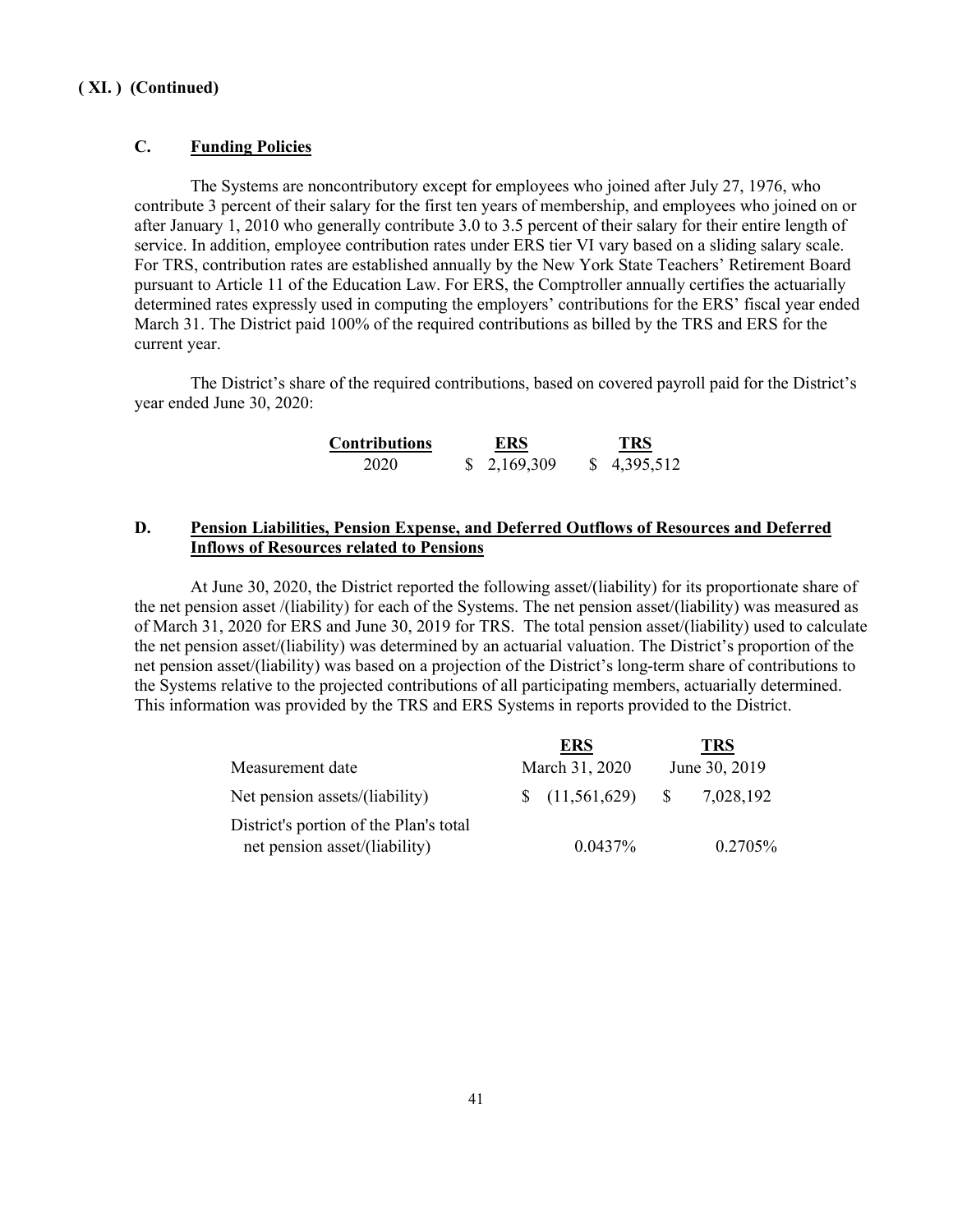For the year ended June 30, 2020, the District recognized pension expenses of \$4,230,244 for ERS and \$8,703,455 for TRS. At June 30, 2020 the District's reported deferred outflows of resources and defered inflows of resources related to pensions from the following sources:

|                                                                                   | <b>Deferred Outflows</b><br>of Resources |            | <b>Deferred Inflows</b><br>of Resources |            |    |            |    |            |
|-----------------------------------------------------------------------------------|------------------------------------------|------------|-----------------------------------------|------------|----|------------|----|------------|
|                                                                                   |                                          | <b>ERS</b> |                                         | <b>TRS</b> |    | <b>ERS</b> |    | <b>TRS</b> |
| Differences between expected and                                                  |                                          |            |                                         |            |    |            |    |            |
| actual experience                                                                 | \$                                       | 680,449    | S.                                      | 4,762,826  | \$ | ٠          | S  | 522,630    |
| Changes of assumptions                                                            |                                          | 232,796    |                                         | 13,277,195 |    | 201,016    |    | 3,237,356  |
| Net difference between projected and<br>actual earnings on pension plan           |                                          |            |                                         |            |    |            |    |            |
| investments                                                                       |                                          | 5,927,053  |                                         |            |    |            |    | 5,636,248  |
| Changes in proportion and differences<br>between the District's contributions and |                                          |            |                                         |            |    |            |    |            |
| proportionate share of contributions                                              |                                          | 846,704    |                                         | 243,970    |    | 181,546    |    | 271,335    |
| Subtotal                                                                          | S.                                       | 7,687,002  | S                                       | 18,283,991 | \$ | 382,562    | \$ | 9,667,569  |
| District's contributions subsequent to the<br>measurement date                    |                                          | 626,670    |                                         | 4,201,144  |    |            |    |            |
| <b>Grand Total</b>                                                                | S                                        | 8,313,672  | S                                       | 22,485,135 | S  | 382,562    | S  | 9,667,569  |

District contributions subsequent to the measurement date which will be recognized as a reduction of the net pension liability in the year ended June 30, 2020. Other amounts reported as deferred outflows of resources and deferred inflows of resources related to pensions will be recognized in pension expense as follows:

| ERS       | <b>TRS</b>     |
|-----------|----------------|
| S         | 3,191,539<br>S |
| 1,358,995 | 213,643        |
| 1,863,209 | 3,180,015      |
| 2,282,529 | 2,095,721      |
| 1,799,707 | 213,441        |
|           | (277, 937)     |
| 7,304,440 | 8,616,422      |
|           |                |

#### **E. Actuarial Assumptions**

The total pension liability as of the measurement date was determined by using an actuarial valuation as noted in the table below, with update procedures used to roll forward the total pension liability to the measurement date. The actuarial valuations used the following actuarial assumptions: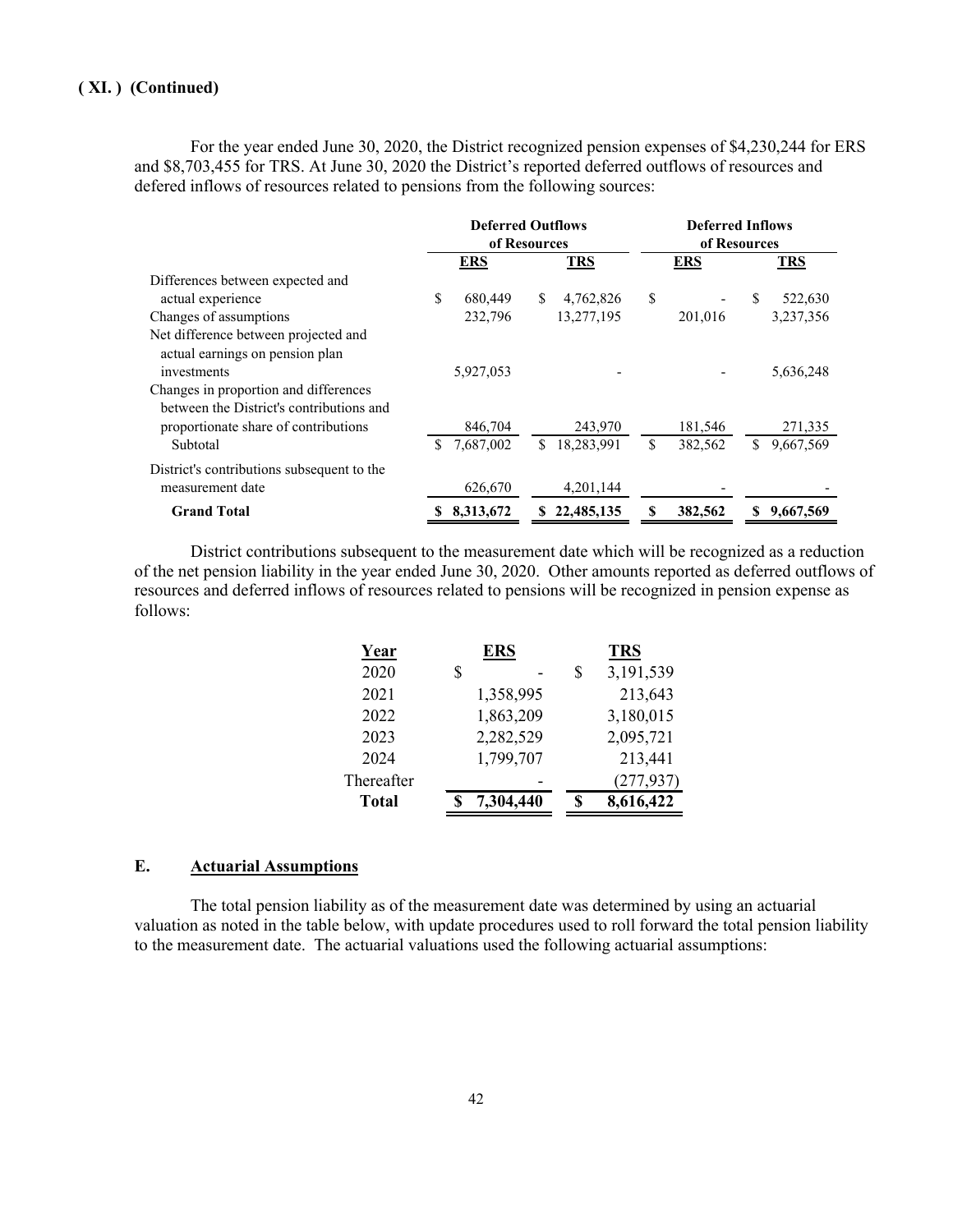| <b>ERS</b>                                                     | <b>TRS</b>                                                   |
|----------------------------------------------------------------|--------------------------------------------------------------|
| March 31, 2020                                                 | June 30, 2019                                                |
| April 1, 2019                                                  | June 30, 2018                                                |
| $6.80\%$                                                       | 7.10%                                                        |
| 4.20%                                                          | 4.72%-1.90%                                                  |
| April 1, 2010-<br>March 31, 2015<br><b>System's Experience</b> | July 1, 2009-<br>June 30, 2014<br><b>System's Experience</b> |
| 2.50%                                                          | 2.20%                                                        |
| 1.30%                                                          | 1.30%                                                        |
|                                                                |                                                              |

For ERS, annuitant mortality rates are based on April 1, 2010 – March 31, 2015 System experience with adjustments for mortality improvements based on the Society of Actuaries' Scale MP-2018. For TRS, annuitant mortality rates are based on plan member experience adjustments for mortality improvements based on Society of Actuaries Scale MP-2018.

The long term rate of return on pension plan investments was determined using a building block method in which best estimate ranges of expected future real rates of return (expected returns net of investment expense and inflation) are developed for each major asset class. These ranges are combined to produce the long term expected rate of return by weighting the expected future real rates of return by the target asset allocation percentage and by adding expected inflation. Best estimates of the arithmetic real rates of return for each major asset class included in the target asset allocation as of March 31, 2020 are summarized as follows:

L

| <b>Long Term Expected Rate of Return</b> |                |               |  |  |
|------------------------------------------|----------------|---------------|--|--|
|                                          | ERS            | TRS           |  |  |
| Measurement date                         | March 31, 2020 | June 30, 2019 |  |  |
| <b>Asset Type -</b>                      |                |               |  |  |
| Domestic equity                          | 4.05%          | $6.30\%$      |  |  |
| International equity                     | 6.15%          | 7.80%         |  |  |
| Global equity                            | $0.00\%$       | 2.00%         |  |  |
| Private equity                           | 6.75%          | 9.90%         |  |  |
| Real estate                              | 4.95%          | 4.60%         |  |  |
| Absolute return strategies *             | 3.25%          | $0.00\%$      |  |  |
| Opportunistic portfolios                 | 4.65%          | $0.00\%$      |  |  |
| Real assets                              | 5.95%          | $0.00\%$      |  |  |
| Bonds and mortgages                      | 0.75%          | $0.00\%$      |  |  |
| Cash                                     | $0.00\%$       | $0.00\%$      |  |  |
| Inflation-indexed bonds                  | $0.50\%$       | $0.00\%$      |  |  |
| Private debt                             | $0.00\%$       | 6.50%         |  |  |
| Real estate debt                         | $0.00\%$       | 2.90%         |  |  |
| High-yield fixed income securities       | $0.00\%$       | $3.60\%$      |  |  |
| Domestic fixed income securities         | $0.00\%$       | 1.30%         |  |  |
| Global fixed income securities           | $0.00\%$       | $0.90\%$      |  |  |
| Short-term                               | $0.00\%$       | $0.30\%$      |  |  |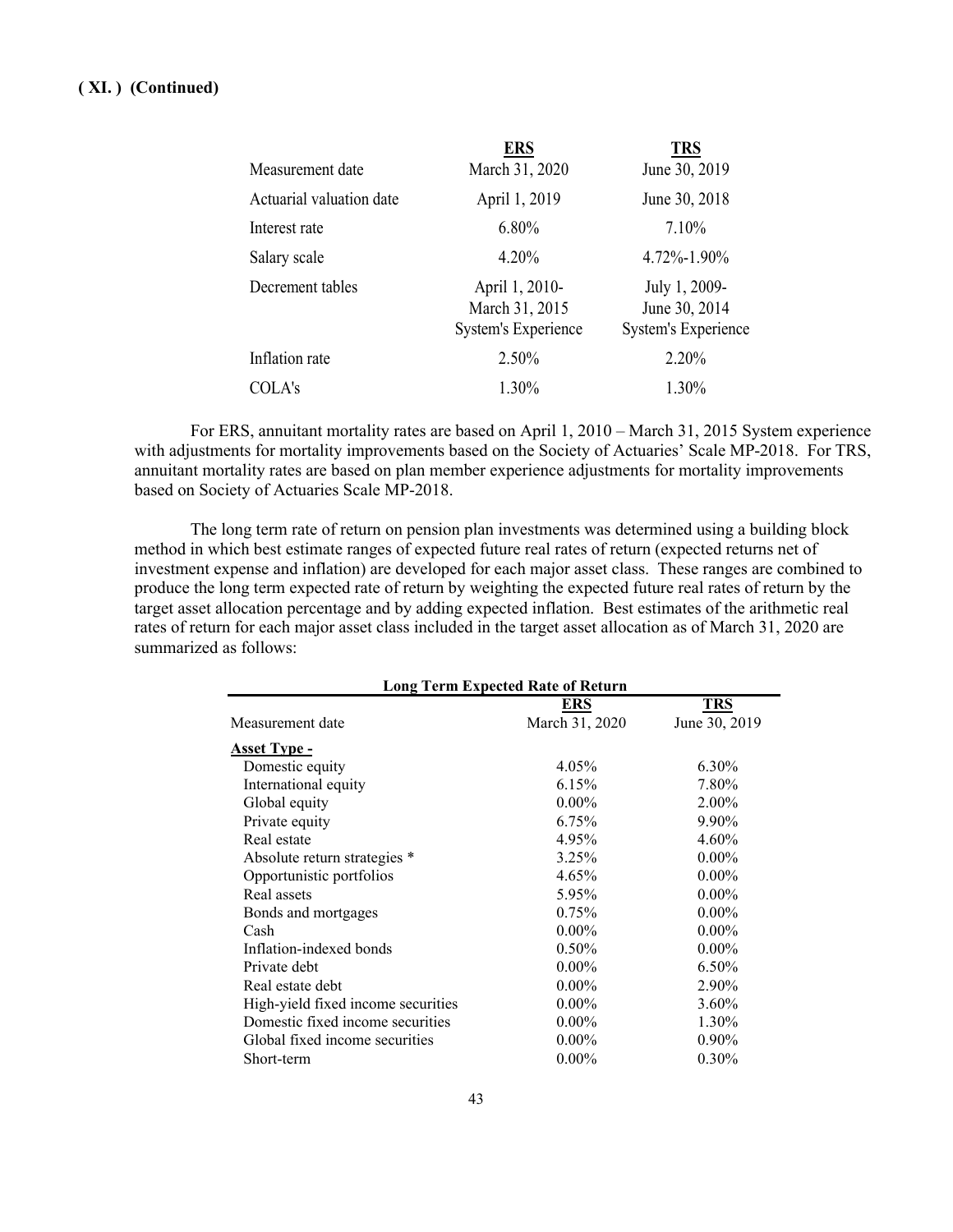The real rate of return is net of the long-term inflation assumption of 2.5% for ERS and 2.2% for TRS.

\* Excludes equity-oriented long-only funds. For investment management purposes, these funds are included in domestic equity and international equity.

#### **F. Discount Rate**

The discount rate used to calculate the total pension liability was 6.8% for ERS and 7.10% for TRS. The projection of cash flows used to determine the discount rate assumes that contributions from plan members will be made at the current contribution rates and that contributions from employers will be made at statutorily required rates, actuarially. Based upon the assumptions, the Systems' fiduciary net position was projected to be available to make all projected future benefit payments of current plan members. Therefore, the long term expected rate of return on pension plan investments was applied to all periods of projected benefit payments to determine the total pension liability.

#### **G. Sensitivity of the Net Pension Liability to the Discount Rate Assumption**

The following presents the District's proportionate share of the net pension liability calculated using the discount rate of 6.80% for ERS and 7.10% for TRS, as well as what the District's proportionate share of the net pension asset/(liability) would be if it were calculated using a discount rate that is 1 percentagepoint lower (5.80% for ERS and 6.10% for TRS ) or 1-percentage-point higher (7.80% for ERS and 8.10% for TRS) than the current assumption :

| <b>ERS</b><br>Employer's proportionate<br>share of the net pension | 1% Decrease<br>$(5.80\%)$ | <b>Current</b><br><b>Assumption</b><br>$(6.80\%)$ | 1% Increase<br>$(7.80\%)$ |
|--------------------------------------------------------------------|---------------------------|---------------------------------------------------|---------------------------|
| asset (liability)                                                  | \$(21, 218, 853)          | \$(11,561,629)                                    | (2,667,284)               |
| <b>TRS</b><br>Employer's proportionate                             | 1% Decrease<br>$(6.10\%)$ | <b>Current</b><br><b>Assumption</b><br>$(7.10\%)$ | 1% Increase<br>$(8.10\%)$ |
| share of the net pension<br>asset (liability)                      | \$ (31, 724, 526)         | 7,028,192<br>S                                    | \$39,537,349              |

#### **H. Pension Plan Fiduciary Net Position**

The components of the current year net pension asset/(liability) of the employers as of the respective valuation dates, were as follows: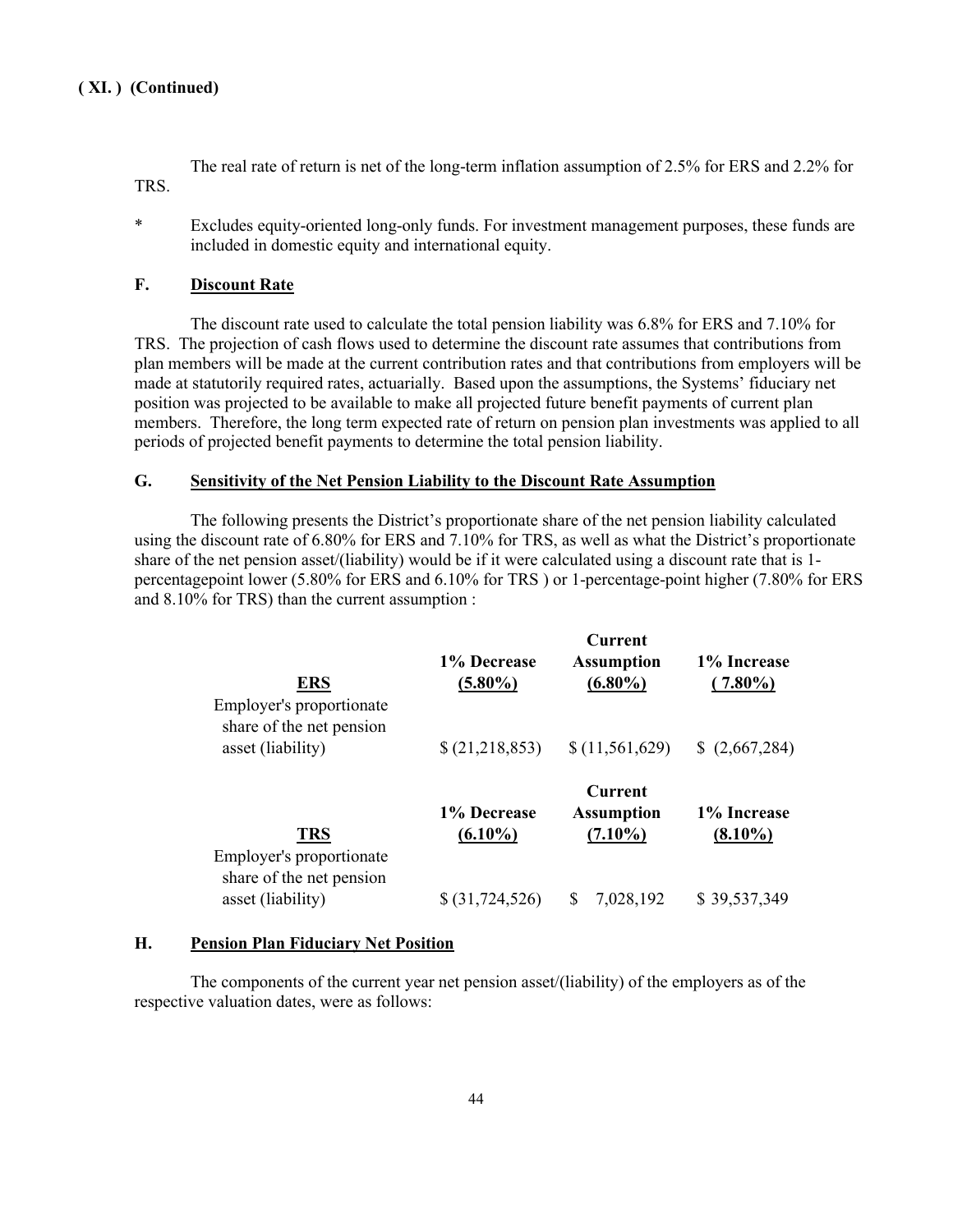|                                            | (In Thousands) |                 |
|--------------------------------------------|----------------|-----------------|
|                                            | <b>ERS</b>     | TRS             |
| Measurement date                           | March 31, 2020 | June 30, 2019   |
| Employers' total pension liability         | 194,596,261    | 119,879,474     |
| Plan net position                          | 168, 115, 682  | 122,477,481     |
| Employers' net pension asset/(liability)   | (26, 480, 579) | 2,598,007<br>\$ |
| Ratio of plan net position to the          |                |                 |
| employers' total pension asset/(liability) | 86 39%         | $10220\%$       |

#### **I. Payables to the Pension Plan**

For ERS, employer contributions are paid annually based on the System's fiscal year which ends on March 31<sup>st</sup>. Accrued retirement contributions as of June 30, 2020 represent the projected employer contribution for the period of April 1, 2020 through June 30, 2020 based on paid ERS wages multiplied by the employer's contribution rate, by tier. Accrued retirement contributions as of June 30, 2020 amounted to \$626,670.

For TRS, employer and employee contributions for the fiscal year ended June 30, 2020 are paid to the System in September, October and November 2020 through a state aid intercept. Accrued retirement contributions as of June 30, 2020 represent employee and employer contributions for the fiscal year ended June 30, 2020 based on paid TRS wages multiplied by the employer's contribution rate, by tier and employee contributions for the fiscal year as reported to the TRS System. Accrued retirement contributions as of June 30, 2020 amounted to \$4,395,512.

#### **XII. Postemployment Benefits**

#### **A. General Information About the OPEB Plan**

*Plan Description* – The District's defined benefit OPEB plan, provides OPEB for all permanent full-time general and public safety employees of the District. The plan is a single-employer defined benefit OPEB plan administered by the District. Article 11 of the State Compiled Statutes grants the authority to establish and amend the benefit terms and financing requirements to the District Board. No assets are accumulated in a trust that meets the criteria in paragraph 4 of Statement 75.

*Benefits Provided* – The District provides healthcare and life insurance benefits for retirees and their dependents. The benefit terms are dependent on which contract each employee falls under. The specifics of each contract are on file at the District offices and are available upon request.

*Employees Covered by Benefit Terms* – At March 31, 2020, the following employees were covered by the benefit terms: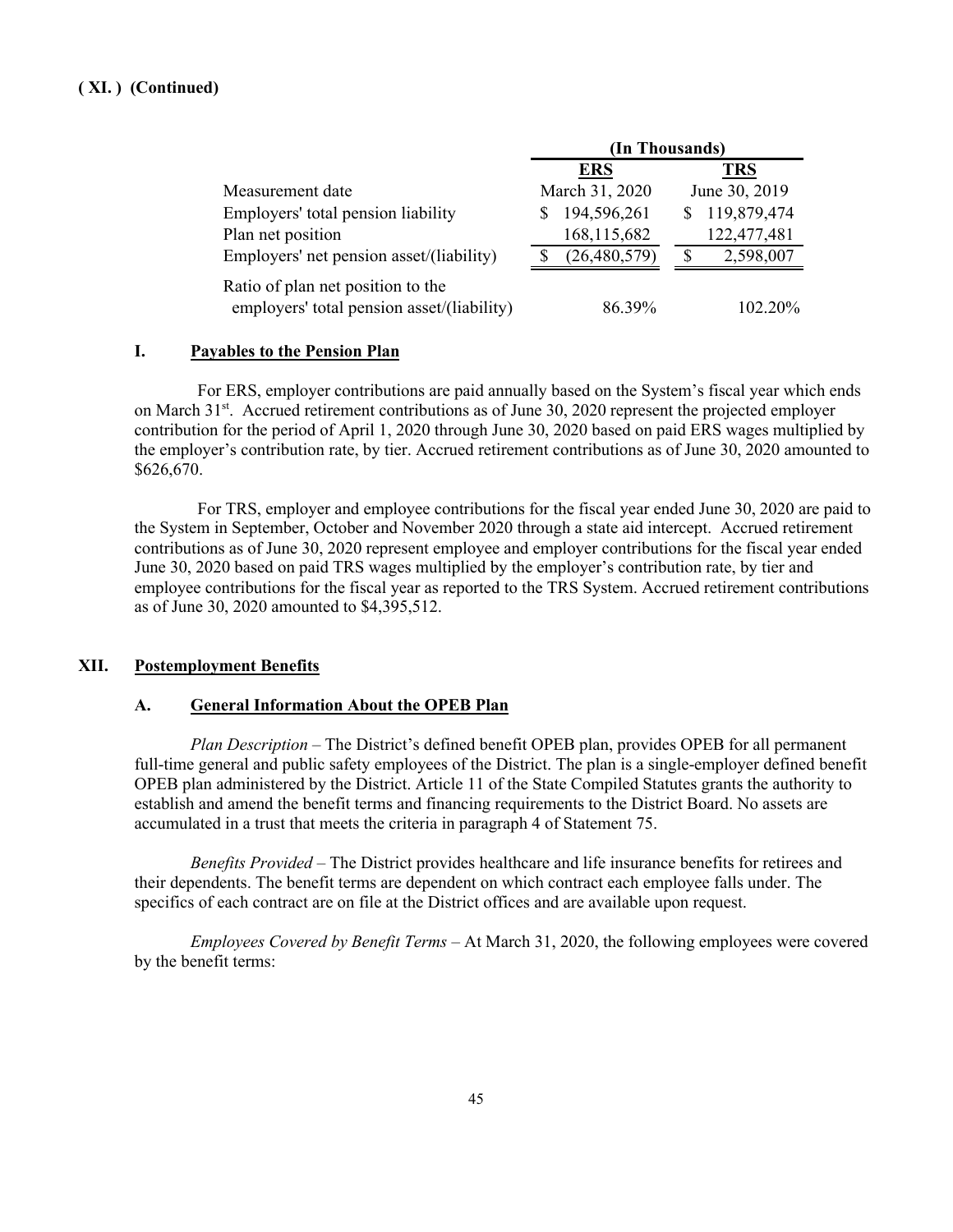| Total                                                                    | 2,160 |
|--------------------------------------------------------------------------|-------|
| Active Employees                                                         | 1.102 |
| Inactive employees or beneficiaries currently receiving benefit payments | 1.058 |

#### **B. Total OPEB Liability**

The District's total OPEB liability of \$305,296,211 was measured as of March 31, 2020, and was determined by an actuarial valuation as of that date. This liability is calculated based on the various employment contracts that the District has negotiated. From a budgeting process the District currently is on a pay as you go basis for retiree's which means the District employment budgets the annual cash cost associated with this benefit for retirees and pays that cost to an insurance carrier.

New York State provides no mechanism for the funding of the actuarial calculated liability, and therefore, the financial statements reflect a deficit net position at June 30, 2020 totaling \$154,666,186.

*Actuarial Assumptions and Other Inputs* – The total OPEB liability in the June 30, 2020 actuarial valuation was determined using the following actuarial assumptions and other inputs, applied to all periods included in the measurement, unless otherwise specified:

| Inflation                                | 2.20 percent                                                             |
|------------------------------------------|--------------------------------------------------------------------------|
| <b>Salary Increases</b>                  | 3.22 percent, average, including inflation                               |
| Discount Rate                            | 2.48 percent                                                             |
| <b>Healthcare Cost Trend Rates</b>       | 5.20 percent for 2016, decreasing to an<br>ultimate rate of 4.18 percent |
| Retirees' Share of Benefit-Related Costs | Varies between 80% and 100% depending on contract                        |

The discount rate was based on a tax exempt, high quality 20-year tax-exempt general obligation municipal bond yield or index rate.

Mortality rates were based on the MP-2019 improvement scale.

#### **C. Changes in the Total OPEB Liability**

| Balance at June 30, 2019                           |   | \$275,302,834 |
|----------------------------------------------------|---|---------------|
| Changes for the Year -                             |   |               |
| Service cost                                       | S | 8,563,234     |
| Interest                                           |   | 9,526,472     |
| Differences between expected and actual experience |   | (28,005,192)  |
| Changes in assumptions or other inputs             |   | 46,842,600    |
| Benefit payments                                   |   | (6,933,737)   |
| Net Changes                                        |   | 29,993,377    |
| <b>Balance at June 30, 2020</b>                    |   | 305,296,211   |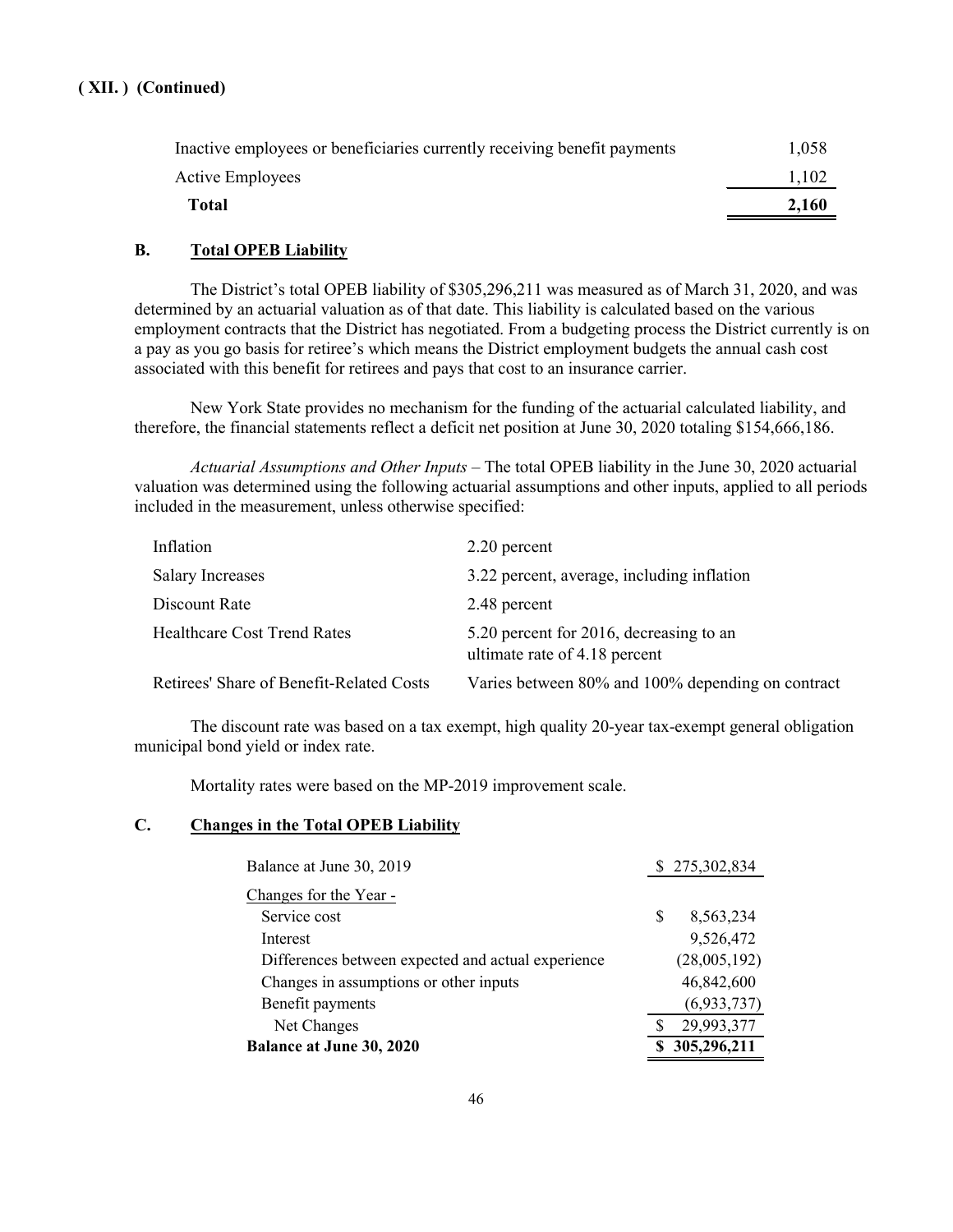Changes of benefit terms reflect the following:

- The Single Discount Rate changed from 3.44 % to 2.48 % effective June 30, 2020
- The Salary scale changed from 3.36% to 3.22% effective June 30,2020
- Updated mortality improvement scale to MP-2019
- Updated healthcare cost trend rates to rates effective June 30, 2020

*Sensitivity of the Total OPEB Liability to Changes in the Discount Rate* – The following presents the total OPEB liability of the District, as well as what the District's total OPEB liability would be if it were calculated using a discount rate that is 1-percentage-point lower (1.48 percent) or 1-percentage-point higher (3.48 percent) than the current discount rate:

|                             | <b>Discount</b> |                |               |  |  |
|-----------------------------|-----------------|----------------|---------------|--|--|
|                             | 1% Decrease     | Rate           | 1% Increase   |  |  |
|                             | $(1.48\%)$      | $(2.48\%)$     | $(3.48\%)$    |  |  |
| <b>Total OPEB Liability</b> | \$ 361,503,576  | \$ 305,296,211 | \$260,587,106 |  |  |

*Sensitivity of the Total OPEB Liability to Changes in the Healthcare Cost Trend Rates* – The following presents the total OPEB liability of the District, as well as what the District's total OPEB liability would be if it were calculated using healthcare cost trend rates that are 1-percentage-point lower (3.18 percent) or 1-percentage-point higher (5.18 percent) than the current healthcare cost trend rate:

|                             |                   | <b>Healthcare</b>       |                   |
|-----------------------------|-------------------|-------------------------|-------------------|
|                             | 1% Decrease       | <b>Cost Trend Rates</b> | 1% Increase       |
|                             | (4.20%            | $(5.20\%$               | $(6.20\%$         |
|                             | <b>Decreasing</b> | <b>Decreasing</b>       | <b>Decreasing</b> |
|                             | to $3.18%$        | to $4.18%$              | to $5.18\%$ )     |
| <b>Total OPEB Liability</b> | 253, 216, 754     | 305,296,211             | 372,675,752       |

#### **D. OPEB Expense and Deferred Outflows of Resources and Deferred Inflows of Resources Related to OPEB**

For the year ended June 30, 2020, the District recognized OPEB expense of \$19,742,124. At June 30, 2020, the District reported deferred outflows of resources and deferred inflows of resources related to OPEB from the following sources:

|   |            |                                          | <b>Deferred Inflows</b><br>of Resources |
|---|------------|------------------------------------------|-----------------------------------------|
|   |            |                                          |                                         |
| S | 22,238,252 | S                                        | 36,320,792                              |
|   | 38,686,534 |                                          | 10,893,937                              |
| S | 60,924,786 | S                                        | 47,214,729                              |
|   | 1,728,685  |                                          |                                         |
|   | 62,653,471 | -S                                       | 47,214,729                              |
|   |            | <b>Deferred Outflows</b><br>of Resources |                                         |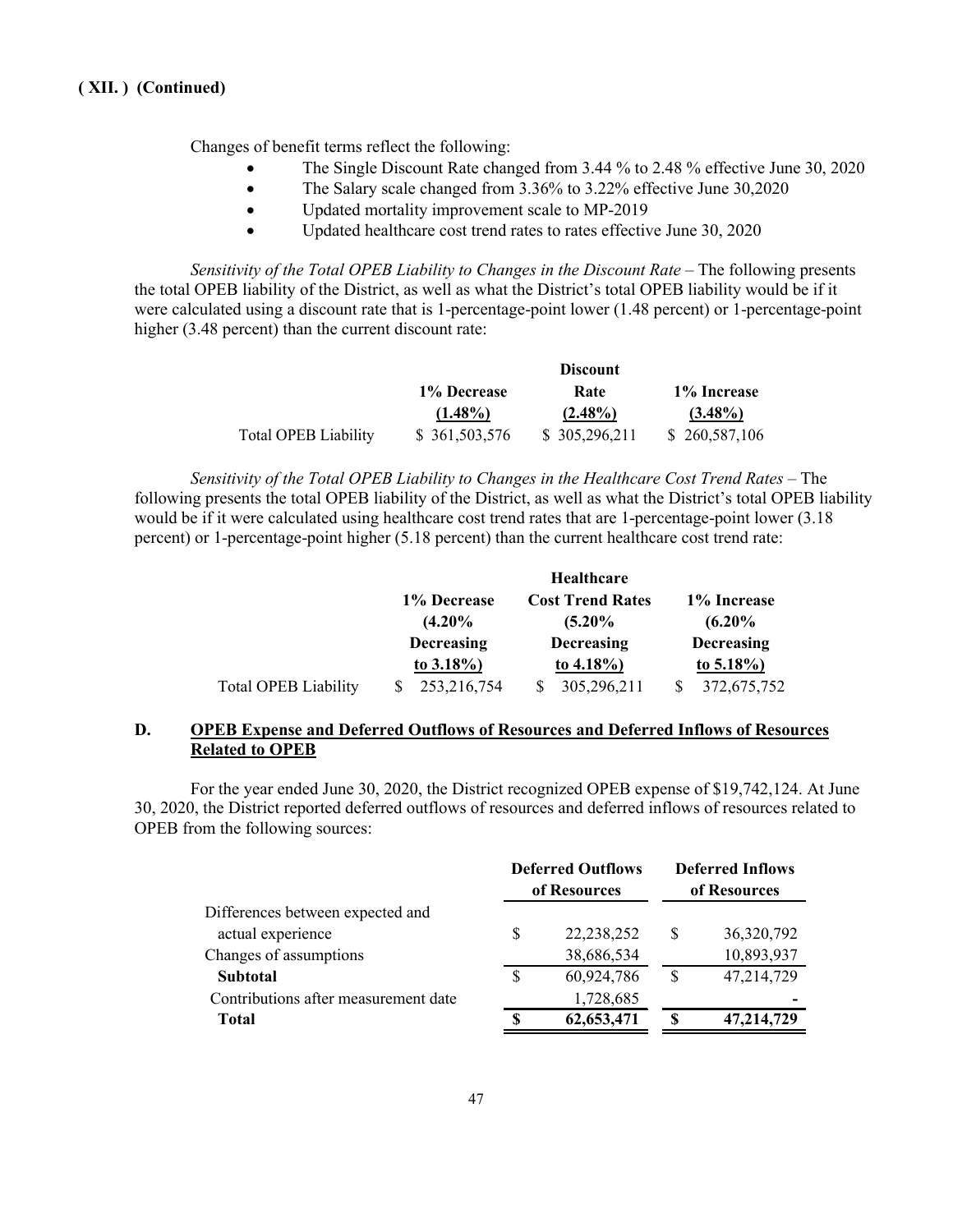Amounts reported as deferred outflows of resources and deferred inflows of resources related to OPEB will be recognized in OPEB expense as follows:

| Year         |   |            |
|--------------|---|------------|
| 2021         | S | 1,652,418  |
| 2022         |   | 1,387,604  |
| 2023         |   | 5,243,641  |
| 2024         |   | 1,801,870  |
| 2025         |   | 1,342,418  |
| Thereafter   |   | 2,282,106  |
| <b>Total</b> |   | 13,710,057 |
|              |   |            |

#### **XIII. Risk Management**

#### **A. General Information**

The District is exposed to various risks of loss related to injuries to employees, theft, damages, natural disasters, etc. These risks are covered by commercial insurance purchased from independent third parties. Settled claims from these risks have not exceeded commercial insurance coverage for the past three years.

#### **B. Health Plan**

The District incurs costs related to the Rochester Area School Health Plan (Plan I and Plan II) sponsored by the Board of Cooperative Educational Services, Second Supervisory District of Monroe and Orleans Counties and its component districts.

#### **1. Plan I**

The Plans objectives are to formulate, develop and administer a program of insurance to obtain lower costs for that coverage, and to develop a comprehensive loss control program. Membership in the Plans may be offered to any component district of the Monroe #1 and Monroe #2 BOCES with the unanimous approval of the Board of Directors. Voluntary withdrawal from the Plans may be effective only once annually on the last day of the Plans year as may be established by the Board of Directors. Notice of Intention to Withdraw must be given in writing to the Chairman of the Board of Directors and the Treasurer not less than thirty days prior to the end of the Plans year. Plan members bear an equal proportionate share of the Plans' assets and claim liabilities. Pursuant to the Municipal Cooperative Agreement the Plans are a risk sharing pool and all monies paid to the Treasurer shall be pooled and administered as a common fund. No refunds shall be made to a participant and no assessments are charged to a participant other than the annual premium equivalent. If surplus funds exist at the end of any fiscal year, the distribution of such funds shall be determined by the Board of Directors. This Plan's members include seventeen districts and two BOCES with the District bearing an equal proportionate share of the Plan's assets and claim liabilities.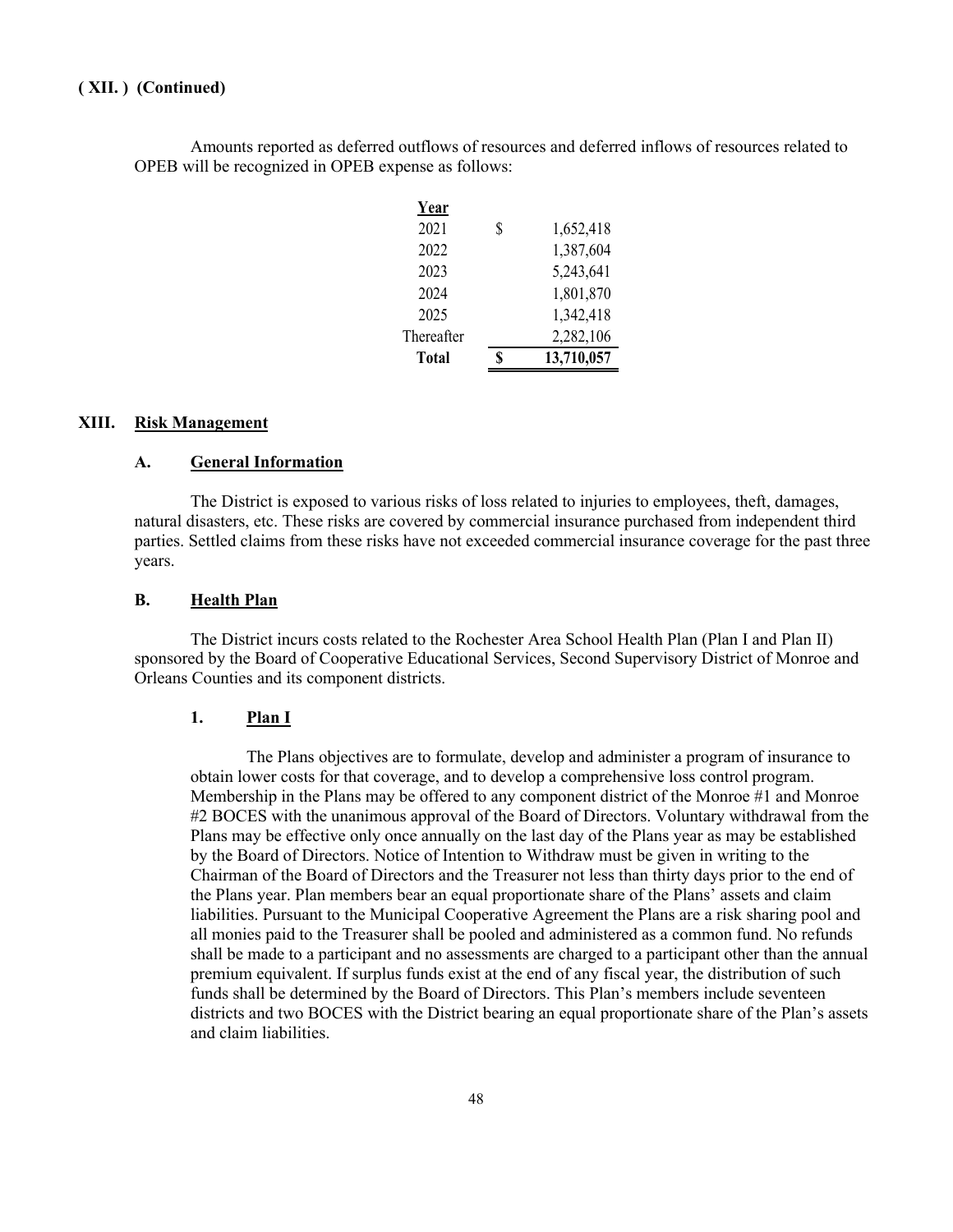This Plan purchases, on an annual basis, stop-loss insurance policies to limit its exposure for claims paid within any one fiscal year.

This Plan establishes a liability for both reported and unreported insured events, which includes estimates of both future payments of losses and related claim adjustment expenses. However, because actual claims costs depend on complex factors, the process used in computing claims liabilities does not necessarily result in a exact amount. Such claims are based on the ultimate cost of claims (including future claim adjustment expenses) that have been reported but not settled, and claims that have been incurred but not reported. Adjustments to claims liabilities are charged or credited to expenses in the periods in which they are made. During the year ended June 30, 2020, the District incurred premiums or contribution expenditures totaling \$2,235,076

This Plan is audited on an annual basis and is available at the BOCES administrative offices. The most recent audit available for the year ended December 31, 2019, revealed that the Plan was fully funded.

#### **2. Plan II**

The District incurs costs related to the Rochester Area School Health Plan II sponsored by the Board of Cooperative Educational services, Second Supervisory District of Monroe and Orleans Counties (Monroe 2-Orleans BOCES). The Plan was established as a Municipal Cooperative under the authorization of Article 5-G of the General Municipal Law in 2004. The plan received a Certificate of Authority to operate as a self-funded plan under Article 47 of the New York State Insurance Law, effective January 1, 2020.

Membership in the Plan may be offered to any component school district of the Monroe 1 BOCES and Monroe 2-Orleans BOCES within the geographical boundaries of Monroe County, New York provided that the applicant provides proof of its financial responsibility that is satisfactory to the Board of Directors in its sole discretion, and the applicant is the same type of municipal corporation as the initial Participants. The Plan has full participation from all eligible participants including the two BOCES and seventeen component school districts.

A participant has the right to withdraw from the Plan, but such withdrawal shall be effective only on January 1 of the next Plan Year following the Plan Year in which the Participant provides notice. Any withdrawing Participant shall be responsible for its pro rata share of any Plan Deficit, and shall satisfy any other obligation relating to the Participant's membership in the Plan. The withdrawing Participant shall not be entitled to share in any Plan surplus.

The Plan is a risk sharing pool and all monies paid to the Treasurer shall be pooled and administered as a common fund. The annual premium equivalent for each coverage option under the Plan is established and approved by a majority of the entire Board of Directors. Each participant is required to contribute to the Plan an amount equal to the Premium Equivalent applicable to the coverage options, under which the Participants Enrollees are covered. If surplus funds exist at the end of any fiscal year, the distribution of such funds shall be determined by the Board of Directors.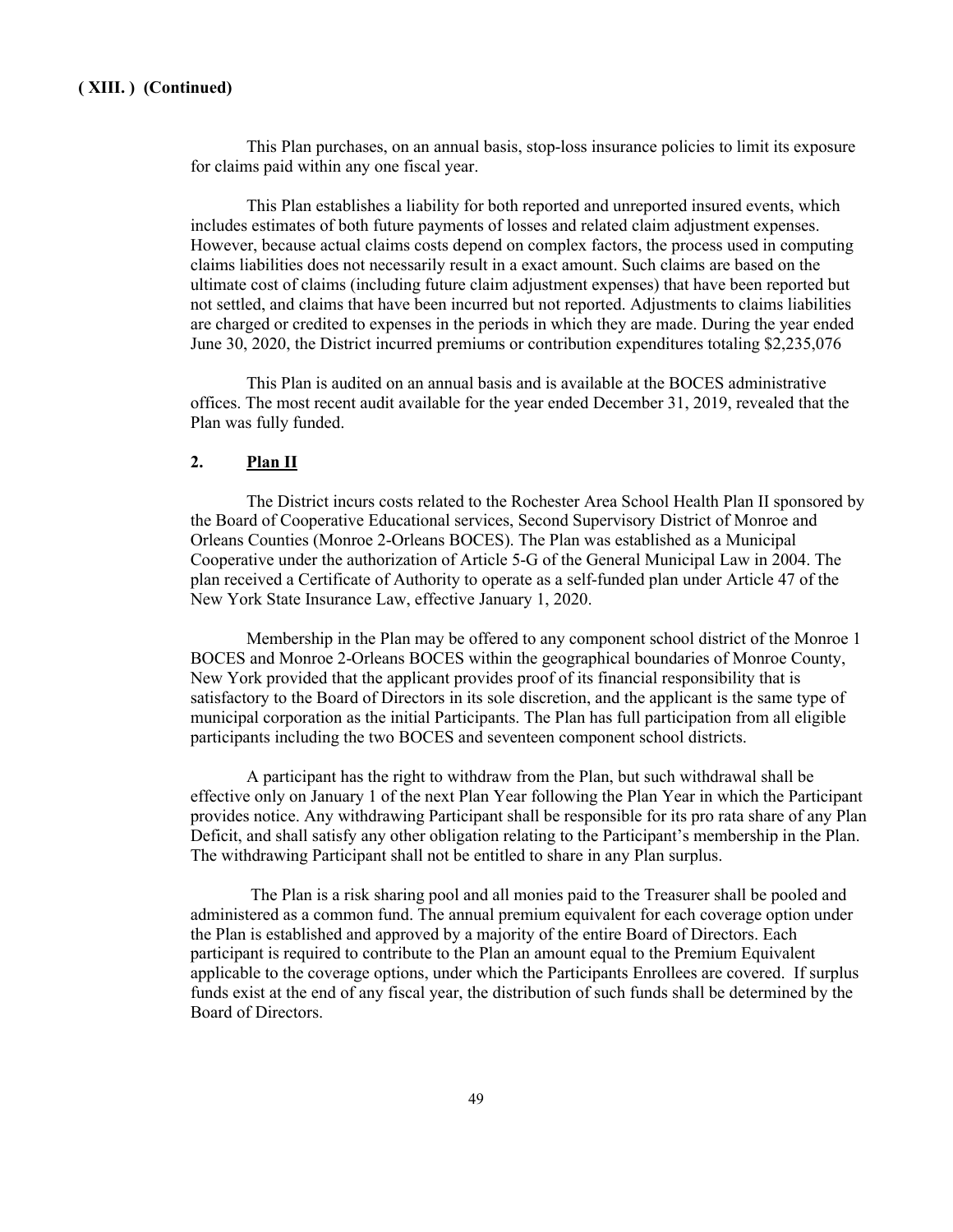The Plan establishes a liability for both reported and unreported insured events, which includes estimates of both future payments of losses and related claim adjustment expenses. Such claims estimates are based on the ultimate cost of claims that have been reported but not settled, and claims that have been incurred but not reported.

The Plan is audited on an annual basis and is available at the Monroe 2-Orleans BOCES administrative offices. The most recent audit available for the year ended December 31, 2019 revealed that the Plan was fully funded.

During the year ended June 30, 2020, the District incurred premiums or contribution expenditures totaling \$20,529,606.

#### **C. Workers' Compensation**

The District incurs costs related to the Rochester Area School Workers' Compensation Plan (Plan) sponsored by the Board of Cooperative Educational Services, Second Supervisory District of Monroe and Orleans Counties and its component districts. The Plan's objectives are to furnish workers' compensation benefits to participating districts at a significant cost savings. Membership in the Plan may be offered to any component district of the Monroe #1 and Monroe #2 BOCES with the approval of the Board of Directors. Voluntary withdrawal from the Plan may be effective only once annually on the last day of the Plan year as may be established by the Board of Director. Notice of Intention to Withdraw must be given in writing to the Chairman of the Board of Directors and the Treasurer not less than one year prior to the end of the Plan year.

Plan membership is currently comprised of two BOCES and seventeen districts. If a surplus of participants' assessments exists after the close of a Plan year, the Board may retain from such surplus an amount sufficient to establish and maintain a claim contingency fund. Surplus funds in excess of the amount transferred to or included in such contingency fund shall be applied in reduction of the next annual assessment or to the billing of Plan participants. All monies paid to the Treasurer by participants shall be commingled and administered as a common fund. No refunds shall be made to a participant and no assessments are charged to a participant other than the annual premium equivalent. However, if it appears to the Board of Directors that the liabilities of the Plan will exceed its cash assets, after taking into account any "excess insurance", the Board shall determine the amount needed to meet such deficiency and shall assess such amount against all participants pro-rata per enrollee.

The Plan purchases, on an annual basis, stop-loss insurance policies to limit its exposure for claims paid.

The Plan establishes a liability for both reported and unreported insured events, which includes estimates of both future payments of losses and related claim adjustment expenses. However, because actual claims costs depend on complex factors, the process used in computing claims liabilities does not necessarily result in an exact amount. Such claims are based on the ultimate cost of claims (including future claim adjustment expenses) that have been reported but not settled, and claims that have been incurred but not reported.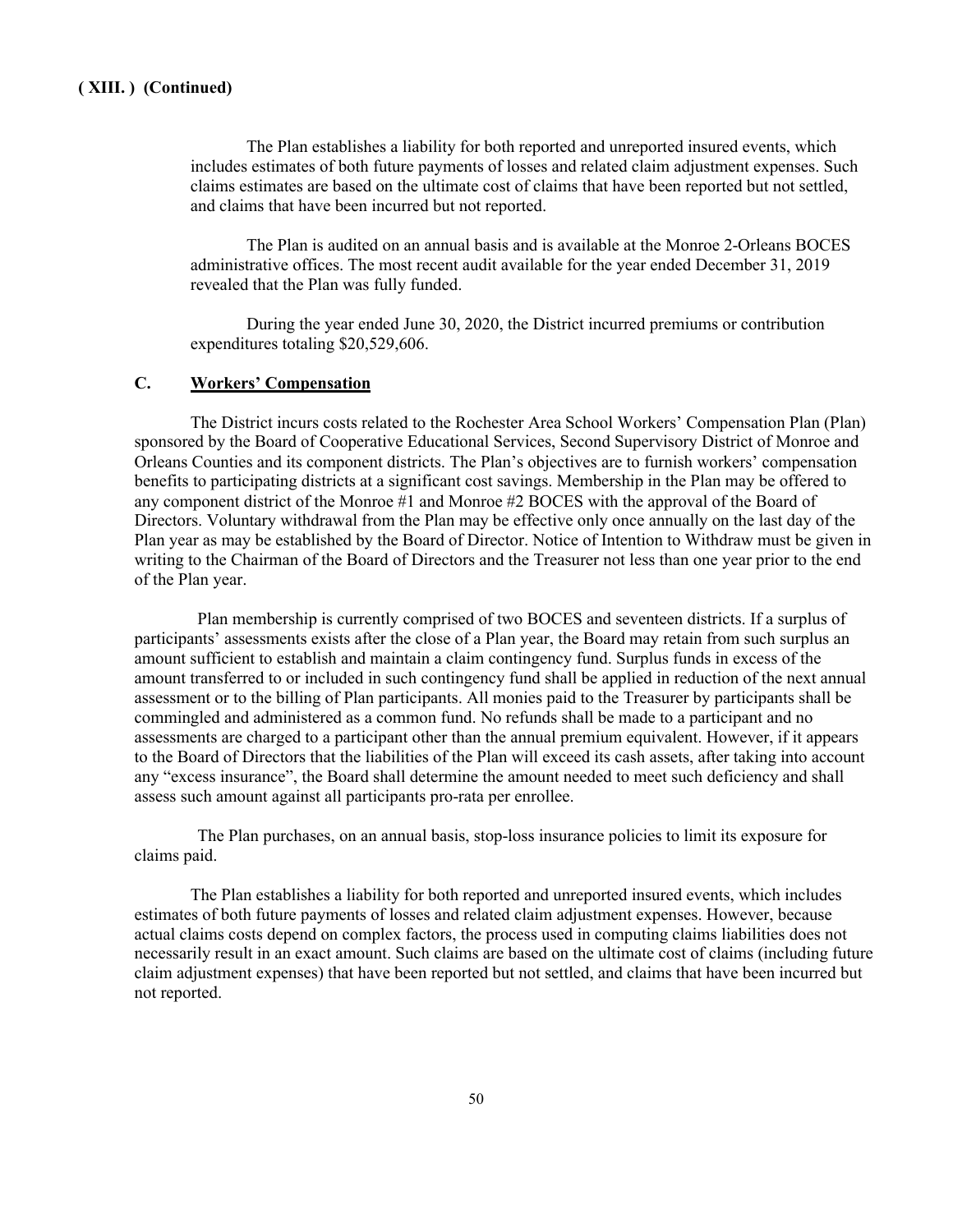Adjustments to claims liabilities are charged or credited to expenses in the periods in which they are made. During the year ended June 30, 2020, the District incurred premiums or contribution expenditures totaling \$606,301.

The Plan is audited on an annual basis and is available at the BOCES administrative offices. The most recent audit available for the year ended June 30, 2019, revealed that the Plan was underfunded.

#### **D. Unemployment**

District employees are entitled to coverage under the New York State Unemployment Insurance Law. The District has elected to discharge its liability to the New York State Unemployment Insurance Fund (the Fund) by the benefit reimbursement method, a dollar-for-dollar reimbursement to the fund for benefits paid from the fund to former employees. The District has established a self-insurance fund to pay these claims. The claim and judgment expenditures of this program for the 2019-20 fiscal year totaled \$64,789. The balance of the fund at June 30, 2020 was \$2,364,940 and is recorded in the General Fund as an Unemployment Insurance Reserve. In addition, as of June 30, 2020, no loss contingencies existed or were considered probable or estimable for incurred but not reported claims payable.

#### **E. Health Fund**

For fiscal year 2019-20 the District expended \$44,611 for teachers and paraprofessionals. The unexpended balance in the Health Fund account at June 30, 2020 which represents the cumulative running balance of the participants amounted to \$1,403,295 and is reported as other liabilities in the Trust and Agency Fund.

#### **F. Dental Fund**

The District has a self-insured plan for dental coverage. The plan is administered by a third party administrator who pays the claims directly to the dentists. The District then reimburses the third party administrator for the exact amount of the claims paid. The total cost to the District for dental claims during 2019-20 was \$823,396.

#### **XIV. Commitments and Contingencies**

#### **A. Litigation**

The District has several real property tax assessment matters in which the individuals are requesting reductions of their tax assessments. The District also had an impartial hearing request pursuant to the Individuals with Disabilities Education Act in which the hearing officer issued a negative decision. Lastly, the District received a demand notice which the District issued a response to the demand notice. The financial outcomes of these matters cannot be determined at this time.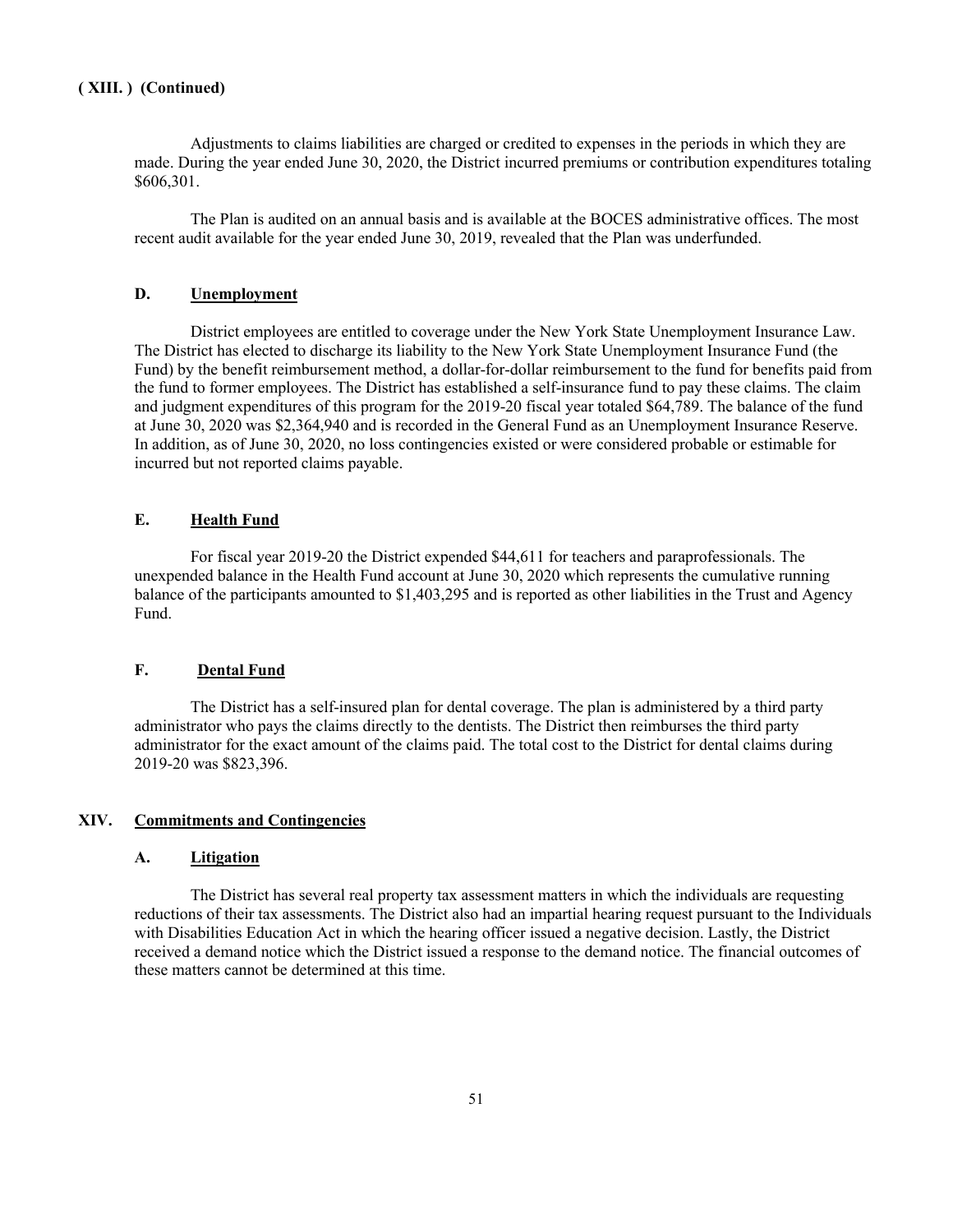#### **B. Grants**

The District has received grants, which are subject to audit by agencies of the State and Federal Governments. Such audits may result in disallowances and a request for a return of funds. Based on prior years' experience, the District's administration believes disallowances, if any, will be immaterial.

#### **XV. Lease Commitments and Leased Assets**

The District leases photocopying equipment under the terms of various non-cancelable leases. Rental expense for the (equipment) was \$101,163.

Minimum annual rentals for each of the remaining years of the lease are as follows:

| <b>Year Ending</b> |    |               |
|--------------------|----|---------------|
| <u>June 30,</u>    |    | <b>Amount</b> |
| 2021               | \$ | 69,963        |
| 2022               | \$ | 40,978        |
| 2023               | \$ | 40,978        |
| 2024               | \$ | 36,978        |
| 2025               | ፍ  | 13,717        |

#### **XVI. Tax Abatement**

The County of Monroe IDA, and the District enter into various property tax abatement programs for the purpose of Economic Development. As a result the district property tax revenue was reduced \$128,408.

#### **XVI. Subsequent Event**

#### **A. State Aid**

On August 13, 2020, the Division of the Budget (DOB) issued the FY 2021 First Quarterly State Budget Financial Plan Update which notes that, in the absence of Federal action since enactment of the FY 2021 budget, DOB began withholding 20 percent of most local aid payments in June, which includes 3609 a General Aid, , 3609-b Excess Cost Aid, 3609-d BOCES Aid payments, and that all or a portion of these withholds may be converted to permanent reductions, depending on the size and timing of new Federal aid, if any.

DOB's Updated Financial Plan includes \$8.2 billion in recurring local aid reductions, and states that the earliest DOB expects to transmit a detailed aid-to-localities reduction plan to the Legislature is late in the second quarter of the State's FY 2021, and that, in the absence of unrestricted Federal Aid, the DOB will continue to withhold a range of payments through the second quarter of FY 2021.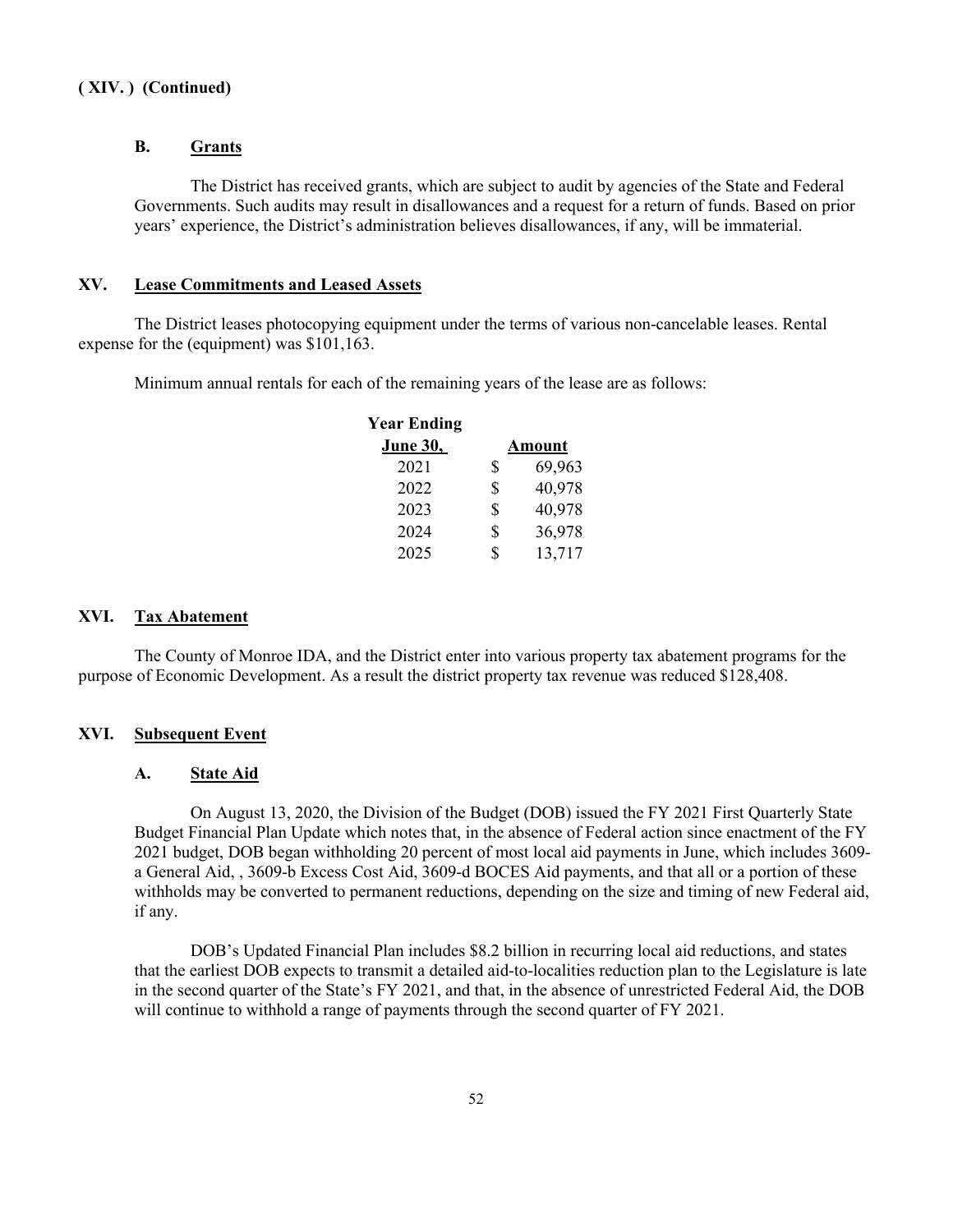#### **B. Appropriated Fund Balance**

On August 11, 2020 the District amended the 2020-21 budget for unanticipated costs associated with the COVID-19 Pandemic and appropriated fund balance totaling \$750,000 which will increase the total appropriated fund balance to \$2,236,102.

#### **XVII. COVID-19**

On January 30,2020, the World Health Organization ("WHO") announced a global health emergency because of a new strain of coronavirus originating in Wuhan, China (the "COVID-19 outbreak") and the risks to the international community as the virus spreads globally beyond its point of origin. In March 2020, the WHO classified the COVID-19 outbreak as a pandemic, based on the rapid increase in exposure globally.

The outbreak and continuing effects of the COVID-19 health crisis in the State has had and is expected to have a significantly adverse effect on the State's financial condition. On April 25, 2020 the New York State Division of the Budget announced that the FY 2021 Enacted State Budget Financial Plan (the "Financial Plan") projects a \$13.3 billion shortfall, or 14%, in revenue from the Executive Budget Forecast released in January and estimates a \$61 billion decline through FY 2024 as a direct consequence of the COVID-19 pandemic. As a result, in the absence of Federal assistance, initial budget control actions outlined in the Financial Plan will reduce spending by \$10.1 billion from the Executive Budget. This represents a \$7.3 billion reduction in state spending from FY 2020 levels. The \$10.1 billion in spending reductions from the levels proposed in the Executive Budget include a \$8.2 billion reduction in "aid-to-localities", a broad spending category that includes funding for health care, K-12 schools, and higher education as well as support for local governments, public transit systems, and the State's notfor-profit partners. The dramatic decline in the State General Fund receipts is not a one-year problem. The Division of the Budget expects the reduced receipts to carry through each subsequent year of the four year Financial Plan, creating a total loss of \$60.5 billion through FY 2024 compared to the Executive Budget. According to the four year financial plan released by the State on May 8, 2020, as a result of the COVID-19 pandemic, State spending will be significantly reduced. Such reductions will include reductions to "aid to localities" which includes State aid to school districts, including the School District. Any significant reductions or delays in the payment of State aid could adversely affect the financial condition of school districts in the State.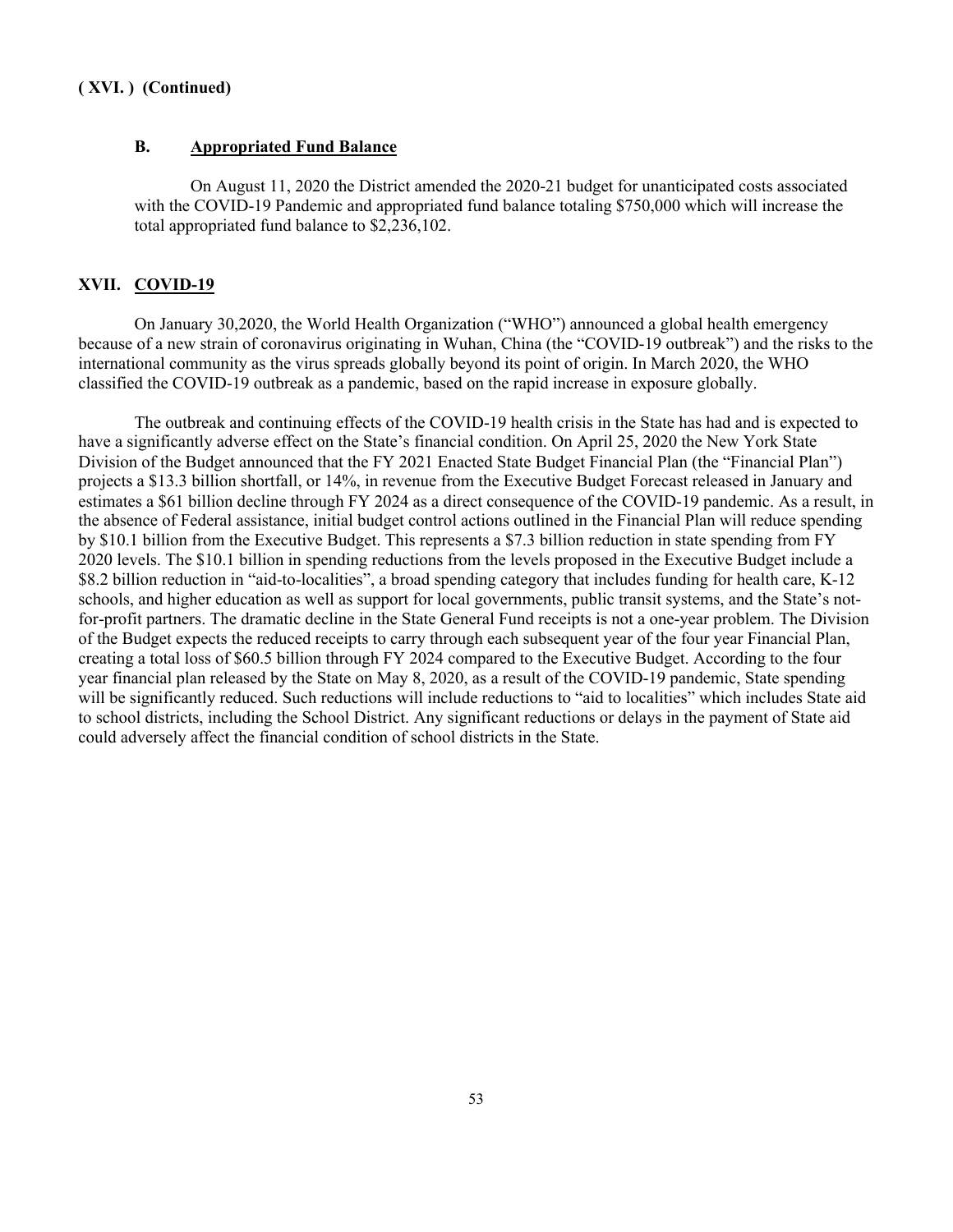## **Required Supplementary Information PITTSFORD CENTRAL SCHOOL DISTRICT, NEW YORK Schedule of Changes in District's Total OPEB Liability and Related Ratio (Unaudited) For Year Ended June 30, 2020**

|                                           |    | <b>TOTAL OPEB LIABILITY</b> |             |                |              |             |                   |
|-------------------------------------------|----|-----------------------------|-------------|----------------|--------------|-------------|-------------------|
|                                           |    | 2020                        | <u>2019</u> |                |              | 2018        | 2017              |
| Service cost                              | \$ | 8,563,234                   | \$          | 9,401,775      | $\mathbb{S}$ | 9,016,313   | \$<br>8,311,872   |
| Interest                                  |    | 9,526,472                   |             | 10,582,508     |              | 10,190,452  | 8,148,245         |
| Changes in benefit terms                  |    |                             |             |                |              | (459, 965)  |                   |
| Differences between expected              |    |                             |             |                |              |             |                   |
| and actual experiences                    |    | (28,005,192)                |             | (29, 571, 025) |              | 6,060,831   | 31,761,645        |
| Changes of assumptions or other inputs    |    | 46,842,600                  |             | 1,147,095      |              | 6,915,240   | (17, 397, 777)    |
| Benefit payments                          |    | (6,933,737)                 |             | (7, 133, 867)  |              | (6,589,823) | (5,928,449)       |
| <b>Net Change in Total OPEB Liability</b> | \$ | 29,993,377                  | \$          | (15,573,514)   | \$           | 25,133,048  | \$<br>24,895,536  |
| <b>Total OPEB Liability - Beginning</b>   |    | 275,302,834                 | \$          | 290,876,348    | \$           | 265,743,300 | \$<br>240,847,764 |
| <b>Total OPEB Liability - Ending</b>      |    | 305,296,211                 | \$          | 275,302,834    | \$           | 290,876,348 | \$<br>265,743,300 |
| Covered Employee Payroll                  | \$ | 63,996,400                  | \$          | 62,000,000     | \$           | 50,378,752  | \$<br>50,378,752  |
| Total OPEB Liability as a                 |    |                             |             |                |              |             |                   |
| Percentage of Covered Employee Payroll    |    | 477.05%                     |             | 444.04%        |              | 577.38%     | 527.49%           |

10 years of historical information is not available, and will be added each year subsequent to the year of implementation until 10 years of historical data is present.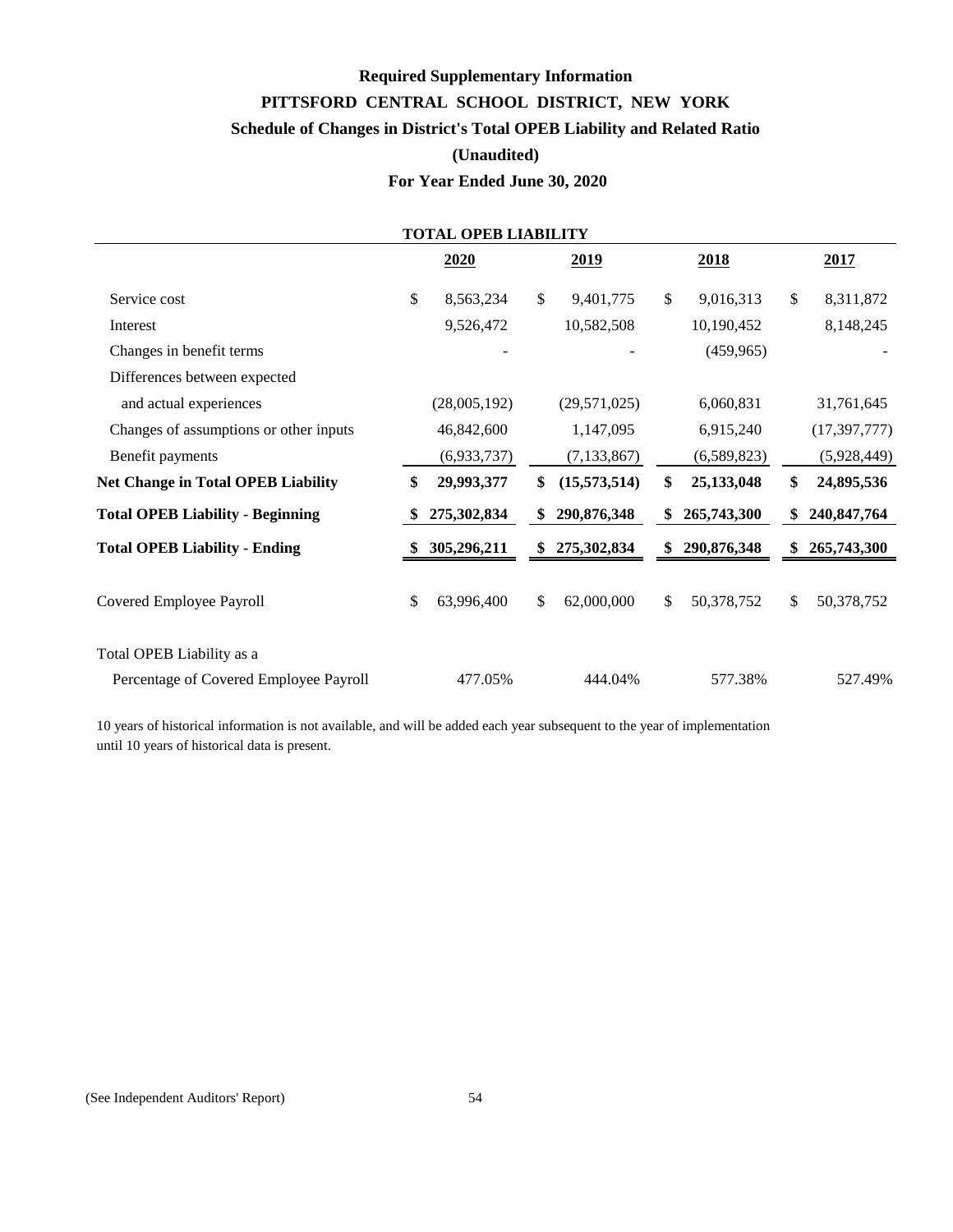### **Required Supplementary Information PITTSFORD CENTRAL SCHOOL DISTRICT, NEW YORK Schedule of the District's Proportionate Share of the Net Pension Liability (Unaudited) For Year Ended June 30, 2020**

| <b>NYSERS Pension Plan</b> |                 |                 |                 |                 |                |  |  |  |  |  |  |  |  |
|----------------------------|-----------------|-----------------|-----------------|-----------------|----------------|--|--|--|--|--|--|--|--|
| 2020                       |                 | 2018            | 2017            | 2016            | 2015           |  |  |  |  |  |  |  |  |
| 0.0437%                    | 0.0449%         | 0.0473%         | 0.0488%         | 0.0498%         | 0.0482%        |  |  |  |  |  |  |  |  |
| \$11,561,629               | 3,184,369<br>S. | 1,525,175<br>S. | 4,586,926<br>\$ | \$<br>7,990,840 | 1,629,503<br>S |  |  |  |  |  |  |  |  |
| \$15,735,849               | \$15,663,778    | \$15,376,066    | \$15,070,830    | \$14,262,724    | \$14,403,537   |  |  |  |  |  |  |  |  |
| 73.473%                    | 20.330%         | 9.919%          | 30.436%         | 56.026%         | 11.313%        |  |  |  |  |  |  |  |  |
| 86.39%                     | 96.27%          | 98.24%          | 94.70%          | 90.70%          | 97.90%         |  |  |  |  |  |  |  |  |
|                            |                 | 2019            |                 |                 |                |  |  |  |  |  |  |  |  |

|                                                                                                                    |               |               | <b>NYSTRS Pension Plan</b> |                 |                 |                 |
|--------------------------------------------------------------------------------------------------------------------|---------------|---------------|----------------------------|-----------------|-----------------|-----------------|
|                                                                                                                    | 2020          | <u>2019</u>   | <u>2018</u>                | 2017            | 2016            | 2015            |
| Proportion of the net pension<br>liability (assets)                                                                | 0.2705%       | 0.2663%       | 0.2668%                    | 0.2698%         | 0.2730%         | 0.2725%         |
| Proportionate share of the<br>net pension liability (assets)                                                       | \$(7,028,192) | \$(4,815,351) | \$ (2,027,966)             | 2,889,537<br>S. | \$ (28,352,181) | \$ (30,355,697) |
| Covered-employee payroll                                                                                           | \$47,416,977  | \$46,066,016  | \$44,242,586               | \$43,225,052    | \$42,391,356    | \$41,669,104    |
| Proportionate share of the net<br>pension liability (assets) as<br>a percentage of its<br>covered-employee payroll | $-14.822\%$   | $-10.453%$    | $-4.584%$                  | 6.685%          | $-66.882%$      | $-72.849%$      |
| Plan fiduciary net position as<br>a percentage of the total<br>pension liability                                   | 102.20%       | 101.53%       | 100.66%                    | 99.01%          | 110.46%         | 111.48%         |

10 years of historical information is not available, and will be added each year subsequent to the year of implementation until 10 years of historical data is present.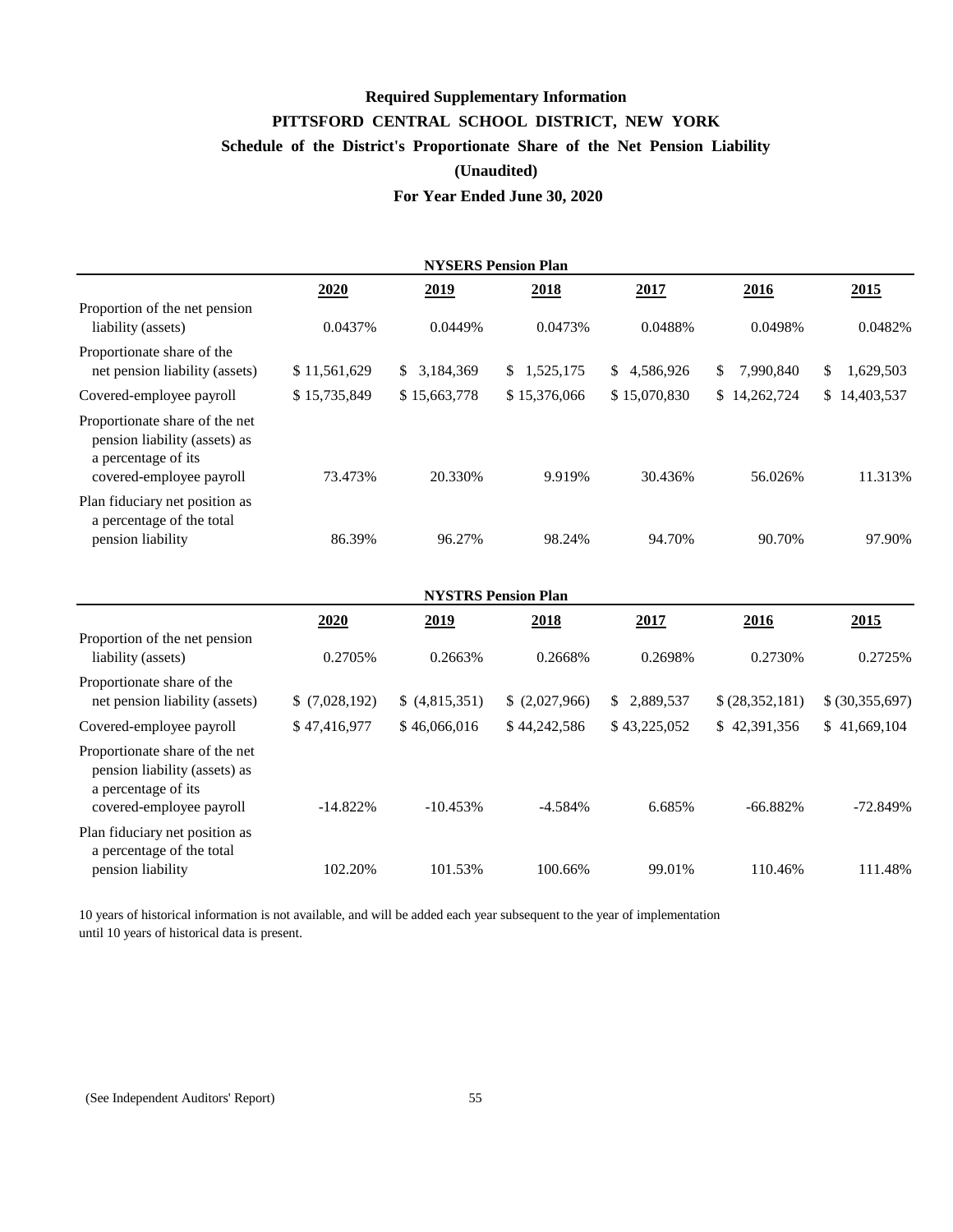### **Required Supplementary Information PITTSFORD CENTRAL SCHOOL DISTRICT, NEW YORK Schedule of District Contributions (Unaudited) For Year Ended June 30, 2020**

|                                                                            |    |             |      |             |    | <b>NYSERS Pension Plan</b> |                  |                  |                  |
|----------------------------------------------------------------------------|----|-------------|------|-------------|----|----------------------------|------------------|------------------|------------------|
|                                                                            |    | 2020        | 2019 |             |    | 2018                       | 2017             | 2016             | 2015             |
| Contractually required<br>contributions                                    |    | 2,169,309   | \$   | 2,215,602   | \$ | 2,226,497                  | \$<br>2,200,715  | \$<br>2,420,688  | \$<br>2,596,813  |
| Contributions in relation to<br>the contractually required<br>contribution |    | (2,169,309) |      | (2,215,602) |    | (2,226,497)                | (2,200,715)      | (2,420,688)      | (2, 596, 813)    |
| Contribution deficiency (excess)                                           | \$ |             | \$   |             |    |                            |                  | \$               | \$               |
| Covered-employee payroll                                                   | \$ | 15,735,849  | \$   | 15,663,778  | \$ | 15,376,066                 | \$<br>15,070,830 | \$<br>14,262,724 | \$<br>14,403,537 |
| Contributions as a percentage<br>of covered-employee payroll               |    | 13.79%      |      | 14.14%      |    | 14.48%                     | 14.60%           | 16.97%           | 18.03%           |
|                                                                            |    |             |      |             |    | <b>NYSTRS Pension Plan</b> |                  |                  |                  |
|                                                                            |    | 2020        |      | 2019        |    | <u>2018</u>                | 2017             | 2016             | <u>2015</u>      |
| Contractually required<br>contributions                                    | \$ | 4,395,512   | \$   | 5,070,671   | \$ | 4,519,493                  | \$<br>5,275,356  | \$<br>5,750,979  | \$<br>7,416,144  |
| Contributions in relation to<br>the contractually required<br>contribution |    | (4,395,512) |      | (5,070,671) |    | (4,519,493)                | (5,275,356)      | (5,750,979)      | (7, 416, 144)    |
| Contribution deficiency (excess)                                           | -S |             | \$   |             |    |                            |                  | \$               | \$               |
| Covered-employee payroll                                                   |    | 47,416,977  | \$   | 46.066.016  | \$ | 44,242,586                 | \$<br>43,225,052 | \$<br>42,391,356 | \$<br>41,669,104 |
| Contributions as a percentage<br>of covered-employee payroll               |    | 9.27%       |      | 11.01%      |    | 10.22%                     | 12.20%           | 13.57%           | 17.80%           |

10 years of historical information is not available, and will be added each year subsequent to the year of implementation until 10 years of historical data is present.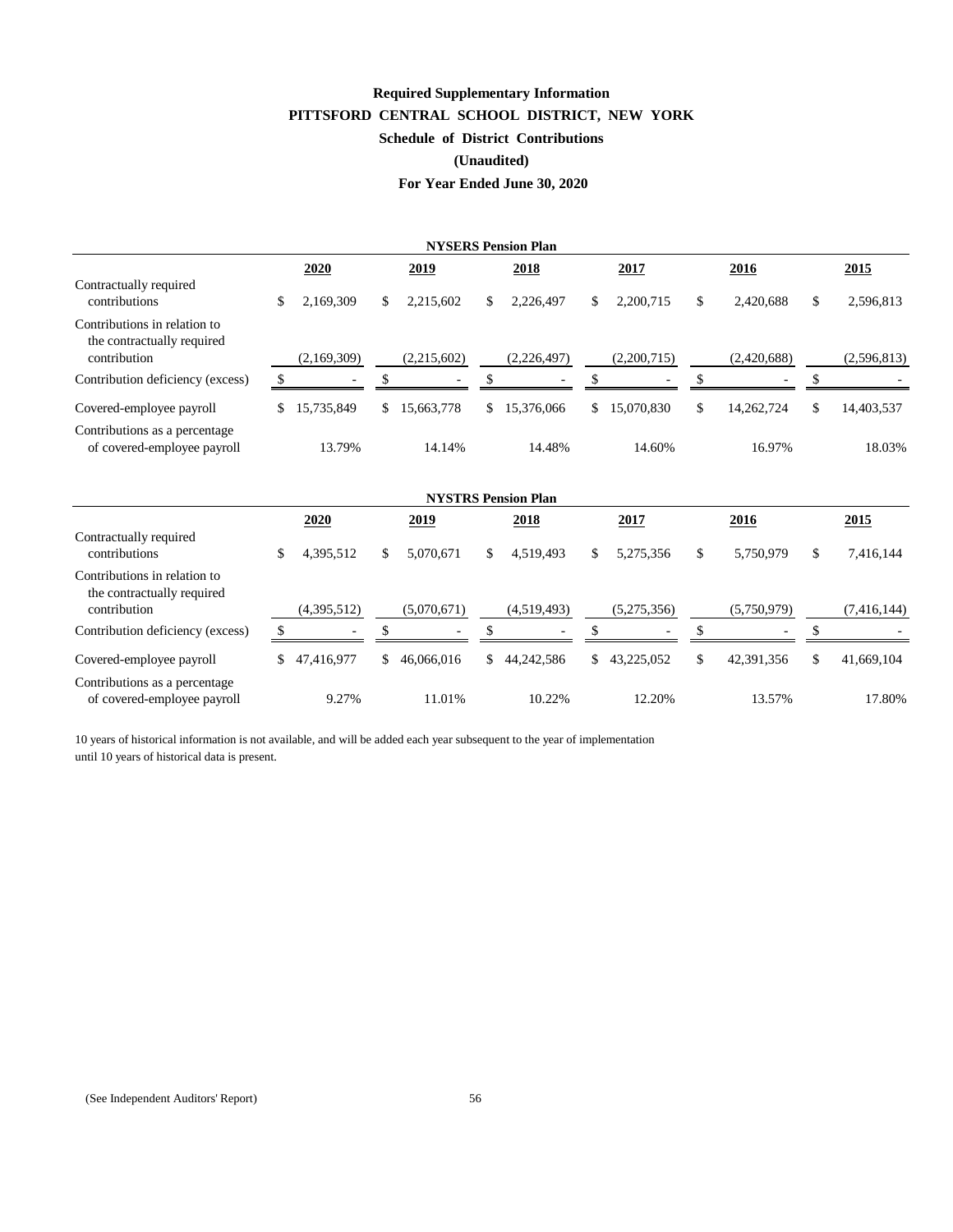## **Required Supplementary Information PITTSFORD CENTRAL SCHOOL DISTRICT, NEW YORK Schedule of Revenues, Expenditures and Changes in Fund Balance - Budget (Non-GAAP Basis) and Actual - General Fund**

### **(Unaudited)**

### **For Year Ended June 30, 2020**

| <b>Revised</b><br>Original<br>Amended<br>Year's<br><b>Budget</b><br><b>Budget</b><br><b>Budget</b><br><b>Revenues</b><br><b>REVENUES</b><br><b>Local Sources -</b><br>\$<br>\$<br>\$<br>103,141,036<br>97,237,341<br>\$97,196,578<br>(40,763)<br>Real property taxes<br>Real property tax items<br>92,445<br>5,996,140<br>5,997,440<br>1,300<br>Non-property taxes<br>5,330,861<br>5,330,861<br>6,029,847<br>698,986<br>Charges for services<br>369,050<br>369,050<br>574,808<br>205,758<br>Use of money and property<br>499,886<br>307,000<br>307,000<br>192,886<br>Sale of property and compensation for loss<br>50,971<br>143,000<br>143,000<br>(92,029)<br>Miscellaneous<br>575,000<br>578,855<br>1,105,952<br>527,097<br><b>State Sources -</b><br>Basic formula<br>21,357,439<br>21,357,439<br>15,539,543<br>(5,817,896)<br>Lottery aid<br>6,138,715<br>6,138,715<br><b>BOCES</b><br>2,819,445<br>2,819,445<br>3,824,996<br>1,005,551<br><b>Textbooks</b><br>358,645<br>358,645<br>358,995<br>350<br>All Other Aid -<br>Computer software<br>185,781<br>185,781<br>185,898<br>117<br>Library loan<br>39,719<br>39,743<br>24<br>39,719<br>Other aid<br>4,460<br>4,460<br><b>Federal Sources</b><br>50,000<br>50,000<br>72,372<br>22,372<br>$\mathcal{S}$<br><b>TOTAL REVENUES</b><br>134,769,421<br>134,773,276<br>\$137,620,204<br>\$<br>2,846,928<br>-S<br><b>Other Sources -</b><br>Transfer - in<br>\$<br>\$<br>\$<br>40,800<br>$\boldsymbol{\mathsf{S}}$<br>40,800<br><b>TOTAL REVENUES AND OTHER</b><br>\$137,661,004 |                |                   |                   | <b>Current</b> | Over (Under)              |           |  |  |  |
|----------------------------------------------------------------------------------------------------------------------------------------------------------------------------------------------------------------------------------------------------------------------------------------------------------------------------------------------------------------------------------------------------------------------------------------------------------------------------------------------------------------------------------------------------------------------------------------------------------------------------------------------------------------------------------------------------------------------------------------------------------------------------------------------------------------------------------------------------------------------------------------------------------------------------------------------------------------------------------------------------------------------------------------------------------------------------------------------------------------------------------------------------------------------------------------------------------------------------------------------------------------------------------------------------------------------------------------------------------------------------------------------------------------------------------------------------------------------------------------------------------------------------------|----------------|-------------------|-------------------|----------------|---------------------------|-----------|--|--|--|
|                                                                                                                                                                                                                                                                                                                                                                                                                                                                                                                                                                                                                                                                                                                                                                                                                                                                                                                                                                                                                                                                                                                                                                                                                                                                                                                                                                                                                                                                                                                                  |                |                   |                   |                |                           |           |  |  |  |
|                                                                                                                                                                                                                                                                                                                                                                                                                                                                                                                                                                                                                                                                                                                                                                                                                                                                                                                                                                                                                                                                                                                                                                                                                                                                                                                                                                                                                                                                                                                                  |                |                   |                   |                |                           |           |  |  |  |
|                                                                                                                                                                                                                                                                                                                                                                                                                                                                                                                                                                                                                                                                                                                                                                                                                                                                                                                                                                                                                                                                                                                                                                                                                                                                                                                                                                                                                                                                                                                                  |                |                   |                   |                |                           |           |  |  |  |
|                                                                                                                                                                                                                                                                                                                                                                                                                                                                                                                                                                                                                                                                                                                                                                                                                                                                                                                                                                                                                                                                                                                                                                                                                                                                                                                                                                                                                                                                                                                                  |                |                   |                   |                |                           |           |  |  |  |
|                                                                                                                                                                                                                                                                                                                                                                                                                                                                                                                                                                                                                                                                                                                                                                                                                                                                                                                                                                                                                                                                                                                                                                                                                                                                                                                                                                                                                                                                                                                                  |                |                   |                   |                |                           |           |  |  |  |
|                                                                                                                                                                                                                                                                                                                                                                                                                                                                                                                                                                                                                                                                                                                                                                                                                                                                                                                                                                                                                                                                                                                                                                                                                                                                                                                                                                                                                                                                                                                                  |                |                   |                   |                |                           |           |  |  |  |
|                                                                                                                                                                                                                                                                                                                                                                                                                                                                                                                                                                                                                                                                                                                                                                                                                                                                                                                                                                                                                                                                                                                                                                                                                                                                                                                                                                                                                                                                                                                                  |                |                   |                   |                |                           |           |  |  |  |
|                                                                                                                                                                                                                                                                                                                                                                                                                                                                                                                                                                                                                                                                                                                                                                                                                                                                                                                                                                                                                                                                                                                                                                                                                                                                                                                                                                                                                                                                                                                                  |                |                   |                   |                |                           |           |  |  |  |
|                                                                                                                                                                                                                                                                                                                                                                                                                                                                                                                                                                                                                                                                                                                                                                                                                                                                                                                                                                                                                                                                                                                                                                                                                                                                                                                                                                                                                                                                                                                                  |                |                   |                   |                |                           |           |  |  |  |
|                                                                                                                                                                                                                                                                                                                                                                                                                                                                                                                                                                                                                                                                                                                                                                                                                                                                                                                                                                                                                                                                                                                                                                                                                                                                                                                                                                                                                                                                                                                                  |                |                   |                   |                |                           |           |  |  |  |
|                                                                                                                                                                                                                                                                                                                                                                                                                                                                                                                                                                                                                                                                                                                                                                                                                                                                                                                                                                                                                                                                                                                                                                                                                                                                                                                                                                                                                                                                                                                                  |                |                   |                   |                |                           |           |  |  |  |
|                                                                                                                                                                                                                                                                                                                                                                                                                                                                                                                                                                                                                                                                                                                                                                                                                                                                                                                                                                                                                                                                                                                                                                                                                                                                                                                                                                                                                                                                                                                                  |                |                   |                   |                |                           |           |  |  |  |
|                                                                                                                                                                                                                                                                                                                                                                                                                                                                                                                                                                                                                                                                                                                                                                                                                                                                                                                                                                                                                                                                                                                                                                                                                                                                                                                                                                                                                                                                                                                                  |                |                   |                   |                |                           |           |  |  |  |
|                                                                                                                                                                                                                                                                                                                                                                                                                                                                                                                                                                                                                                                                                                                                                                                                                                                                                                                                                                                                                                                                                                                                                                                                                                                                                                                                                                                                                                                                                                                                  |                |                   |                   |                |                           |           |  |  |  |
|                                                                                                                                                                                                                                                                                                                                                                                                                                                                                                                                                                                                                                                                                                                                                                                                                                                                                                                                                                                                                                                                                                                                                                                                                                                                                                                                                                                                                                                                                                                                  |                |                   |                   |                |                           |           |  |  |  |
|                                                                                                                                                                                                                                                                                                                                                                                                                                                                                                                                                                                                                                                                                                                                                                                                                                                                                                                                                                                                                                                                                                                                                                                                                                                                                                                                                                                                                                                                                                                                  |                |                   |                   |                |                           |           |  |  |  |
|                                                                                                                                                                                                                                                                                                                                                                                                                                                                                                                                                                                                                                                                                                                                                                                                                                                                                                                                                                                                                                                                                                                                                                                                                                                                                                                                                                                                                                                                                                                                  |                |                   |                   |                |                           |           |  |  |  |
|                                                                                                                                                                                                                                                                                                                                                                                                                                                                                                                                                                                                                                                                                                                                                                                                                                                                                                                                                                                                                                                                                                                                                                                                                                                                                                                                                                                                                                                                                                                                  |                |                   |                   |                |                           |           |  |  |  |
|                                                                                                                                                                                                                                                                                                                                                                                                                                                                                                                                                                                                                                                                                                                                                                                                                                                                                                                                                                                                                                                                                                                                                                                                                                                                                                                                                                                                                                                                                                                                  |                |                   |                   |                |                           |           |  |  |  |
|                                                                                                                                                                                                                                                                                                                                                                                                                                                                                                                                                                                                                                                                                                                                                                                                                                                                                                                                                                                                                                                                                                                                                                                                                                                                                                                                                                                                                                                                                                                                  |                |                   |                   |                |                           |           |  |  |  |
|                                                                                                                                                                                                                                                                                                                                                                                                                                                                                                                                                                                                                                                                                                                                                                                                                                                                                                                                                                                                                                                                                                                                                                                                                                                                                                                                                                                                                                                                                                                                  |                |                   |                   |                |                           |           |  |  |  |
|                                                                                                                                                                                                                                                                                                                                                                                                                                                                                                                                                                                                                                                                                                                                                                                                                                                                                                                                                                                                                                                                                                                                                                                                                                                                                                                                                                                                                                                                                                                                  |                |                   |                   |                |                           |           |  |  |  |
|                                                                                                                                                                                                                                                                                                                                                                                                                                                                                                                                                                                                                                                                                                                                                                                                                                                                                                                                                                                                                                                                                                                                                                                                                                                                                                                                                                                                                                                                                                                                  |                |                   |                   |                |                           |           |  |  |  |
|                                                                                                                                                                                                                                                                                                                                                                                                                                                                                                                                                                                                                                                                                                                                                                                                                                                                                                                                                                                                                                                                                                                                                                                                                                                                                                                                                                                                                                                                                                                                  |                |                   |                   |                |                           |           |  |  |  |
|                                                                                                                                                                                                                                                                                                                                                                                                                                                                                                                                                                                                                                                                                                                                                                                                                                                                                                                                                                                                                                                                                                                                                                                                                                                                                                                                                                                                                                                                                                                                  |                |                   |                   |                |                           |           |  |  |  |
|                                                                                                                                                                                                                                                                                                                                                                                                                                                                                                                                                                                                                                                                                                                                                                                                                                                                                                                                                                                                                                                                                                                                                                                                                                                                                                                                                                                                                                                                                                                                  | <b>SOURCES</b> | \$<br>134,769,421 | \$<br>134,773,276 |                | $\boldsymbol{\mathsf{S}}$ | 2,887,728 |  |  |  |
| $\boldsymbol{\mathsf{S}}$<br>$\$\,$<br>620,000<br>2,282,840<br>Appropriated reserves                                                                                                                                                                                                                                                                                                                                                                                                                                                                                                                                                                                                                                                                                                                                                                                                                                                                                                                                                                                                                                                                                                                                                                                                                                                                                                                                                                                                                                             |                |                   |                   |                |                           |           |  |  |  |
| $\mathbb{S}$<br>$\mathbb{S}$<br>1,300,000<br>1,577,353<br>Appropriated fund balance                                                                                                                                                                                                                                                                                                                                                                                                                                                                                                                                                                                                                                                                                                                                                                                                                                                                                                                                                                                                                                                                                                                                                                                                                                                                                                                                                                                                                                              |                |                   |                   |                |                           |           |  |  |  |
| $\$\,$<br>$\sqrt[6]{\frac{1}{2}}$<br>Prior year encumbrances<br>1,972,754<br>1,972,754                                                                                                                                                                                                                                                                                                                                                                                                                                                                                                                                                                                                                                                                                                                                                                                                                                                                                                                                                                                                                                                                                                                                                                                                                                                                                                                                                                                                                                           |                |                   |                   |                |                           |           |  |  |  |
| <b>TOTAL REVENUES AND</b>                                                                                                                                                                                                                                                                                                                                                                                                                                                                                                                                                                                                                                                                                                                                                                                                                                                                                                                                                                                                                                                                                                                                                                                                                                                                                                                                                                                                                                                                                                        |                |                   |                   |                |                           |           |  |  |  |
| <b>APPROPRIATED RESERVES/</b>                                                                                                                                                                                                                                                                                                                                                                                                                                                                                                                                                                                                                                                                                                                                                                                                                                                                                                                                                                                                                                                                                                                                                                                                                                                                                                                                                                                                                                                                                                    |                |                   |                   |                |                           |           |  |  |  |
| <b>FUND BALANCE</b><br>138,662,175<br>140,606,223<br>\$                                                                                                                                                                                                                                                                                                                                                                                                                                                                                                                                                                                                                                                                                                                                                                                                                                                                                                                                                                                                                                                                                                                                                                                                                                                                                                                                                                                                                                                                          |                |                   |                   |                |                           |           |  |  |  |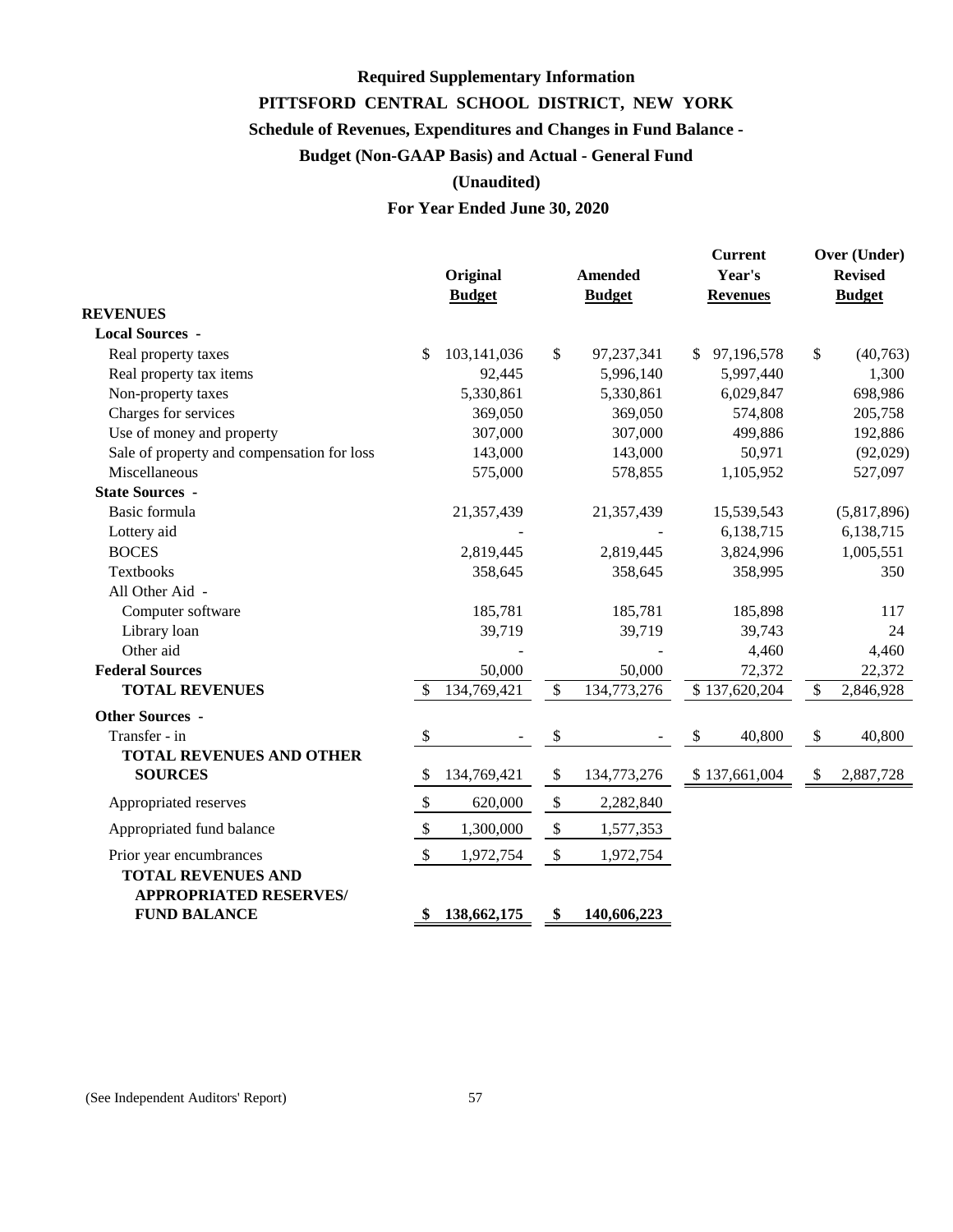### **PITTSFORD CENTRAL SCHOOL DISTRICT, NEW YORK For Year Ended June 30, 2020 Required Supplementary Information Schedule of Revenues, Expenditures and Changes in Fund Balance - Budget (Non-GAAP Basis) and Actual - General Fund (Unaudited)**

|                                             |     | Original      |    | Amended       | Year's              |                     |           |    | Unencumbered    |
|---------------------------------------------|-----|---------------|----|---------------|---------------------|---------------------|-----------|----|-----------------|
|                                             |     | <b>Budget</b> |    | <b>Budget</b> | <b>Expenditures</b> | <b>Encumbrances</b> |           |    | <b>Balances</b> |
| <b>EXPENDITURES</b>                         |     |               |    |               |                     |                     |           |    |                 |
| <b>General Support -</b>                    |     |               |    |               |                     |                     |           |    |                 |
| Board of education                          | \$  | 34,261        | \$ | 51.661        | \$<br>38,592        | \$                  | 727       | \$ | 12,342          |
| Central administration                      |     | 378,887       |    | 384,266       | 372,015             |                     | 4,361     |    | 7,890           |
| Finance                                     |     | 970,312       |    | 984,750       | 914,267             |                     | 30,542    |    | 39,941          |
| Staff                                       |     | 1,027,789     |    | 1,054,522     | 889,324             |                     | 38,214    |    | 126,984         |
| Central services                            |     | 9,305,631     |    | 9,318,060     | 7,431,142           |                     | 726,655   |    | 1,160,263       |
| Special items                               |     | 1,510,177     |    | 1,650,798     | 1,590,467           |                     | 8,819     |    | 51,512          |
| <b>Instructional-</b>                       |     |               |    |               |                     |                     |           |    |                 |
| Instruction, administration and improvement |     | 3,959,370     |    | 4,135,580     | 3,842,241           |                     | 29,472    |    | 263,867         |
| Teaching - regular school                   |     | 37,483,157    |    | 37,609,234    | 35,625,919          | 290,822             |           |    | 1,692,493       |
| Programs for children with                  |     |               |    |               |                     |                     |           |    |                 |
| handicapping conditions                     |     | 15,776,977    |    | 16,442,312    | 15,669,839          |                     | 238,914   |    | 533,559         |
| Occupational education                      |     | 484,929       |    | 484,929       | 408,743             | 1,257               |           |    | 74,929          |
| Teaching - special schools                  |     | 26,433        |    | 26,433        | 24,738              |                     | 262       |    | 1,433           |
| Instructional media                         |     | 4,838,180     |    | 6,126,434     | 5,355,673           |                     | 650,776   |    | 119,985         |
| Pupil services                              |     | 7,122,547     |    | 7,401,342     | 6,788,111           |                     | 152,725   |    | 460,506         |
| <b>Pupil Transportation</b>                 |     | 4,881,287     |    | 4,944,681     | 3,673,924           |                     | 62,482    |    | 1,208,275       |
| <b>Employee Benefits</b>                    |     | 39,258,569    |    | 36,592,646    | 36,098,962          |                     | 74        |    | 493,610         |
| <b>TOTAL EXPENDITURES</b>                   |     | \$127,058,506 |    | \$127,207,648 | \$118,723,957       | \$                  | 2,236,102 | \$ | 6,247,589       |
| <b>Other Uses -</b>                         |     |               |    |               |                     |                     |           |    |                 |
| Transfers - out                             | \$. | 11,603,669    | \$ | 13,398,575    | \$<br>13,388,057    | \$                  |           | \$ | 10,518          |
| <b>TOTAL EXPENDITURES AND</b>               |     |               |    |               |                     |                     |           |    |                 |
| <b>OTHER USES</b>                           |     | \$138,662,175 |    | \$140,606,223 | \$132,112,014       | \$                  | 2,236,102 | \$ | 6,258,107       |
| NET CHANGE IN FUND BALANCE                  | \$  |               | \$ |               | \$<br>5,548,990     |                     |           |    |                 |
| FUND BALANCE, BEGINNING OF YEAR             |     | 42,538,336    |    | 42,538,336    | 42,538,336          |                     |           |    |                 |
| FUND BALANCE, END OF YEAR                   | \$  | 42,538,336    | \$ | 42,538,336    | \$<br>48,087,326    |                     |           |    |                 |

**Note to Required Supplementary Information:**

A reconciliation is not necessary since encumbrances are presented in a separate column on this schedule.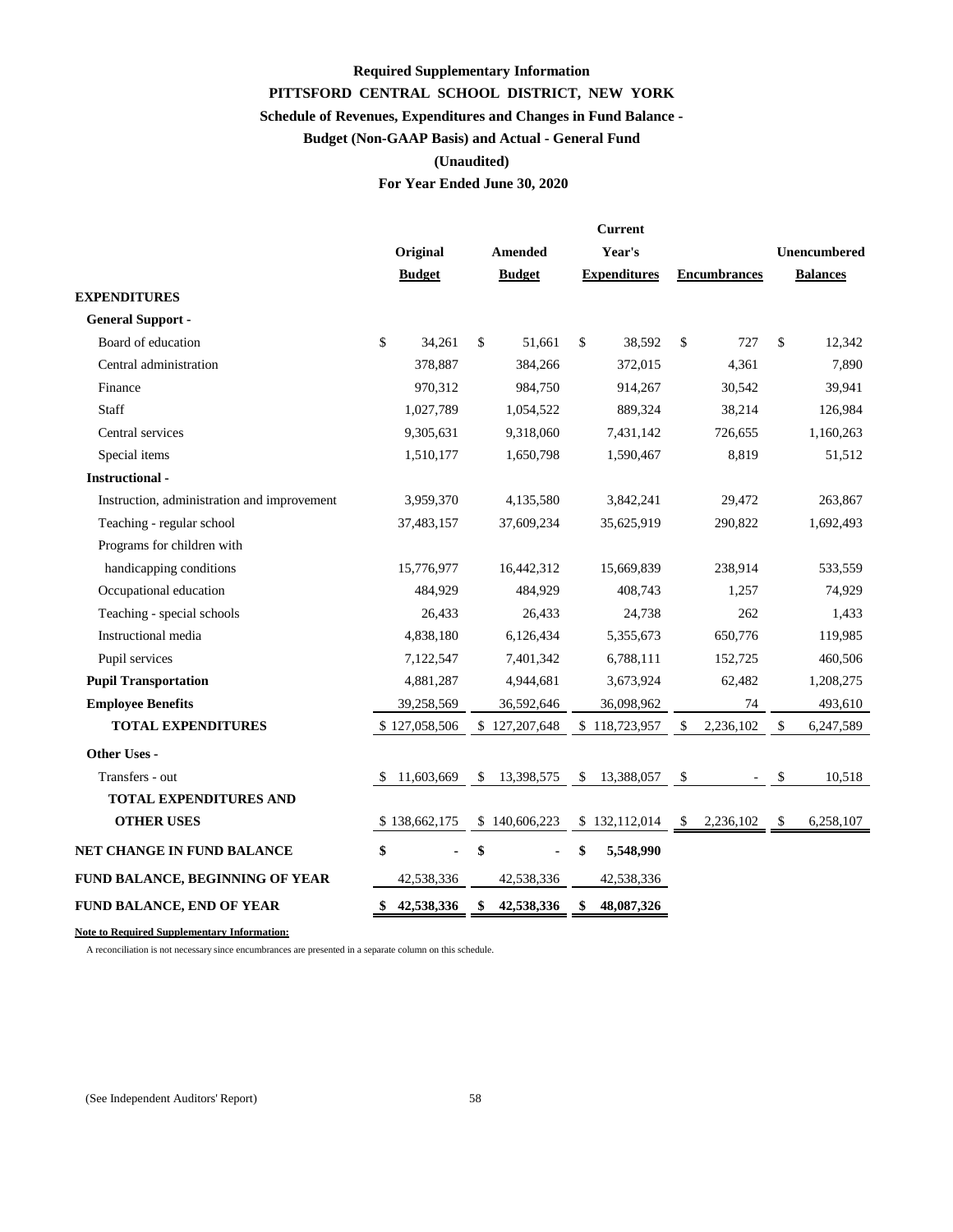## **Supplementary Information PITTSFORD CENTRAL SCHOOL DISTRICT, NEW YORK Schedule of Change From Adopted Budget To Final Budget And The Real Property Tax Limit For Year Ended June 30, 2020**

### **CHANGE FROM ADOPTED BUDGET TO FINAL BUDGET:**

| Adopted budget                  | S  | 136,689,421 |
|---------------------------------|----|-------------|
| Prior year's encumbrances       |    | 1,972,754   |
| <b>Original Budget</b>          | \$ | 138,662,175 |
| Budget revisions -              |    |             |
| Capital reserve - bus purchases |    | 1,517,553   |
| Transfer to school lunch fund   |    | 277,353     |
| Liability reserve               |    | 114,353     |
| Tax certiorari reserve          |    | 30,934      |
| Donations                       |    | 3,855       |
| <b>FINAL BUDGET</b>             |    | 140,606,223 |

#### **SECTION 1318 OF REAL PROPERTY TAX LAW LIMIT CALCULATION:**

| 2020-21 voter approved expenditure budget            |                 | \$<br>140,328,172 |
|------------------------------------------------------|-----------------|-------------------|
| Unrestricted fund balance:                           |                 |                   |
| Assigned fund balance                                | \$4,572,492     |                   |
| Unassigned fund balance                              | 5,529,680       |                   |
| Total Unrestricted fund balance                      | \$10,102,172    |                   |
| Less adjustments:                                    |                 |                   |
| Appropriated fund balance                            | 2,336,390<br>S. |                   |
| Encumbrances included in assigned fund balance       | 2,236,102       |                   |
| Total adjustments                                    | 4,572,492<br>S. |                   |
| General fund fund balance subject to Section 1318 of |                 |                   |
| Real Property Tax Law                                |                 | 5,529,680         |
| <b>ACTUAL PERCENTAGE</b>                             |                 | 3.94%             |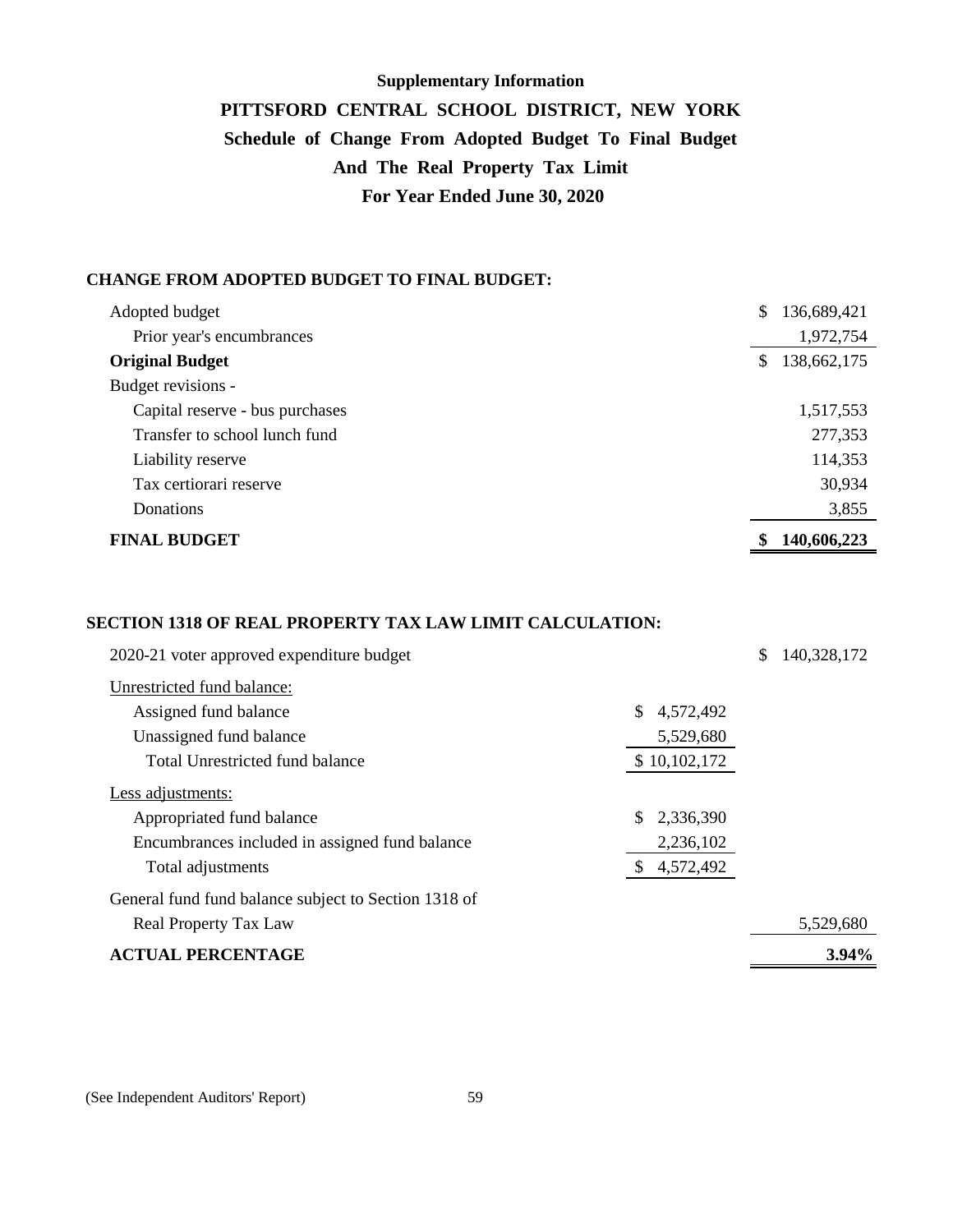#### **PITTSFORD CENTRAL SCHOOL DISTRICT, NEW YORK CAPITAL PROJECTS FUND Schedule of Project Expenditures For Year Ended June 30, 2020 Supplementary Information**

|                              |                |                |                                |    | <b>Expenditures</b>      |               |                          |               |                   |  |                | <b>Methods of Financing</b> |                          |            |              |                            |  |  |  |  |  |  |  |  |  |  |  |  |          |     |           |    |         |    |  |
|------------------------------|----------------|----------------|--------------------------------|----|--------------------------|---------------|--------------------------|---------------|-------------------|--|----------------|-----------------------------|--------------------------|------------|--------------|----------------------------|--|--|--|--|--|--|--|--|--|--|--|--|----------|-----|-----------|----|---------|----|--|
|                              | Original       | <b>Revised</b> | Prior                          |    | <b>Current</b>           |               |                          |               | <b>Unexpended</b> |  | Local          |                             |                          |            |              | Fund                       |  |  |  |  |  |  |  |  |  |  |  |  |          |     |           |    |         |    |  |
| <b>Project Title</b>         | Appropriation  | Appropriation  | Years                          |    | Year                     |               | Total                    |               | <b>Balance</b>    |  | <b>Sources</b> | <b>Transfers</b>            |                          |            | <b>Total</b> | <b>Balance</b>             |  |  |  |  |  |  |  |  |  |  |  |  |          |     |           |    |         |    |  |
| Bus Purchase Reserve 2019-20 | \$<br>,021,349 | 1,021,349      | \$<br>$\overline{\phantom{a}}$ | -S | 980,549                  | S.            | 980,549                  |               | 40,800<br>S       |  |                |                             |                          |            |              |                            |  |  |  |  |  |  |  |  |  |  |  |  | ,021,349 | \$. | (40, 800) | \$ | 980,549 | \$ |  |
| Bus Purchase Reserve 2020-21 | 1,517,553      | 1,517,553      |                                |    | $\overline{\phantom{a}}$ |               | $\sim$                   |               | 1,517,553         |  | 1,517,553      |                             | $\overline{\phantom{a}}$ |            | 1,517,553    | 1,517,553                  |  |  |  |  |  |  |  |  |  |  |  |  |          |     |           |    |         |    |  |
| <b>Capital Funded by:</b>    |                |                |                                |    |                          |               |                          |               |                   |  |                |                             |                          |            |              |                            |  |  |  |  |  |  |  |  |  |  |  |  |          |     |           |    |         |    |  |
| 2014-2015 Renovations        | 250,000        | 250,000        | 111,600                        |    | 113,972                  |               | 225,572                  |               | 24,428            |  | 250,000        |                             | $\tilde{\phantom{a}}$    |            | 250,000      | 24,428                     |  |  |  |  |  |  |  |  |  |  |  |  |          |     |           |    |         |    |  |
| 2015-2016 Renovations        | 250,000        | 250,000        | $\overline{\phantom{a}}$       |    | 207,061                  |               | 207,061                  |               | 42,939            |  | 250,000        |                             | $\overline{\phantom{a}}$ |            | 250,000      | 42,939                     |  |  |  |  |  |  |  |  |  |  |  |  |          |     |           |    |         |    |  |
| 2016-2017 Renovations        | 250,000        | 250,000        | $\overline{\phantom{a}}$       |    | 128,928                  |               | 128,928                  |               | 121,072           |  | 250,000        |                             |                          |            | 250,000      | 121,072                    |  |  |  |  |  |  |  |  |  |  |  |  |          |     |           |    |         |    |  |
| 2017-2018 Renovations        | 250,000        | 250,000        |                                |    |                          |               | $\overline{\phantom{a}}$ |               | 250,000           |  | 250,000        |                             | $\overline{\phantom{a}}$ |            | 250,000      | 250,000                    |  |  |  |  |  |  |  |  |  |  |  |  |          |     |           |    |         |    |  |
| 2018-2019 Renovations        | 250,000        | 250,000        |                                |    |                          |               | $\overline{\phantom{a}}$ |               | 250,000           |  | 250,000        |                             | $\overline{\phantom{a}}$ |            | 250,000      | 250,000                    |  |  |  |  |  |  |  |  |  |  |  |  |          |     |           |    |         |    |  |
| 2019-2020 Renovations        | 685,000        | 685,000        |                                |    |                          |               | $\overline{\phantom{a}}$ |               | 685,000           |  | 685,000        |                             | $\overline{\phantom{a}}$ |            | 685,000      | 685,000                    |  |  |  |  |  |  |  |  |  |  |  |  |          |     |           |    |         |    |  |
| 2019 Capital Improvements    | 3,000,000      | 3,000,000      | 138,580                        |    | 1,382,148                |               | 1,520,728                |               | 1,479,272         |  | 3,000,000      |                             | $\tilde{\phantom{a}}$    |            | 3,000,000    | 1,479,272                  |  |  |  |  |  |  |  |  |  |  |  |  |          |     |           |    |         |    |  |
| <b>BOCES</b> Capital Project | 1,597,106      | 1,597,106      |                                |    |                          |               | $\overline{\phantom{a}}$ |               | 1,597,106         |  | 1,597,106      |                             |                          |            | 1,597,106    | 1,597,106                  |  |  |  |  |  |  |  |  |  |  |  |  |          |     |           |    |         |    |  |
| <b>TOTAL</b>                 | 9,071,008      | 9,071,008      | 250,180                        |    | 2,812,658                | $\rightarrow$ | 3,062,838                | $\rightarrow$ | 6,008,170         |  | 9,071,008      |                             | (40, 800)                | <u>_\$</u> | 9,030,208    | 5,967,370<br>$\frac{S}{2}$ |  |  |  |  |  |  |  |  |  |  |  |  |          |     |           |    |         |    |  |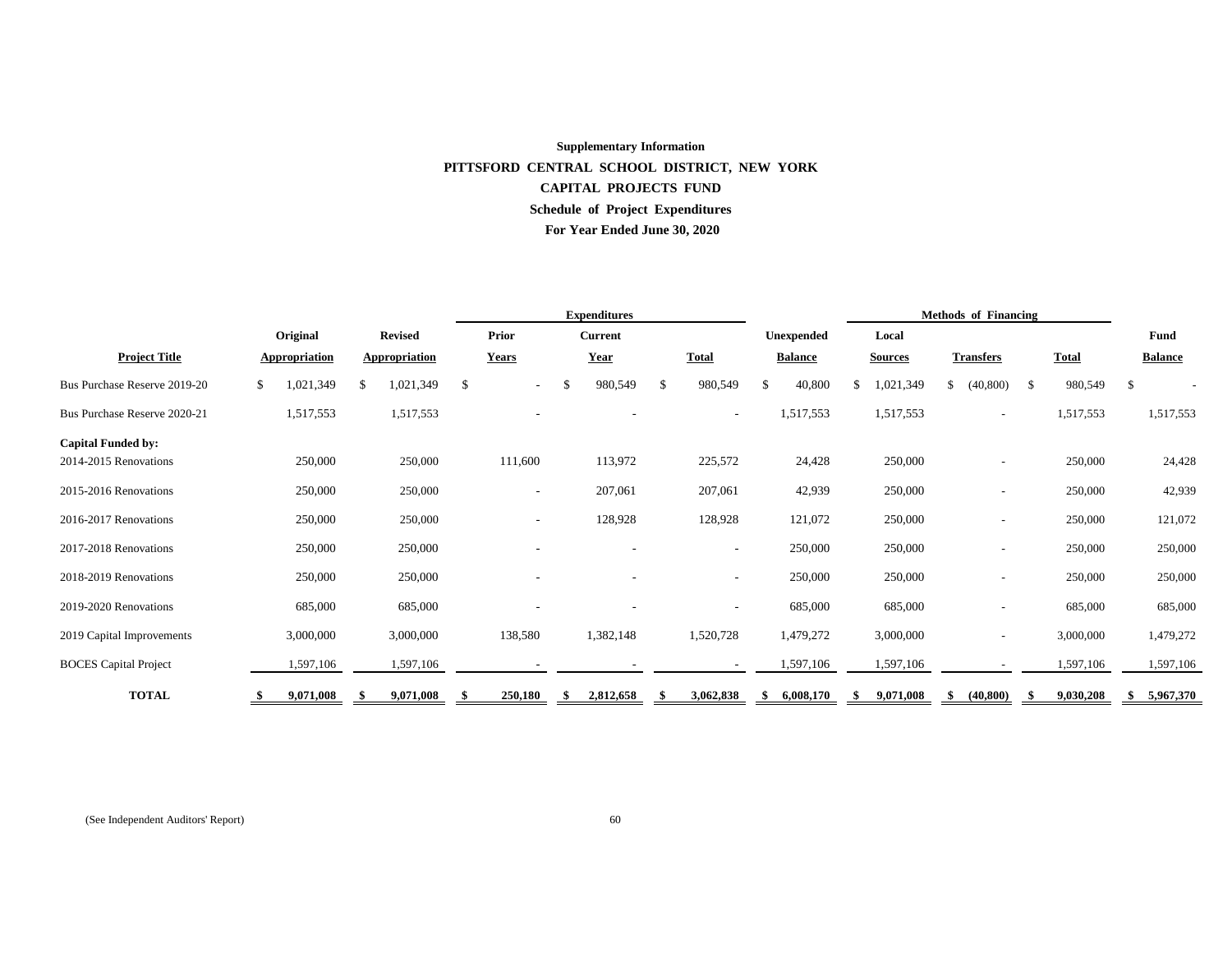### **Supplementary Information PITTSFORD CENTRAL SCHOOL DISTRICT, NEW YORK Combining Balance Sheet - Nonmajor Governmental Funds**

### **June 30, 2020**

|                                      | <b>Special</b>          |             |               |         |             |                |             |           |              |              |  |
|--------------------------------------|-------------------------|-------------|---------------|---------|-------------|----------------|-------------|-----------|--------------|--------------|--|
|                                      | <b>Revenue Funds</b>    |             |               |         |             |                |             |           | <b>Total</b> |              |  |
|                                      | <b>Special</b>          |             | <b>School</b> |         | <b>Debt</b> |                | Capital     |           | Nonmajor     |              |  |
|                                      |                         | Aid         |               | Lunch   |             | <b>Service</b> |             | Projects  |              | Governmental |  |
|                                      |                         | <b>Fund</b> | <b>Fund</b>   |         | Fund        |                | <b>Fund</b> |           | <b>Funds</b> |              |  |
| <b>ASSETS</b>                        |                         |             |               |         |             |                |             |           |              |              |  |
| Cash and cash equivalents            | \$                      | 84,660      | \$            | 425,199 | \$          | 2,990,842      | \$          | 3,374,768 | \$           | 6,875,469    |  |
| Receivables                          |                         | 918,724     |               | 239     |             |                |             |           |              | 918,963      |  |
| Inventories                          |                         |             |               | 57,760  |             |                |             |           |              | 57,760       |  |
| Due from other funds                 |                         |             |               | 277,353 |             |                |             | 2,900,000 |              | 3,177,353    |  |
| <b>TOTAL ASSETS</b>                  | $\sqrt[6]{\frac{1}{2}}$ | 1,003,384   | \$            | 760,551 | \$          | 2,990,842      | \$          | 6,274,768 | \$           | 11,029,545   |  |
|                                      |                         |             |               |         |             |                |             |           |              |              |  |
| <b>LIABILITIES AND FUND BALANCES</b> |                         |             |               |         |             |                |             |           |              |              |  |
| <b>Liabilities</b> -                 |                         |             |               |         |             |                |             |           |              |              |  |
| Accounts payable                     | \$                      | 11,480      | \$            | 332     | \$          |                | \$          | 307,398   | \$           | 319,210      |  |
| Accrued liabilities                  |                         | 2,737       |               |         |             |                |             |           |              | 2,737        |  |
| Due to other funds                   |                         | 930,409     |               |         |             |                |             |           |              | 930,409      |  |
| <b>Compensated Absences</b>          |                         |             |               | 12,628  |             |                |             |           |              | 12,628       |  |
| Unearned revenue                     |                         | 29,448      |               | 180,323 |             |                |             |           |              | 209,771      |  |
| <b>TOTAL LIABILITIES</b>             | \$                      | 974,074     | \$            | 193,283 | \$          |                | \$          | 307,398   | \$           | 1,474,755    |  |
| <b>Fund Balances -</b>               |                         |             |               |         |             |                |             |           |              |              |  |
| Nonspendable                         | \$                      |             | \$            | 57,760  | \$          |                | \$          |           | \$           | 57,760       |  |
| Restricted                           |                         |             |               |         |             | 2,990,842      |             | 5,967,370 |              | 8,958,212    |  |
| Assigned                             |                         | 29,310      |               | 509,508 |             |                |             |           |              | 538,818      |  |
| <b>TOTAL FUND BALANCE</b>            | \$                      | 29,310      | \$            | 567,268 | \$          | 2,990,842      | \$          | 5,967,370 | \$           | 9,554,790    |  |
| <b>TOTAL LIABILITIES AND</b>         |                         |             |               |         |             |                |             |           |              |              |  |
| <b>FUND BALANCES</b>                 | \$                      | 1,003,384   | \$            | 760,551 | \$          | 2,990,842      | \$          | 6,274,768 | \$           | 11,029,545   |  |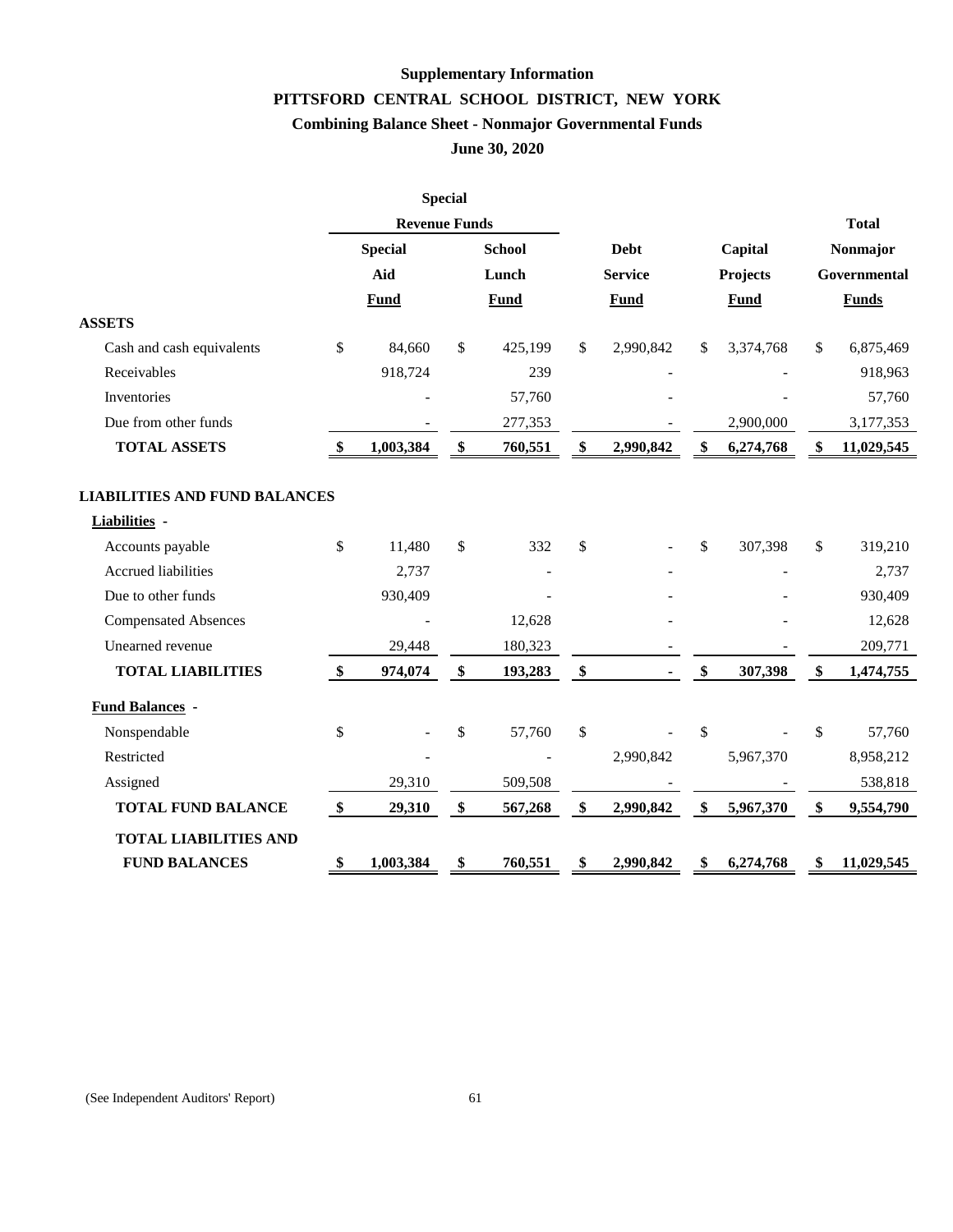### **Supplementary Information PITTSFORD CENTRAL SCHOOL DISTRICT, NEW YORK Combining Statement of Revenues, Expenditures and Changes in Fund Balances For Year Ended June 30, 2020 Nonmajor Governmental Funds**

|                                        | <b>Special</b><br><b>Revenue Fund</b> |             |               |             |             |                |               |             | <b>Total</b> |              |
|----------------------------------------|---------------------------------------|-------------|---------------|-------------|-------------|----------------|---------------|-------------|--------------|--------------|
|                                        | <b>Special</b>                        |             | <b>School</b> |             | <b>Debt</b> |                | Capital       |             | Nonmajor     |              |
|                                        |                                       | Aid         |               | Lunch       |             | <b>Service</b> |               | Projects    |              | Governmental |
|                                        |                                       | <b>Fund</b> |               | <b>Fund</b> |             | <b>Fund</b>    |               | <b>Fund</b> |              | <b>Funds</b> |
| <b>REVENUES</b>                        |                                       |             |               |             |             |                |               |             |              |              |
| Use of money and property              | \$                                    |             | \$            | 2,286       | \$          | 8,951          | \$            |             | \$           | 11,237       |
| Miscellaneous                          |                                       | 158,099     |               | 2,390       |             |                |               |             |              | 160,489      |
| State sources                          |                                       | 682,135     |               |             |             |                |               |             |              | 682,135      |
| Federal sources                        |                                       | 1,570,984   |               |             |             |                |               |             |              | 1,570,984    |
| <b>Sales</b>                           |                                       |             |               | 1,298,380   |             |                |               |             |              | 1,298,380    |
| <b>TOTAL REVENUES</b>                  |                                       | 2,411,218   | \$            | 1,303,056   | \$          | 8,951          | \$            |             | \$           | 3,723,225    |
| <b>EXPENDITURES</b>                    |                                       |             |               |             |             |                |               |             |              |              |
| Instruction                            | \$                                    | 2,410,202   | \$            |             | \$          |                | \$            |             | $\mathbb{S}$ | 2,410,202    |
| Pupil transportation                   |                                       | 156,542     |               |             |             |                |               | 980,549     |              | 1,137,091    |
| Employee benefits                      |                                       | 39,936      |               | 389,550     |             |                |               |             |              | 429,486      |
| Debt service - principal               |                                       |             |               |             |             | 7,925,816      |               |             |              | 7,925,816    |
| Debt service - interest                |                                       |             |               |             |             | 2,812,853      |               |             |              | 2,812,853    |
| Cost of sales                          |                                       |             |               | 467,335     |             |                |               |             |              | 467,335      |
| Other expenses                         |                                       |             |               | 724,772     |             |                |               |             |              | 724,772      |
| Capital outlay                         |                                       |             |               |             |             |                |               | 1,832,109   |              | 1,832,109    |
| <b>TOTAL EXPENDITURES</b>              |                                       | 2,606,680   | \$            | 1,581,657   | \$          | 10,738,669     | \$            | 2,812,658   | \$           | 17,739,664   |
| <b>EXCESS (DEFICIENCY) OF REVENUES</b> |                                       |             |               |             |             |                |               |             |              |              |
| <b>OVER EXPENDITURES</b>               | $\mathbb{S}$                          | (195, 462)  | \$            | (278, 601)  | \$          | (10,729,718)   | \$            | (2,812,658) | \$           | (14,016,439) |
| OTHER FINANCING SOURCES (USES)         |                                       |             |               |             |             |                |               |             |              |              |
| Transfers - in                         | \$                                    | 169,482     | \$            | 277,353     | \$          | 10,738,669     | \$            | 2,202,553   | \$           | 13,388,057   |
| Transfers - out                        |                                       |             |               |             |             |                |               | (40, 800)   |              | (40, 800)    |
| <b>TOTAL OTHER FINANCING</b>           |                                       |             |               |             |             |                |               |             |              |              |
| <b>SOURCES (USES)</b>                  | $\frac{1}{2}$                         | 169,482     | $\frac{1}{2}$ | 277,353     | \$          | 10,738,669     | $\frac{1}{2}$ | 2,161,753   | -\$          | 13,347,257   |
| NET CHANGE IN FUND BALANCE             | \$                                    | (25,980)    | \$            | (1,248)     | \$          | 8,951          | \$            | (650, 905)  | \$           | (669, 182)   |
| FUND BALANCE, BEGINNING OF YEAR        |                                       | 55,290      |               | 568,516     |             | 2,981,891      |               | 6,618,275   |              | 10,223,972   |
| <b>FUND BALANCE, END OF YEAR</b>       | \$                                    | 29,310      | \$            | 567,268     | \$          | 2,990,842      | \$            | 5,967,370   | \$           | 9,554,790    |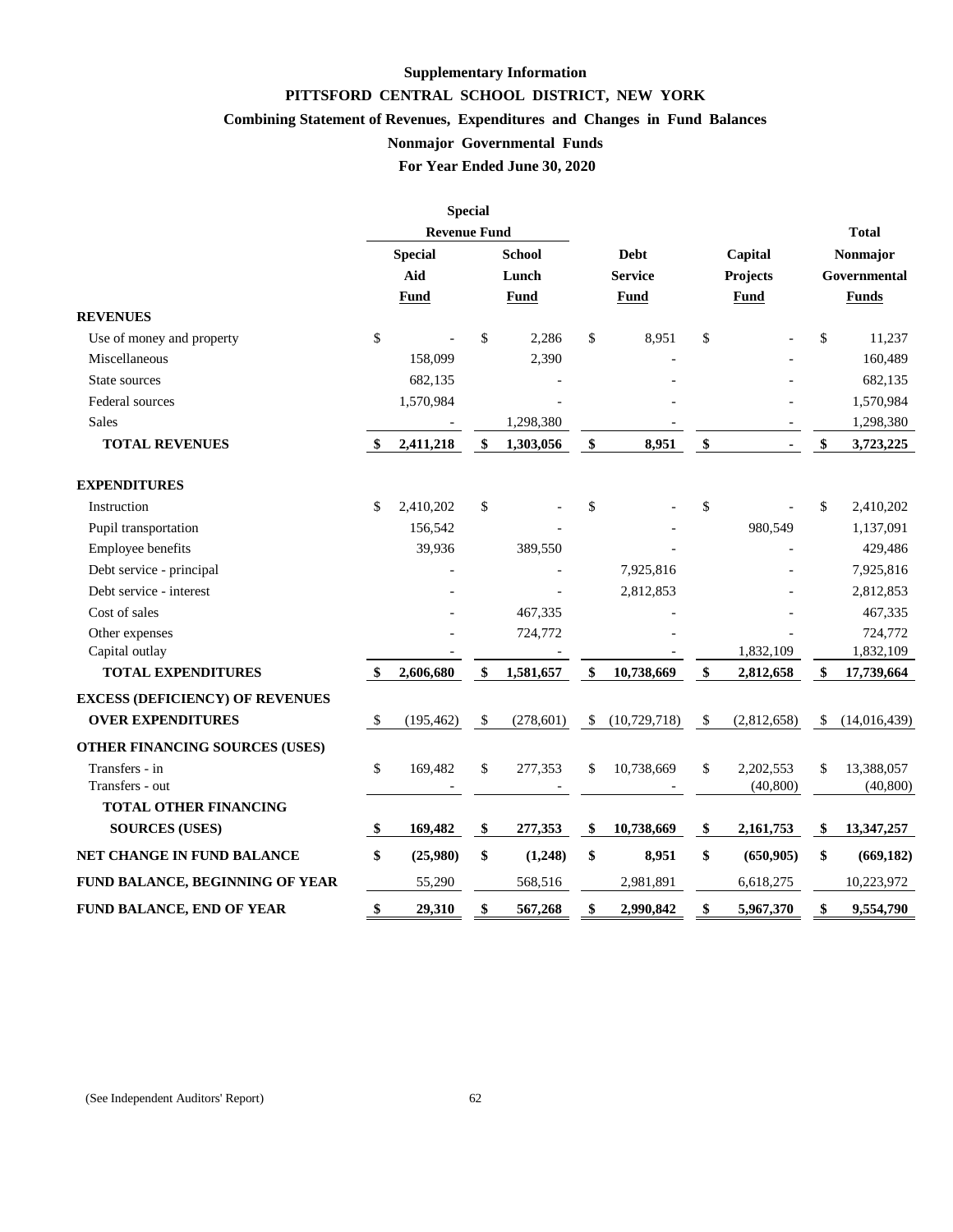## **PITTSFORD CENTRAL SCHOOL DISTRICT, NEW YORK Net Investment in Capital Assets For Year Ended June 30, 2020 Supplementary Information**

| Capital assets, net                                |                 | S | 128, 175, 461 |
|----------------------------------------------------|-----------------|---|---------------|
| <b>Deduct:</b>                                     |                 |   |               |
| Short-term portion of bonds payable                | \$<br>7,420,000 |   |               |
| Long-term portion of bonds payable                 | 52,790,000      |   |               |
| Deferred inflow - capital                          | 2,490,956       |   |               |
| Short-term portion of energy performance contracts | 430,689         |   |               |
|                                                    |                 |   | 63, 131, 645  |
| <b>Net Investment in Capital Assets</b>            |                 |   | 65,043,816    |
|                                                    |                 |   |               |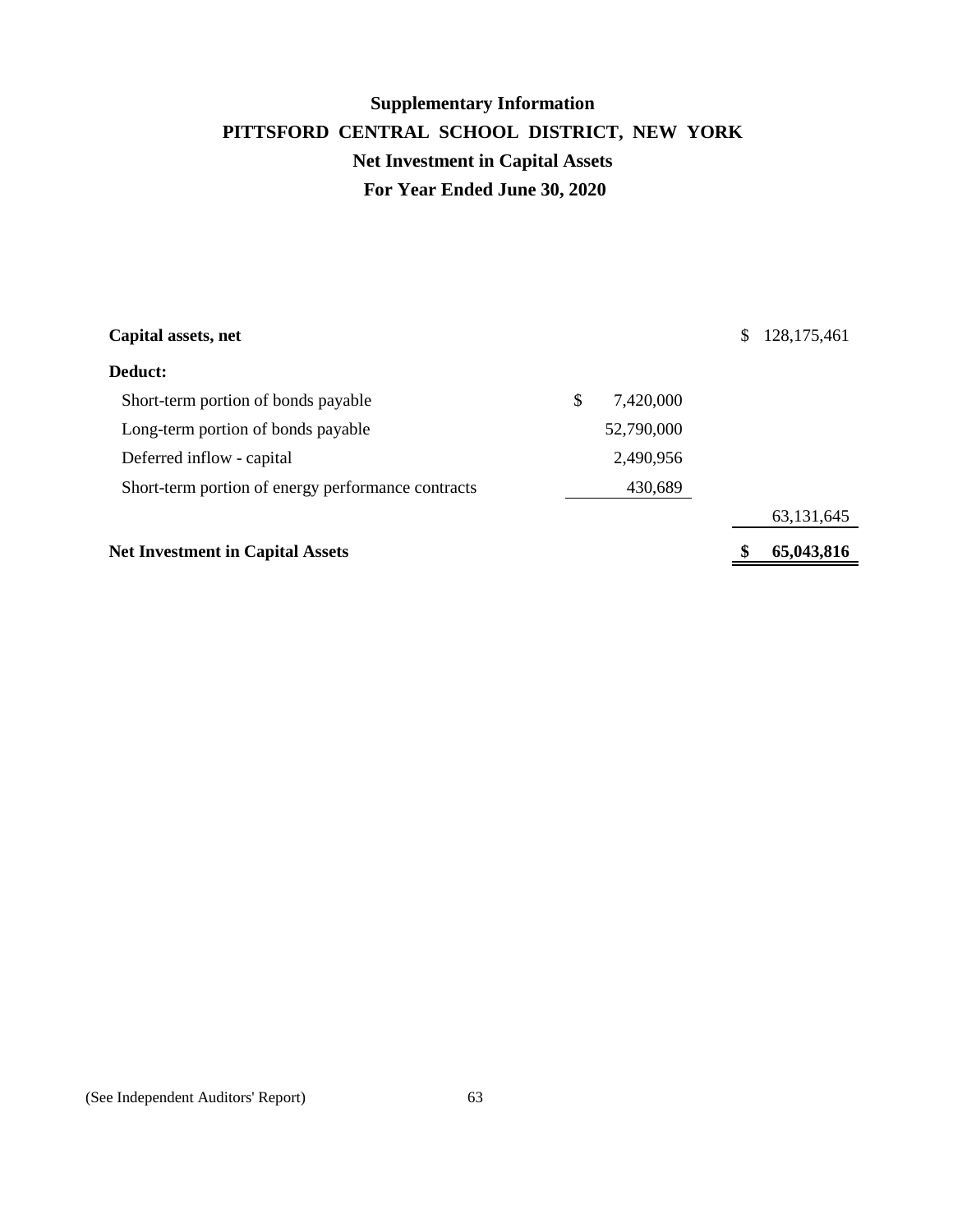## **Supplementary Information PITTSFORD CENTRAL SCHOOL DISTRICT, NEW YORK SCHEDULE OF EXPENDITURES OF FEDERAL AWARDS For Year Ended June 30, 2020**

|                                                  |               |                | Pass-Through  |                            |  |  |
|--------------------------------------------------|---------------|----------------|---------------|----------------------------|--|--|
| <b>Grantor / Pass - Through Agency</b>           | <b>CFDA</b>   | <b>Grantor</b> | <b>Agency</b> | <b>Total</b>               |  |  |
| <b>Federal Award Cluster / Program</b>           | <b>Number</b> | <b>Number</b>  | <b>Number</b> | <b>Expenditures</b>        |  |  |
| <b>U.S. Department of Education:</b>             |               |                |               |                            |  |  |
| <b>Indirect Programs:</b>                        |               |                |               |                            |  |  |
| <b>Passed Through NYS Education Department -</b> |               |                |               |                            |  |  |
| <b>Special Education Cluster IDEA -</b>          |               |                |               |                            |  |  |
| Special Education - Grants to                    |               |                |               |                            |  |  |
| States (IDEA, Part B)                            | 84.027        | N/A            | 0032-20-0368  | $\mathbb{S}$<br>1,262,953  |  |  |
| Special Education - Preschool                    |               |                |               |                            |  |  |
| <b>Grants (IDEA Preschool)</b>                   | 84.173        | N/A            | 0033-20-0368  | 33,007                     |  |  |
| <b>Total Special Education Cluster IDEA</b>      |               |                |               | 1,295,960<br>$\mathcal{S}$ |  |  |
| Title IIA - Supporting Effective                 |               |                |               |                            |  |  |
| <b>Instruction State Grant</b>                   | 84.367        | N/A            | 0147-19-1385  | 22,881                     |  |  |
| Title IIA - Supporting Effective                 |               |                |               |                            |  |  |
| <b>Instruction State Grant</b>                   | 84.367        | N/A            | 0147-20-1385  | 61,026                     |  |  |
| Title IIIA - LEP                                 | 84.365        | N/A            | 0293-19-1385  | 2,560                      |  |  |
| Title IIIA - LEP                                 | 84.365        | N/A            | 0293-20-1385  | 4,507                      |  |  |
| Title IVA - Student Support and                  |               |                |               |                            |  |  |
| <b>Academic Enrichments Grants</b>               | 84.424        | N/A            | 0204-19-1385  | 1,300                      |  |  |
| Title IVA - Student Support and                  |               |                |               |                            |  |  |
| <b>Academic Enrichments Grants</b>               | 84.424        | N/A            | 0204-20-1385  | 6,846                      |  |  |
| Title I - Grants to Local                        |               |                |               |                            |  |  |
| <b>Educational Agencies</b>                      | 84.010        | N/A            | 0021-19-1385  | 3,560                      |  |  |
| Title I - Grants to Local                        |               |                |               |                            |  |  |
| <b>Educational Agencies</b>                      | 84.010        | N/A            | 0021-20-1385  | 172,344                    |  |  |
| <b>Total U.S. Department of Education</b>        |               |                |               | 1,570,984<br>$\mathbf{\$}$ |  |  |
|                                                  |               |                |               |                            |  |  |
| TOTAL EXPENDITURES OF FEDERAL AWARDS             |               |                |               | 1,570,984<br>\$            |  |  |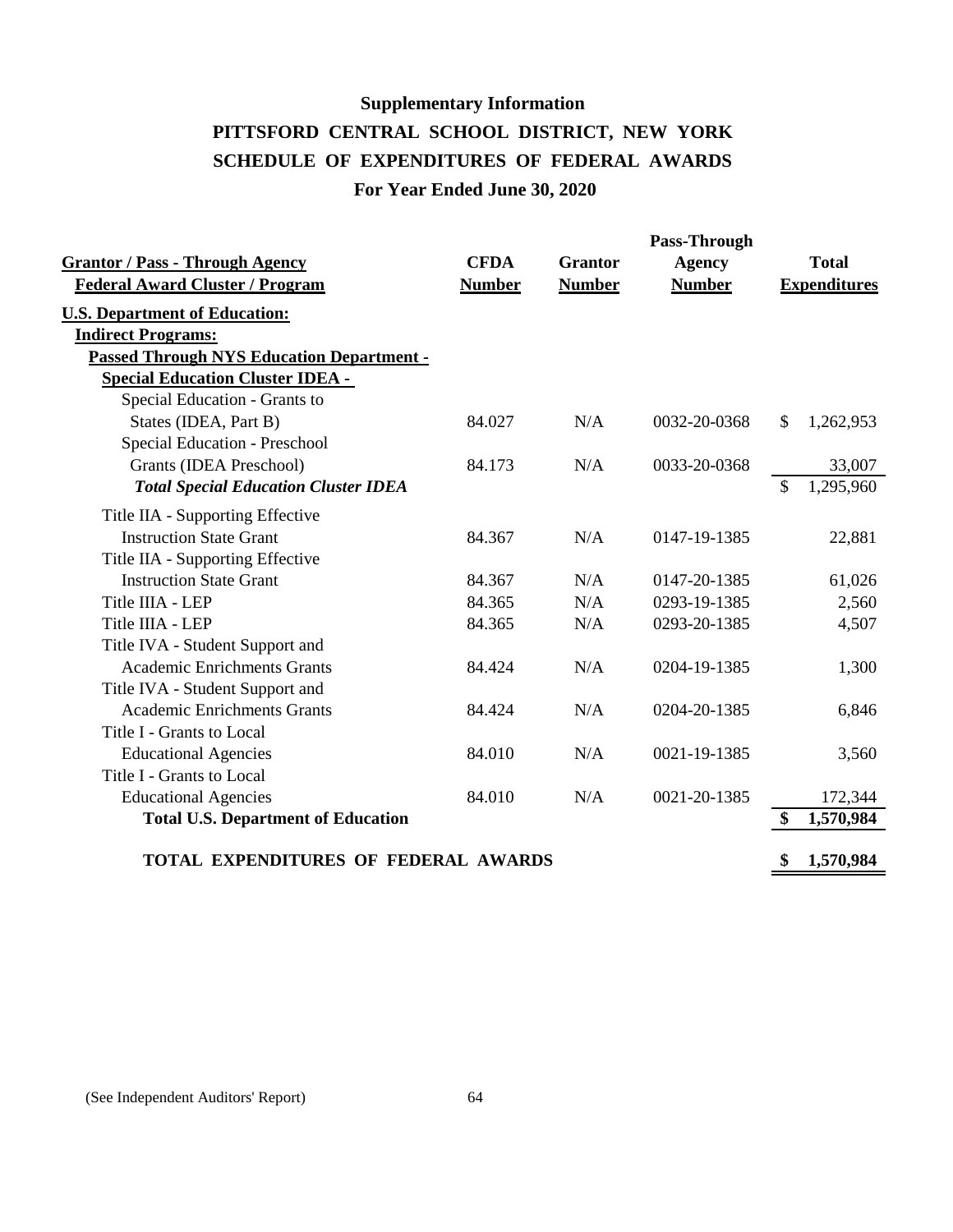# MENGEL METZGER BARR & CO. LLP

Raymond F. Wager, CPA, P.C. division

**Report on Internal Control Over Financial Reporting and on Compliance and Other Matters Based on an Audit of Financial Statements Performed in Accordance With** *Government Auditing Standards*

#### **Independent Auditors' Report**

To the Board of Education Pittsford Central School District, New York

We have audited, in accordance with the auditing standards generally accepted in the United States of America and the standards applicable to financial audits contained in *Government Auditing Standards* issued by the Comptroller General of the United States, the financial statements of the governmental activities, each major fund, and the aggregate remaining fund information of the Pittsford Central School District, New York, as of and for the year ended June 30, 2020, and the related notes to the financial statements, which collectively comprise the Pittsford Central School District, New York's basic financial statements, and have issued our report thereon dated September 9, 2020.

#### *Internal Control Over Financial Reporting*

In planning and performing our audit of the financial statements, we considered the Pittsford Central School District, New York's internal control over financial reporting to determine the audit procedures that are appropriate in the circumstances for the purpose of expressing our opinions on the financial statements, but not for the purpose of expressing an opinion on the effectiveness of the Pittsford Central School District, New York's internal control. Accordingly, we do not express an opinion on the effectiveness of the Pittsford Central School District, New York's internal control.

A *deficiency in internal control* exists when the design or operation of a control does not allow management or employees, in the normal course of performing their assigned functions, to prevent, or detect and correct, misstatements on a timely basis. A *material weakness* is a deficiency, or a combination of deficiencies, in internal control, such that there is a reasonable possibility that a material misstatement of the District's financial statements will not be prevented, or detected and corrected on a timely basis. A *significant deficiency* is a deficiency, or a combination of deficiencies, in internal control that is less severe than a material weakness, yet important enough to merit attention by those charged with governance.

100 Chestnut Street Suite 1200 Rochester, NY 14604 P 585.423.1860 F 585.423.5966 mengelmetzgerbarr.com Additional Offices**:** Elmira, NY • Canandaigua, NY • Hornell, NY